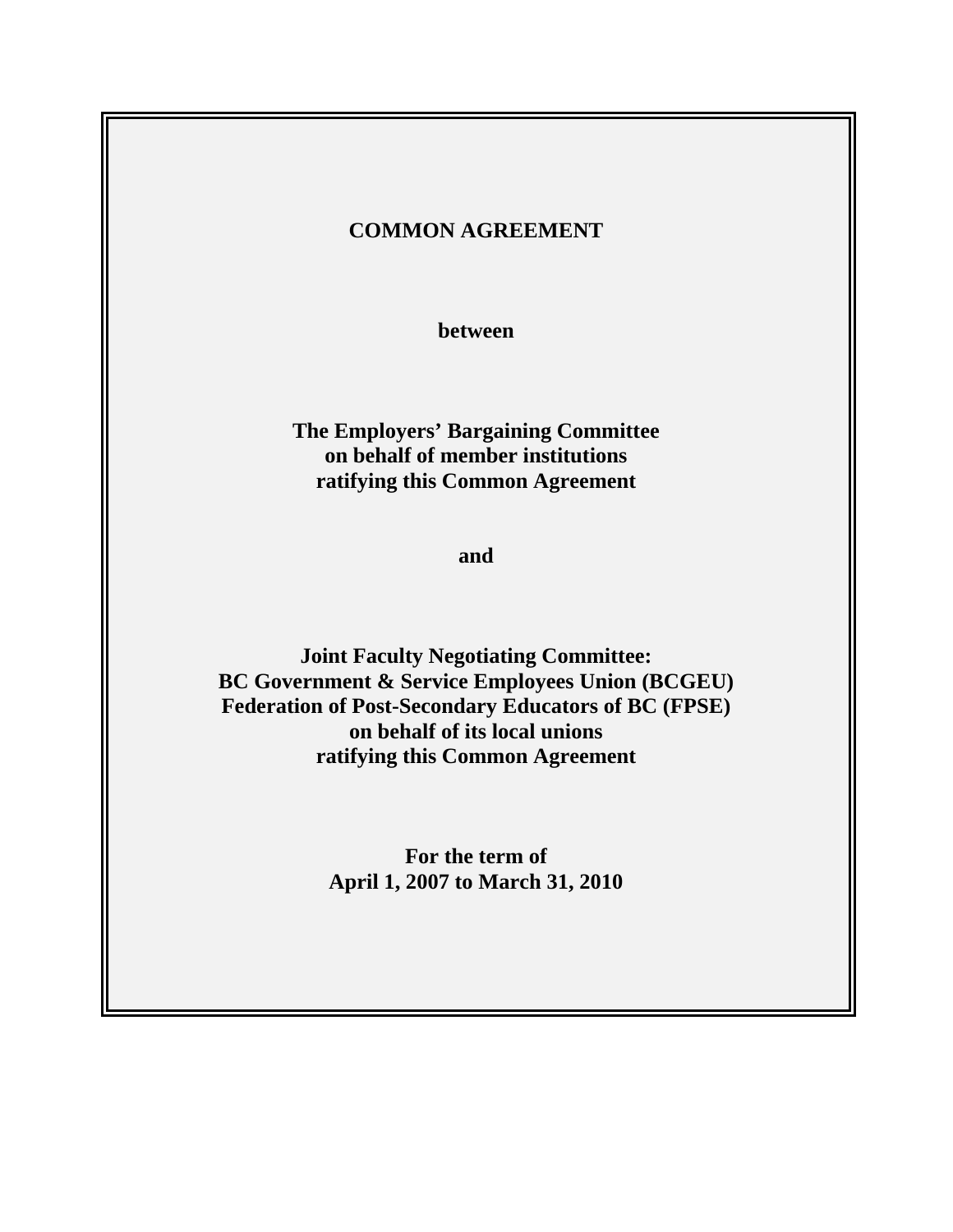#### **LIST OF THE COMMON PARTIES**

Employers' Bargaining Committee on behalf of:

Camosun College, College of New Caledonia, College of the Rockies, Douglas College, Nicola Valley Institute of Technology, North Island College, Northern Lights College, Northwest Community College, Okanagan College, Selkirk College, Vancouver Community College.

Federation of Post-Secondary Educators on behalf of:

Academic Workers' Union (FPSE Local 11), Faculty Association of the College of New Caledonia (FPSE Local 3), Camosun College Faculty Association (FPSE Local 12), College of the Rockies Faculty Association (FPSE Local 6), Douglas College Faculty Association (FPSE Local 4), North Island College Faculty Association (FPSE Local 16), Nicola Valley Institute of Technology Employees' Association (FPSE Local 19), Selkirk College Faculty Association (FPSE Local 10), Vancouver Community College Faculty Association (FPSE Local 15).

BC Government & Service Employees Union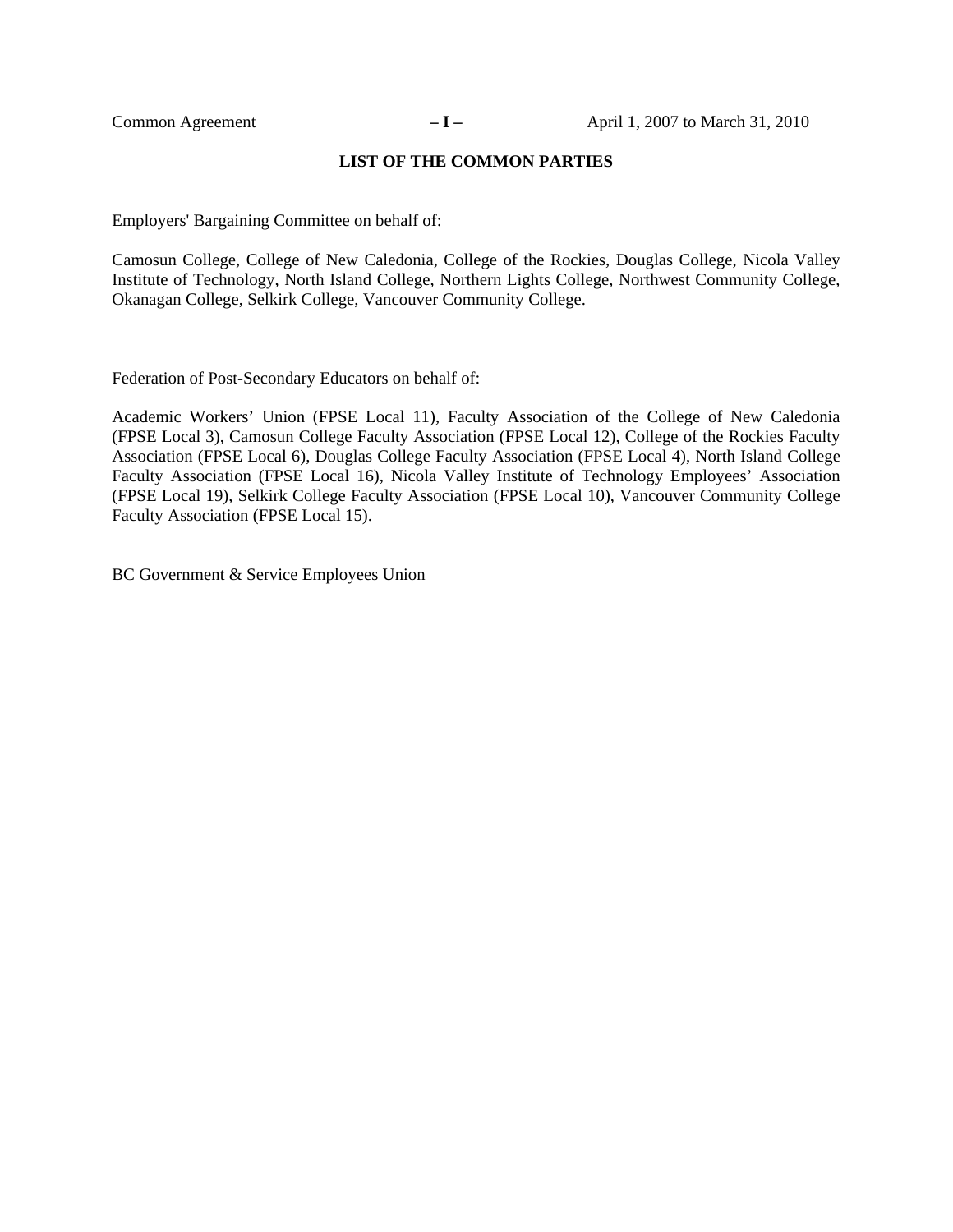| 1.1 |                                                                         |  |
|-----|-------------------------------------------------------------------------|--|
| 1.2 |                                                                         |  |
| 1.3 |                                                                         |  |
| 1.4 |                                                                         |  |
|     |                                                                         |  |
| 2.1 |                                                                         |  |
| 2.2 |                                                                         |  |
| 2.3 |                                                                         |  |
| 2.4 |                                                                         |  |
| 2.5 |                                                                         |  |
| 2.6 | False Complaints, Breaches of Confidentiality and Retaliatory Action  6 |  |
| 2.7 |                                                                         |  |
| 2.8 |                                                                         |  |
|     |                                                                         |  |
| 3.1 |                                                                         |  |
| 3.2 |                                                                         |  |
| 3.3 |                                                                         |  |
| 3.4 |                                                                         |  |
|     |                                                                         |  |
| 4.1 |                                                                         |  |
| 4.2 |                                                                         |  |
| 4.3 |                                                                         |  |
| 4.4 |                                                                         |  |
|     |                                                                         |  |
| 5.1 |                                                                         |  |
| 5.2 |                                                                         |  |
| 5.3 |                                                                         |  |
| 5.4 |                                                                         |  |
|     |                                                                         |  |
| 6.1 |                                                                         |  |
| 6.2 |                                                                         |  |
| 6.3 |                                                                         |  |
| 6.4 |                                                                         |  |
| 6.5 |                                                                         |  |
| 6.6 |                                                                         |  |
|     |                                                                         |  |
| 7.1 |                                                                         |  |
| 7.2 |                                                                         |  |
| 7.3 |                                                                         |  |
| 7.4 |                                                                         |  |
| 7.5 |                                                                         |  |
| 7.6 |                                                                         |  |
| 7.7 |                                                                         |  |
| 7.8 |                                                                         |  |
| 7.9 |                                                                         |  |
|     | 7.10                                                                    |  |

# **TABLE OF CONTENTS**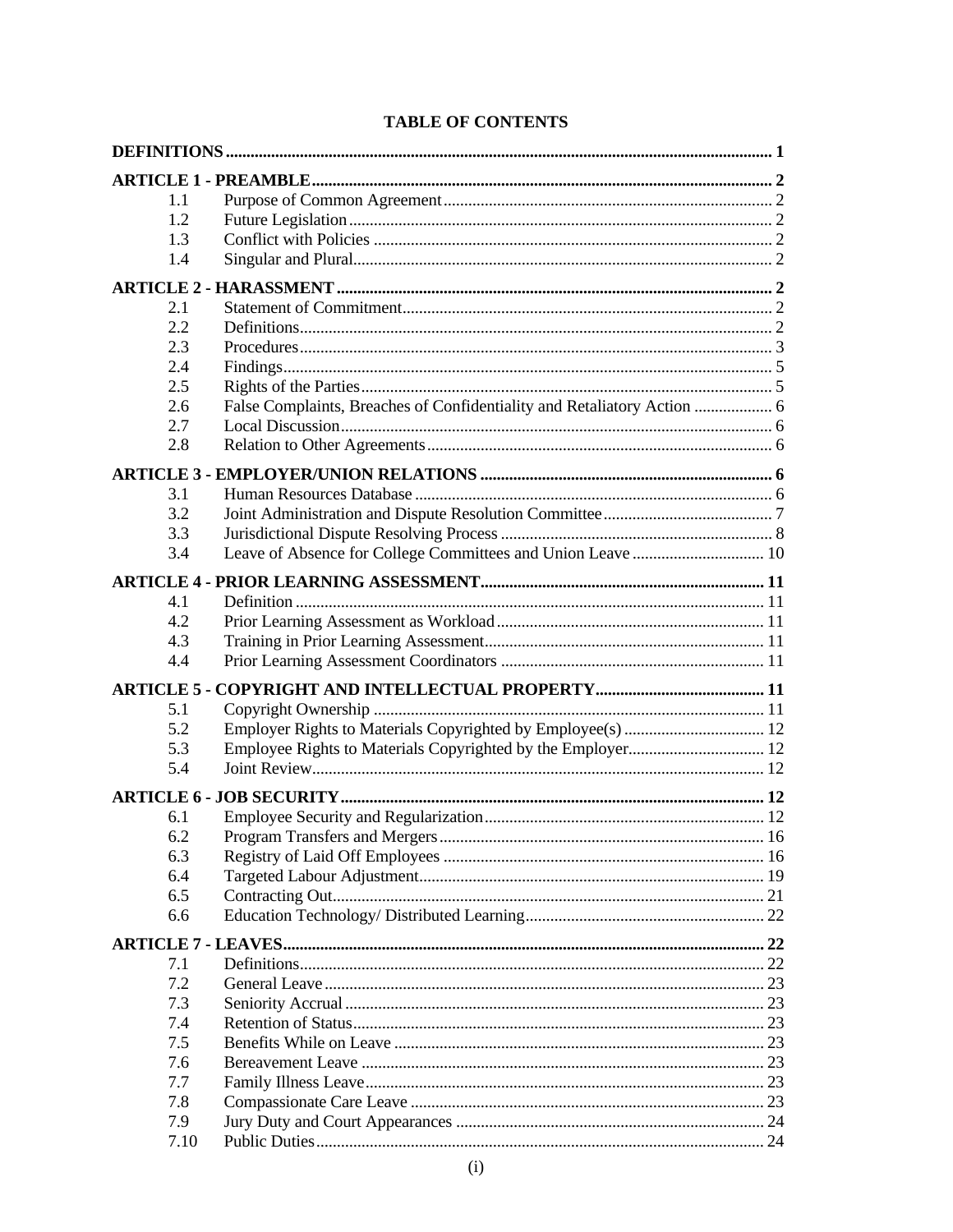| 7.11         |                                                                      |  |
|--------------|----------------------------------------------------------------------|--|
| 7.12         |                                                                      |  |
|              |                                                                      |  |
| 8.1          |                                                                      |  |
| 8.2          |                                                                      |  |
| 8.3          |                                                                      |  |
| 8.4          |                                                                      |  |
| 8.5          | Supplemental Employment Benefit for Maternity and Parental Leave  26 |  |
|              |                                                                      |  |
|              |                                                                      |  |
| 9.1          |                                                                      |  |
| 9.2<br>9.3   |                                                                      |  |
|              |                                                                      |  |
|              |                                                                      |  |
| 10.1         |                                                                      |  |
| 10.2         |                                                                      |  |
|              |                                                                      |  |
| 11.1         |                                                                      |  |
| 112          |                                                                      |  |
| 11.3         |                                                                      |  |
|              |                                                                      |  |
|              |                                                                      |  |
| 12.1<br>12.2 |                                                                      |  |
| 12.3         |                                                                      |  |
| 12.4         |                                                                      |  |
| 12.5         |                                                                      |  |
| 12.6         |                                                                      |  |
|              |                                                                      |  |
|              |                                                                      |  |
|              |                                                                      |  |
| 14.1         |                                                                      |  |
| 14.2         |                                                                      |  |
| 14.3         |                                                                      |  |
| 14.4         |                                                                      |  |
| 14.5         |                                                                      |  |
| 14.6         |                                                                      |  |
|              |                                                                      |  |
|              |                                                                      |  |
|              |                                                                      |  |
|              |                                                                      |  |
|              |                                                                      |  |
|              |                                                                      |  |
|              |                                                                      |  |
|              |                                                                      |  |
|              |                                                                      |  |
|              |                                                                      |  |
|              |                                                                      |  |
|              |                                                                      |  |
|              |                                                                      |  |
|              |                                                                      |  |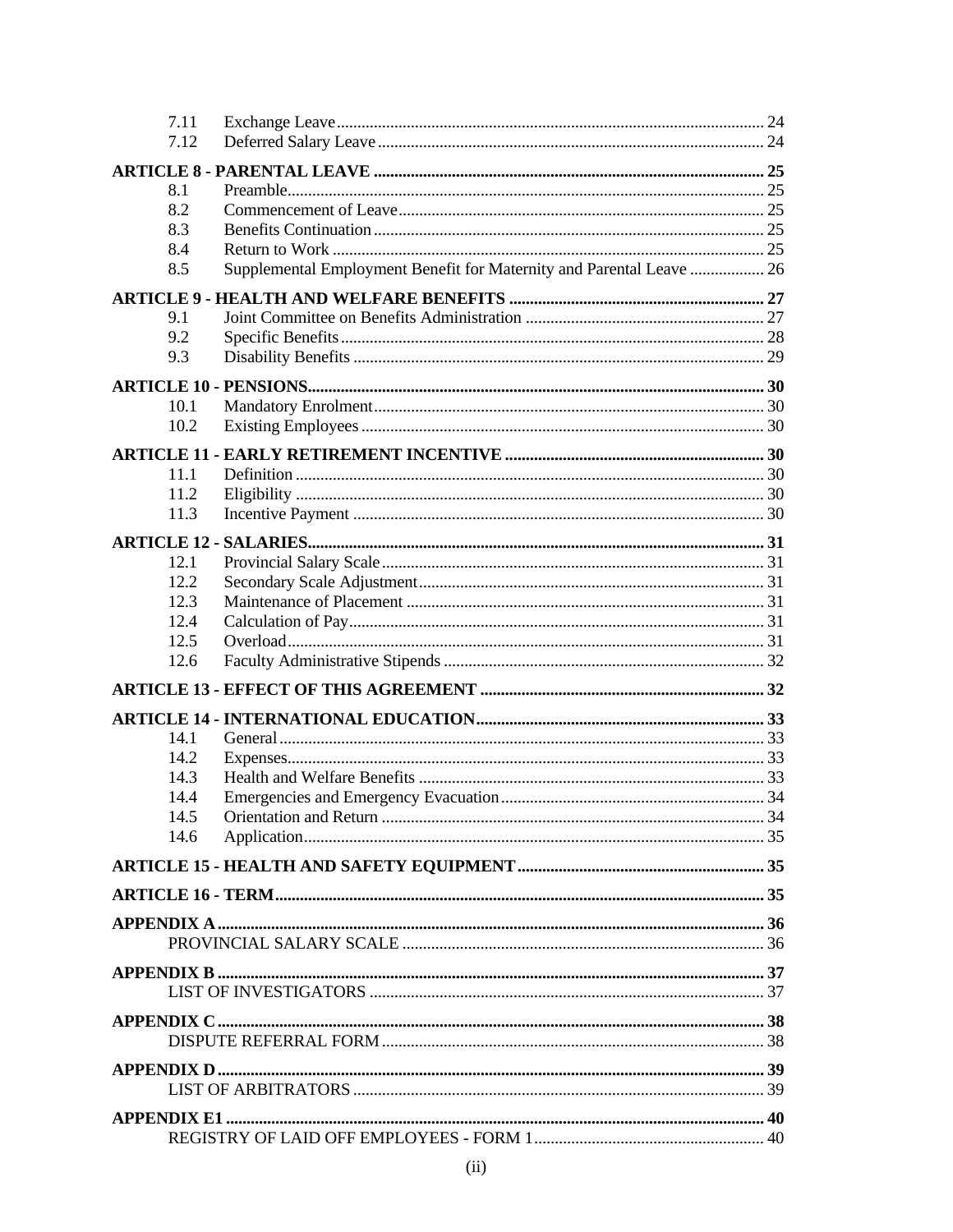| DEFERRED SALARY LEAVE APPLICATION, AGREEMENT, AND   |  |
|-----------------------------------------------------|--|
|                                                     |  |
|                                                     |  |
|                                                     |  |
|                                                     |  |
|                                                     |  |
| JOINT ADMINISTRATION DISPUTE RESOLUTION COMMITTEE   |  |
|                                                     |  |
|                                                     |  |
|                                                     |  |
|                                                     |  |
|                                                     |  |
|                                                     |  |
|                                                     |  |
|                                                     |  |
|                                                     |  |
|                                                     |  |
|                                                     |  |
|                                                     |  |
| JOINT REVIEW PROCESS OF HEALTH AND WELFARE BENEFITS |  |
|                                                     |  |
| VARIANT APPLICATIONS OF COMMON AGREEMENT PROVISIONS |  |
|                                                     |  |
|                                                     |  |
|                                                     |  |
|                                                     |  |
|                                                     |  |
|                                                     |  |
| BENEFITS ISSUES FOR DISCUSSION BY                   |  |
|                                                     |  |
|                                                     |  |
|                                                     |  |
|                                                     |  |
|                                                     |  |
|                                                     |  |
|                                                     |  |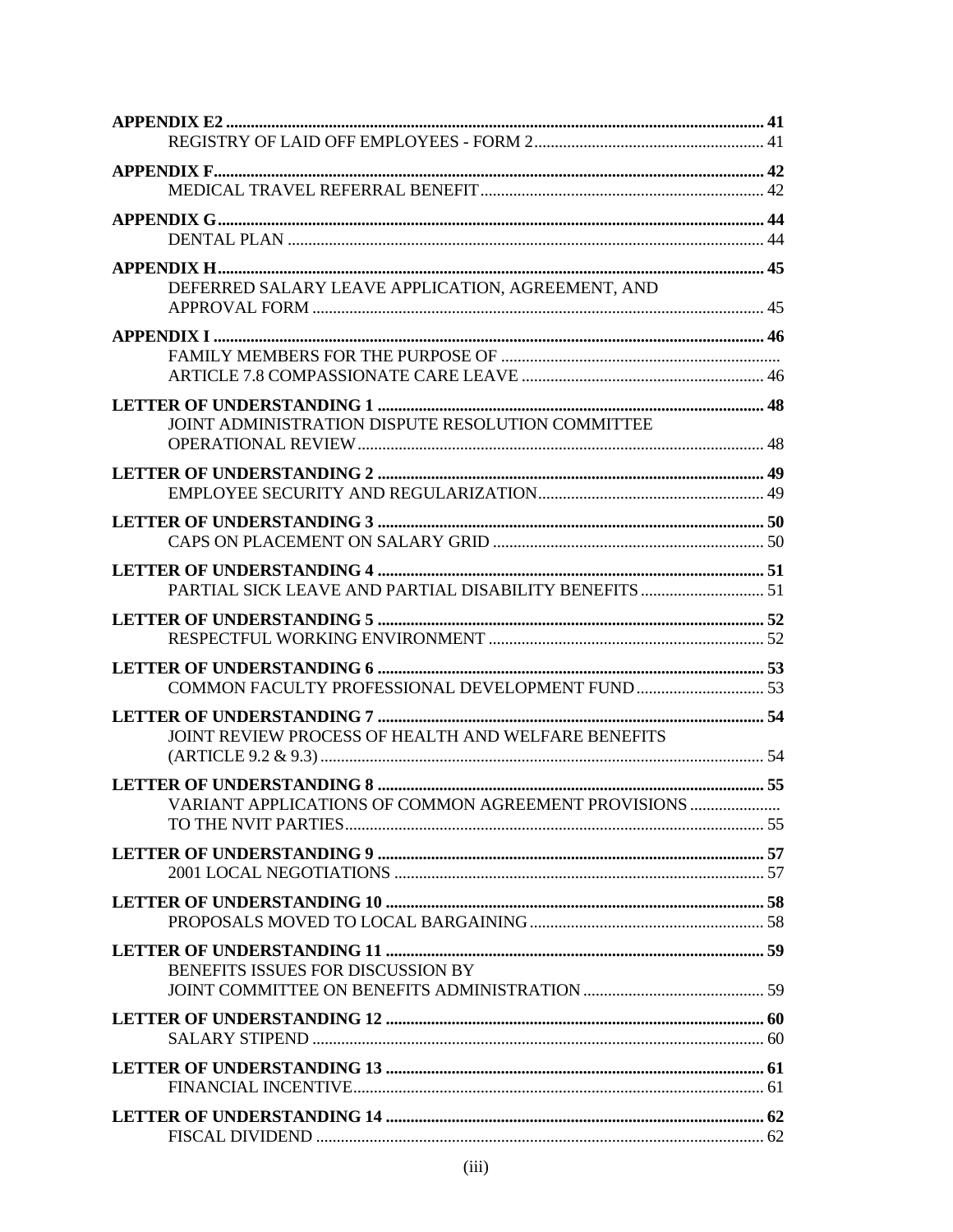#### **DEFINITIONS**

"Agreement" or "Common Agreement" means this Common Agreement reached between the employers and the unions as defined in the Protocol Agreement dated November 17, 2006.

"Collective Agreement" means the combination of provisions of the Common Agreement with local provisions that constitute a collective agreement between an institution and a local union.

"Employee" means a person employed within a bargaining unit represented by one of the unions that has ratified a Collective Agreement that includes this Common Agreement.

"Employer" means an employer that has ratified a Collective Agreement that includes this Common Agreement.

"Institution" means a college, university college, or institute created under the College and Institute Act or Institute of Technology Act that has ratified a Collective Agreement that includes this Common Agreement.

"Joint Administration and Dispute Resolution Committee" or "JADRC" means the committee established under Article 3.2 below.

"Joint Labour-Management Committee" means a committee formed by local parties with equal representation from a local union and an institution.

"Local parties" means the institution and local bargaining unit where both have ratified a Collective Agreement that includes this Common Agreement.

"Local provision" means a provision of a Collective Agreement established by negotiations between an individual employer and a local union.

"Local union" means a bargaining unit representing employees at an institution that has ratified a Collective Agreement that includes this Common Agreement.

"Ministry" means the Ministry of Advanced Education.

"Parties" or "Common Parties" means the employers and unions that have ratified a Collective Agreement that includes this Common Agreement.

"Post-Secondary Employers' Association" or "PSEA" means the employers' association that is established for post-secondary institutions under the *Public Sector Employers' Act* and that is the employer bargaining agent for all institutions.

"Ratification" means the acceptance by a local union and by both an institution and the PSEA of the terms of a Collective Agreement that includes this Common Agreement pursuant to the Protocol Agreement of November 17, 2006.

"Union" means a faculty association or trade union certified as a bargaining agent.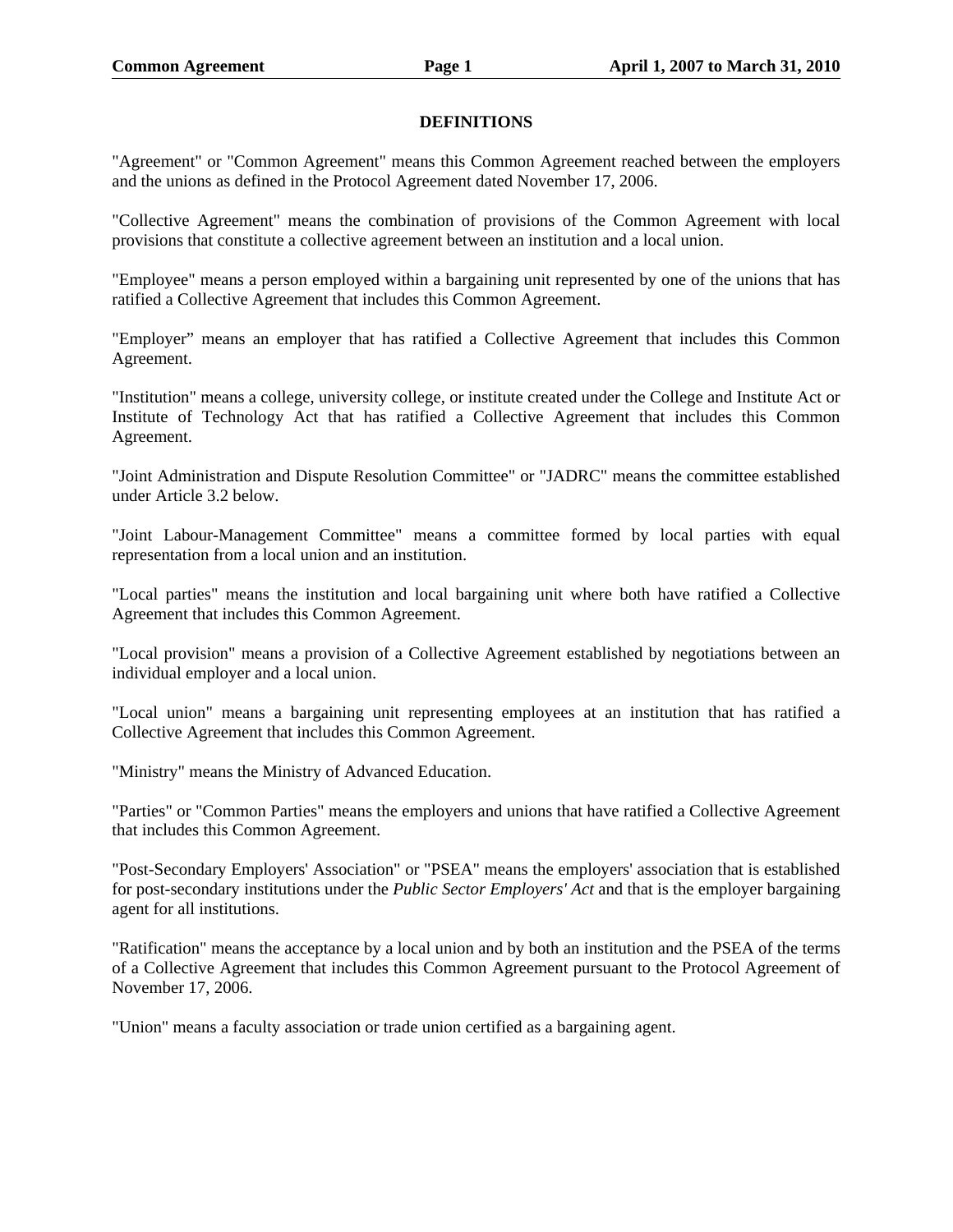## **ARTICLE 1 - PREAMBLE**

#### **1.1 Purpose of Common Agreement**

**1.1.1** The purpose of this Agreement is to establish and maintain orderly collective bargaining procedures between the Parties.

**1.1.2** In order to promote the efficient and effective operation of the institution through the establishment and continuance of harmonious relations and working conditions established under the collective agreement, and to assist in the development and expansion of the public post-secondary system, the Parties therefore agree to the following terms of contract.

#### **1.2 Future Legislation**

In the event that any future legislation renders null and void or materially alters any provision of this Agreement, the Parties hereto will negotiate a mutually agreeable provision to be substituted for the provision so rendered null and void or materially altered. All other provisions of the Common Agreement shall remain in full force and effect.

#### **1.3 Conflict with Policies**

Every reasonable effort will be made to harmonize employer policies with the provisions of this Agreement. In the event of a conflict between the contents of this Agreement and any policies made by the employer, the terms of this Agreement will prevail.

#### **1.4 Singular and Plural**

Wherever the singular is used in the Common Agreement, the same shall be construed as meaning the plural if the context requires unless otherwise specifically stated.

## **ARTICLE 2 - HARASSMENT**

#### **2.1 Statement of Commitment**

The colleges and institutes promote teaching, scholarship and research and the free and critical discussion of ideas.

Unions and employers are committed to providing a working and learning environment that allows for full and free participation of all members of the institutional community. Harassment undermines these objectives and violates the fundamental rights, personal dignity and integrity of individuals or groups of individuals. Harassment is a serious offence that may be cause for disciplinary sanctions including, where appropriate, dismissal or expulsion.

The colleges and institutes have a responsibility under the *BC's Human Rights Code* to prevent harassment and to provide procedures to handle complaints, to resolve problems and to remedy situations where harassment occurs.

The employer will offer educational and training programs designed to prevent harassment and to support the administration of the institutional policies and to ensure that all members of the institutional community are aware of their responsibility with respect to the policy.

## **2.2 Definitions**

**2.2.1** Harassment is a form of discrimination that adversely affects the recipient on one or more of the prohibited grounds under the *BC Human Rights Code* [R.S.B.C. 1996 c.210].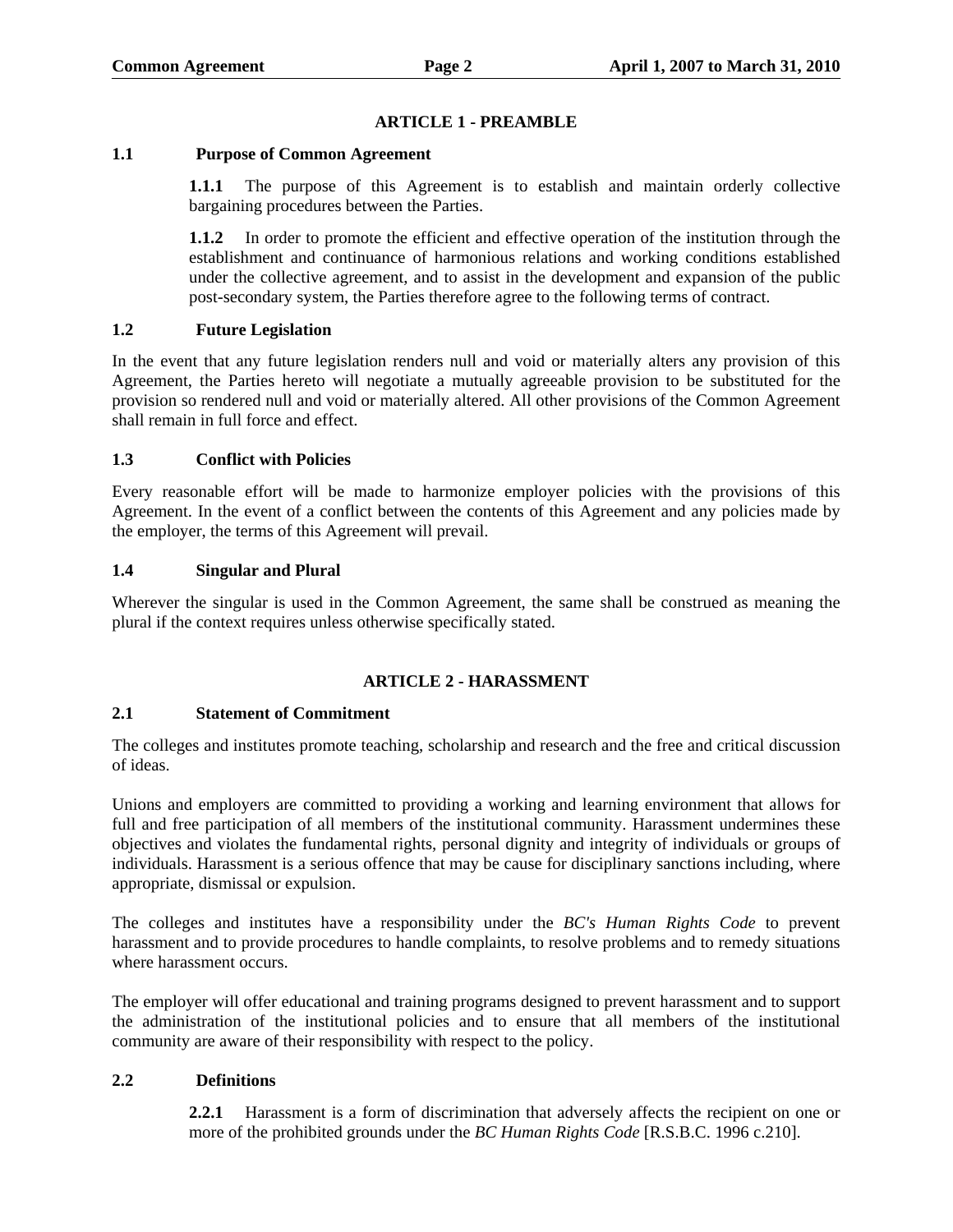Harassment as defined above is behaviour or the effect of behaviour, whether direct or indirect, which meets one of the following conditions:

- (a) is abusive or demeaning;
- (b) would be viewed by a reasonable person experiencing the behaviour or effect of the behaviour, as an interference with her/his participation in an institutional related activity;
- (c) creates a poisoned environment.

As of this date, the grounds protected against discrimination by *BC's Human Rights Code* [R.S.B.C. 1996 c.210] are age, race, colour, ancestry, place of origin, political belief, religion, marital status, physical or mental disability, sex, sexual orientation and, in the case of employment, unrelated criminal convictions.

**2.2.2** Sexual Harassment is behaviour of a sexual nature by a person who knows or ought reasonably to know that the behaviour is unwanted or unwelcome; and

- (a) which interferes with another person's participation in an institutionrelated activity; or
- (b) leads to or implies employment, or academically-related consequences for the person harassed; or
- (c) which creates a poisoned environment.

## **2.3 Procedures**

#### **2.3.1 Local Informal Processes**

The Parties agree that the local parties where mutually agreeable, may first attempt to use local policies or processes to resolve complaints of harassment and sexual harassment prior to accessing the following procedures in Article 2.3.3 Mediation and 2.3.4 Investigation.

## **2.3.2 Right to Legal Counsel**

The union is the exclusive bargaining agent for the bargaining unit employee and as such has the exclusive right to represent the employee in all matters pertaining to his/her terms and conditions of employment, including matters that may lead to discipline by the employer. An individual bargaining unit employee has no right to be represented by legal counsel during an Article 2 investigation involving an allegation of harassment.

#### **2.3.3 Mediation**

When a complaint is received by the employer involving an individual covered by this collective agreement, the local parties will initiate a mediation procedure at the bargaining unit level. The mediation process is the recommended avenue of resolution.

Consensual mediation will require the agreement of the complainant and the alleged harasser to use the following process:

- (a) the local parties will discuss the nature of the complaint and agree upon who will conduct the mediation;
- (b) the mediation process and resolution will be kept strictly confidential by all participants;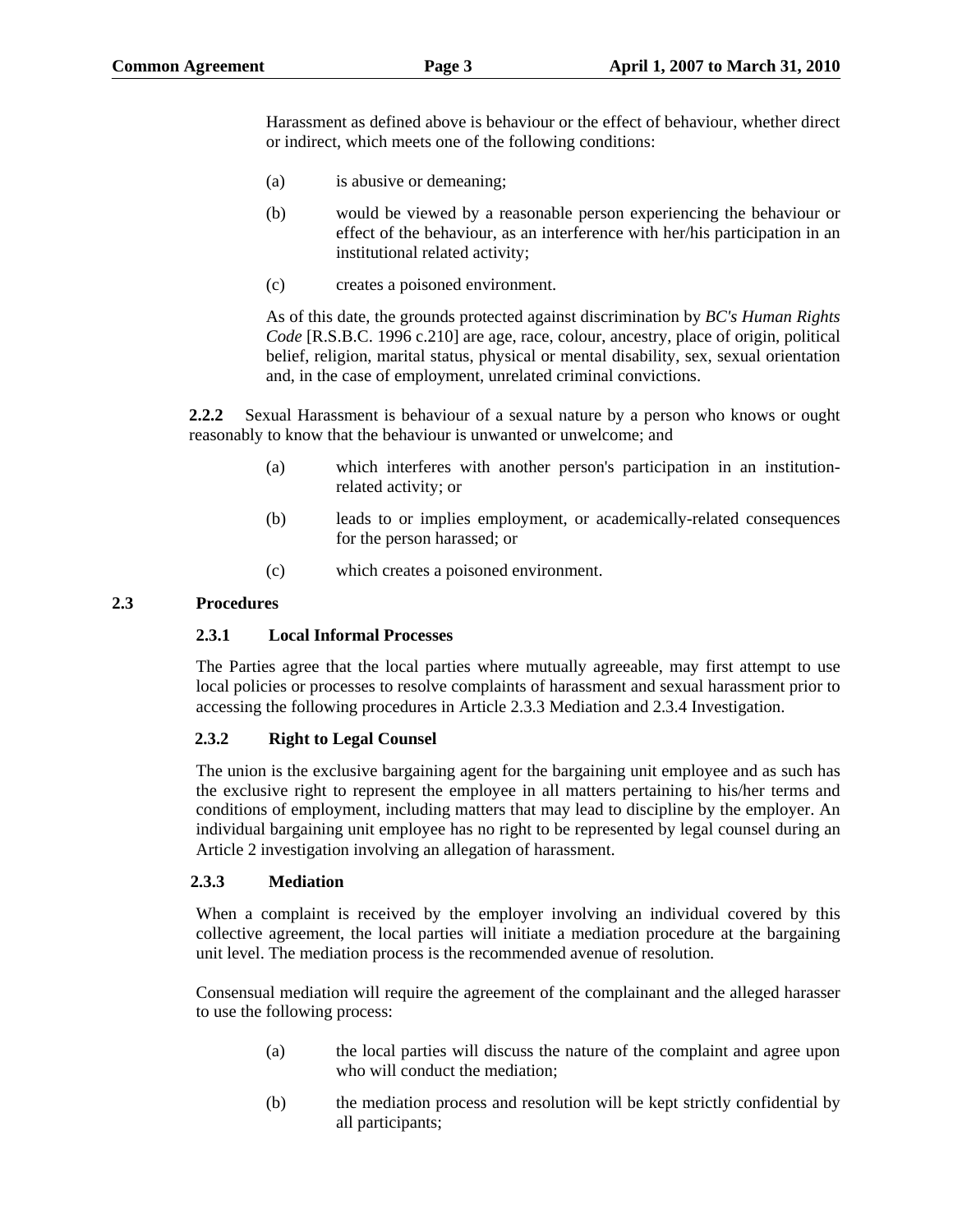- (c) where a resolution is reached, the complainant and the alleged harasser must agree in writing to the resolution and the matter will then be considered concluded;
- (d) no record of the mediation except the written agreed resolution will be placed on an employee's file. The written resolution will be removed from the employee's file after twelve (12) months unless there has been a subsequent complaint of harassment against the employee within the twelve (12) month period.

#### **2.3.4 Investigation**

Where either the complainant or alleged harasser does not agree to mediation, or no resolution is reached during the mediation, the complaint will be referred to an investigator selected from a list of investigators agreed upon by the local parties.

An investigator will be appointed within ten (10) working days of referral.

Where the local parties are unable to agree on a list of investigators, JADRC will determine the list. (See Appendix B.)

The referral should, where possible, include a written statement from the complainant and the alleged harasser which succinctly outlines the issue(s) in dispute. The referral should be assembled by the Institution and forwarded to the Investigator with a copy sent to the union(s).

The appointment of an investigator does not preclude an investigator from mediating the dispute where possible up to the time of submission of the Investigator's report to the local parties pursuant to Article 2.3.5(a) below.

Any complaint of harassment will be kept confidential except as is necessary to investigate and resolve the issue. Investigators will stress the confidentiality of the investigation with the person(s) interviewed.

#### **2.3.5 Terms of Reference of the Investigator**

- (a) The purpose of the investigator will be to ascertain facts.
- (b) All persons quoted in the investigation will be named by initials.
- (c) The report of the Investigator will be given, in confidence, to the union(s) and the employer. It is the responsibility of the employer to forward a copy of the report to the complainant and the alleged harasser. The employer will state, in a covering letter, that the report is confidential. The report should refer to individuals involved by initials only. However, a key will be provided to the employer and the union(s) for internal use. This practice should be repeated at any subsequent arbitral proceeding.
- (d) The report will not be introduced as evidence or have standing in any arbitration, or other legal procedure. This does not preclude the parties from reaching an Agreed Statement of Fact based upon facts in the report in preparation for an arbitral proceeding.
- (e) Reliance on Report of Third Party Investigator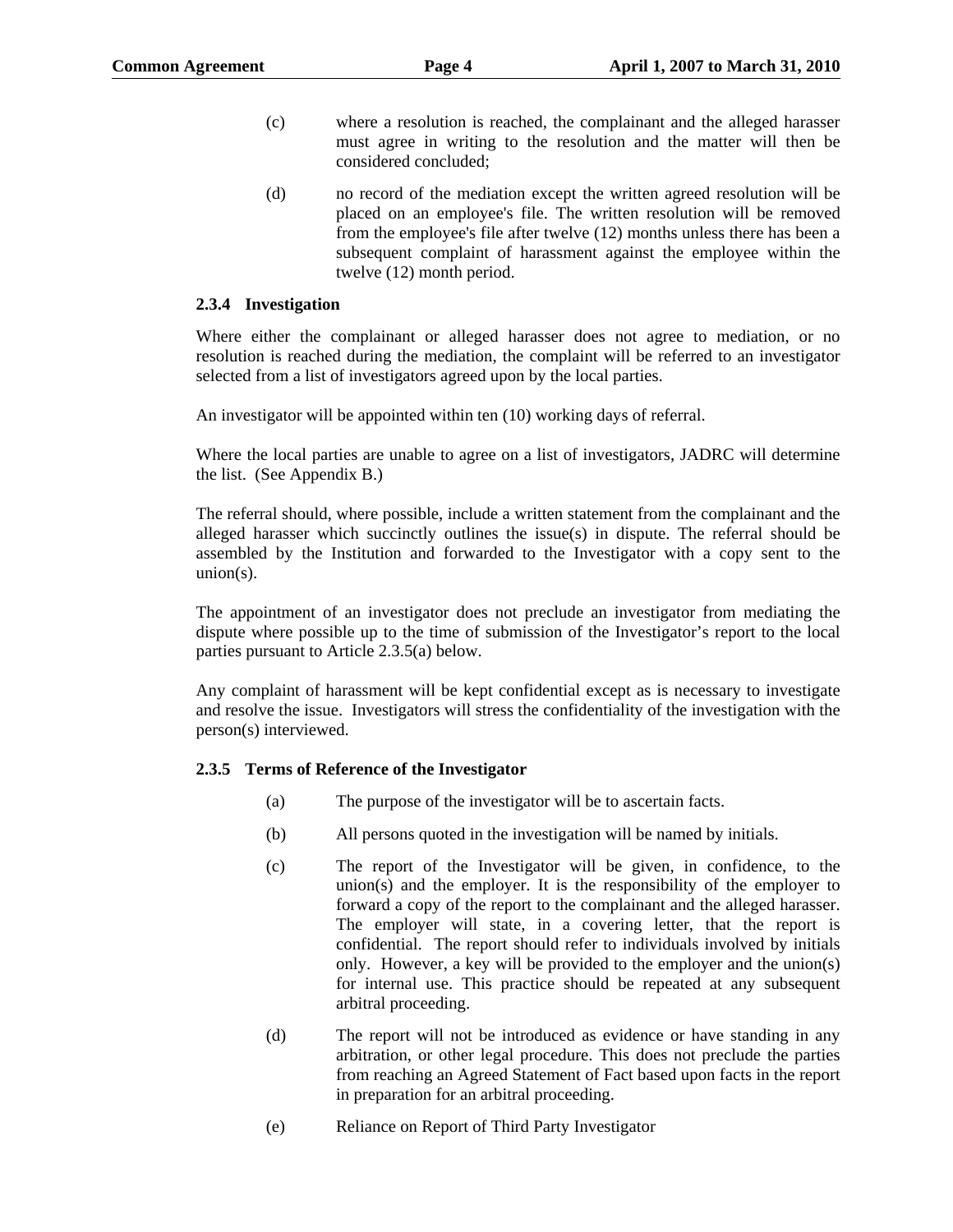Despite 2.3.3 (d), an institution is entitled to rely on the fact of mediation or the report of a third party investigator as evidence that may mitigate liability in a proceeding that follows receipt of the third party investigator's report.

The employer is entitled to rely on the investigator's report as evidence that it acted in good faith in any disciplinary action that it undertook following receipt of the third party investigator's report where the issue of good faith is raised by a grievor or the union.

- (f) The investigator will not be compellable as a witness in any arbitration or other legal procedure which may result from the investigation.
- (g) The investigator will conclude her/his work within twenty (20) days of appointment and will render a report within a further ten (10) days. These timelines may be extended if deemed appropriate by the local parties. If a dispute arises with respect to the extension, the matter will be referred to JADRC. If requested by the investigator, the employer will provide meeting space and contact information about persons to be interviewed.
- (h) The investigator may, as part of her/his report, make recommendations for resolution of the complaint.
- (i) The investigator's report will not be placed on an employee's file.

# **2.4 Findings**

- **2.4.1** The employer will make a written determination based upon the facts and recommendation, if any, within ten (10) working days of the receipt of the Investigator's report. If necessary, this timeline may be extended by mutual agreement between the local parties.
- **2.4.2** The determination will:
	- (a) state the action(s), if any, to be taken or required by the employer;
	- (b) include, where appropriate, a statement of exoneration.

## **2.5 Rights of the Parties**

Should a complainant file a complaint under the provisions of the *Human Rights Code*, it is understood that the *Human Rights Code* complaint will be set aside until such time as the procedures under this Article have been completed.

Where an allegation includes both complaints under the *Human Rights Code* and a personal harassment complaint, the local parties may agree to have the Investigator investigate all of the complaints, in order to relieve against expense and duality of process.

- **2.5.1** The above noted procedure does not restrict:
	- (a) The employer's right to take disciplinary action;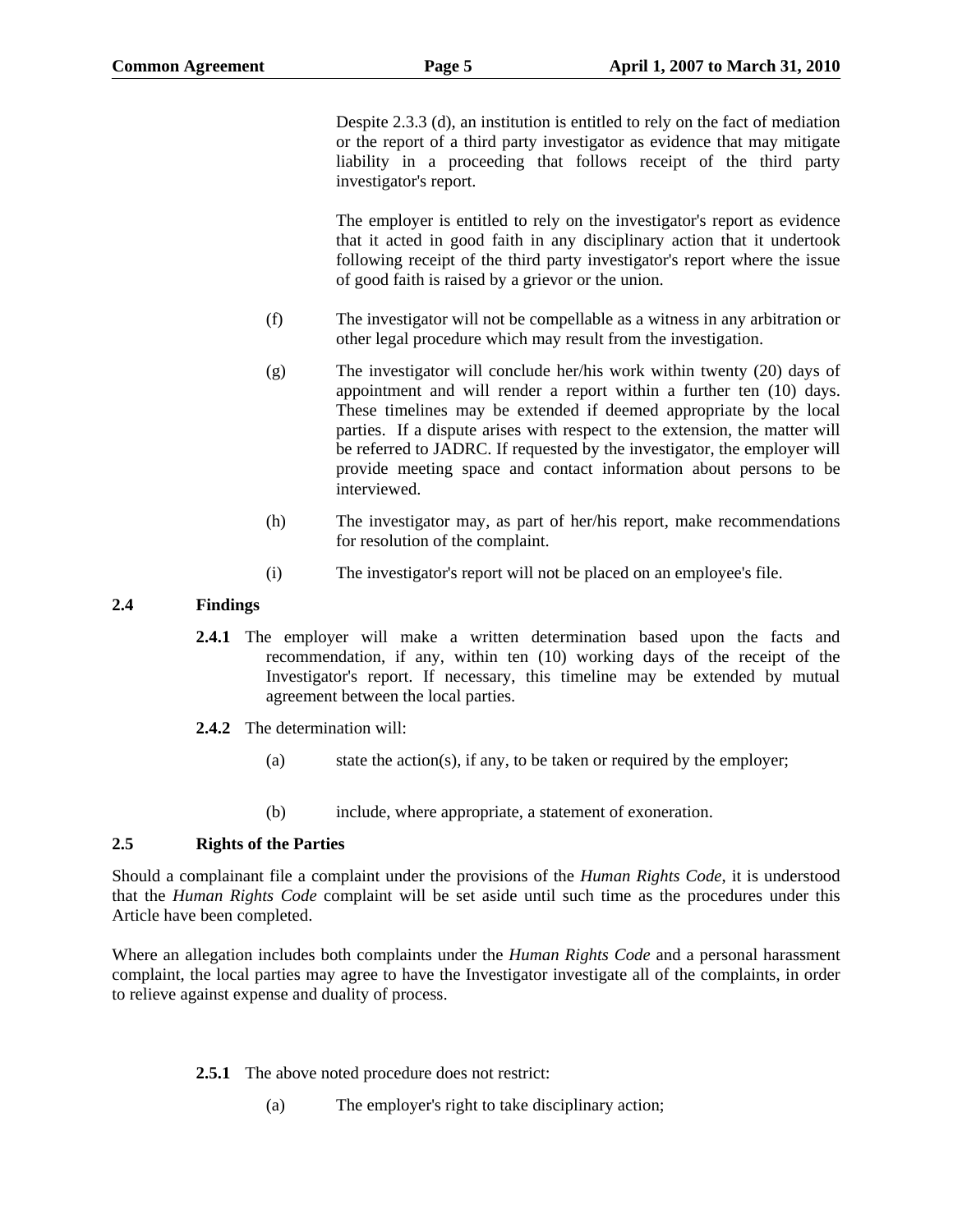- (b) The union's right to grieve such disciplinary action or to grieve an alleged violation of this Article.
- **2.5.2** The report of the investigator may be used in the development of an Agreed Statement of Fact for an arbitral proceeding.

#### **2.6 False Complaints, Breaches of Confidentiality and Retaliatory Action**

Frivolous, vexatious or malicious complaints of harassment or breaches of the confidentiality provisions of this clause or retaliation in respect of a complaint may result in discipline.

Should retaliation be alleged following the filing of a complaint, an Investigator may deal with that allegation and make a finding.

#### **2.7 Local Discussion**

The local parties will meet as necessary to facilitate the administration and other aspects of the application of this Article including issues arising under Article 2.8 below. The local parties may refer any differences over the administration or application of this Article to JADRC for resolution.

#### **2.8 Relation to Other Agreements**

Where a complaint under Article 2 involves individuals who are covered by another collective agreement the local parties will meet to clarify and agree upon a procedure.

#### **ARTICLE 3 - EMPLOYER/UNION RELATIONS**

#### **3.1 Human Resources Database**

The Parties believe that their on-going and collective bargaining relationships are enhanced through useful, timely, and accessible data on relevant human resources matters, including those listed below.

The Parties agree to provide and support the accumulation and dissemination of available data to the PSEA, which will be responsible for the management of the HRDB project including the gathering, analysis, and maintenance of such data. The Parties may undertake joint projects for the comparative analysis of such data.

The Parties agree that a Steering Committee will oversee this program. The Committee will include representatives designated by each Party.

The Parties recommend that the Ministry of Advanced Education, Training and Technology continue to provide funding to assist in the gathering, analysis, and maintenance of such data through the agreed-upon organization.

#### **3.1.1 Relevant Matters include:**

- (a) Health and Welfare
	- (i) Benefit Plan Designs
	- (ii) Participation rates
	- (iii) Premiums
	- (iv) Cost sharing
	- (v) Commission costs
	- (vi) Carrier contracts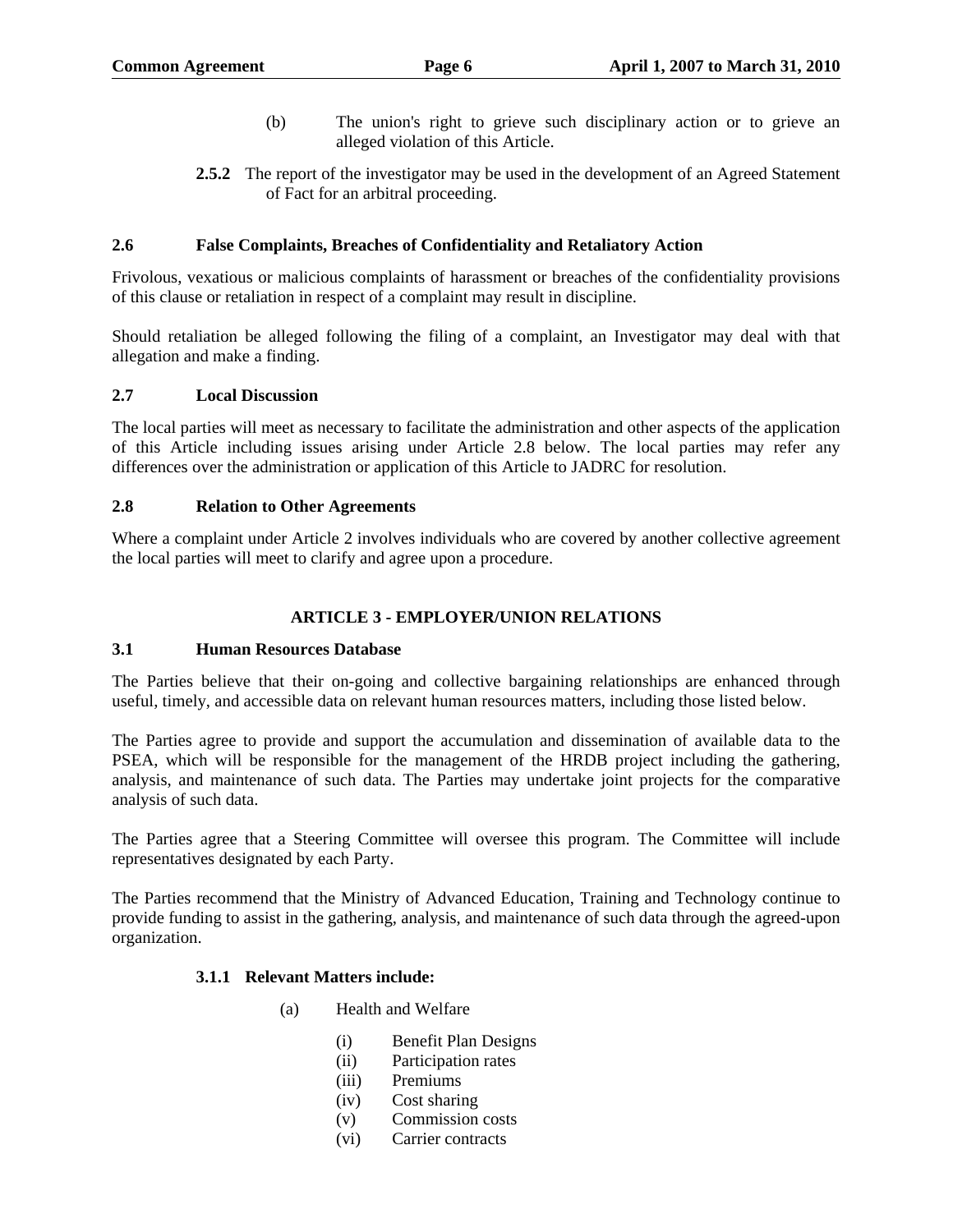- (b) Collective Bargaining
	- (i) Salary information by classification
	- (ii) FTE, headcount, placement on scale, appointment status
	- (iii) Demographics: age and gender

# (c) Contract Administration

- (i) Arbitration, Labour Relations Board, JADRC, Harassment, Jurisdictional and other third-party decisions and costs thereof for the system
- (ii) Local Letters of Understanding

## **3.2 Joint Administration and Dispute Resolution Committee**

## **3.2.1 Formation and Composition**

The Parties to this agreement will maintain a Joint Administration and Dispute Resolution Committee (JADRC) consisting of five (5) representatives of the employers and five (5) representatives of the Provincial Bargaining Council.

# **3.2.2 Operation**

Meetings of JADRC shall be held as needed. A meeting shall be called within twenty (20) days of the written request of either party unless mutually agreed otherwise. A minimum of six (6) representatives with equal representation from the Common Parties will constitute a quorum. JADRC will set its own procedures and protocols. All decisions of JADRC will be mutual decisions between the Parties and will be recorded or confirmed in writing.

## **3.2.3 Purpose**

The purpose of JADRC is to:

- (a) Assist in the administration of collective agreements.
- (b) Provide a forum for dialogue between the Parties respecting issues impacting labour relations.
- (c) Provide a means for resolving issues pertaining to the implementation, interpretation and resolution of matters arising from the Common Agreement.
- (d) Appoint an umpire(s) or arbitrator(s) as applicable for:
	- (i) Jurisdictional Disputes Resolving process
	- (ii) Suspension and Discharge Grievance Resolution
	- (iii) Common Agreement Dispute Resolution
- (e) Develop strategies to reduce arbitration and related costs.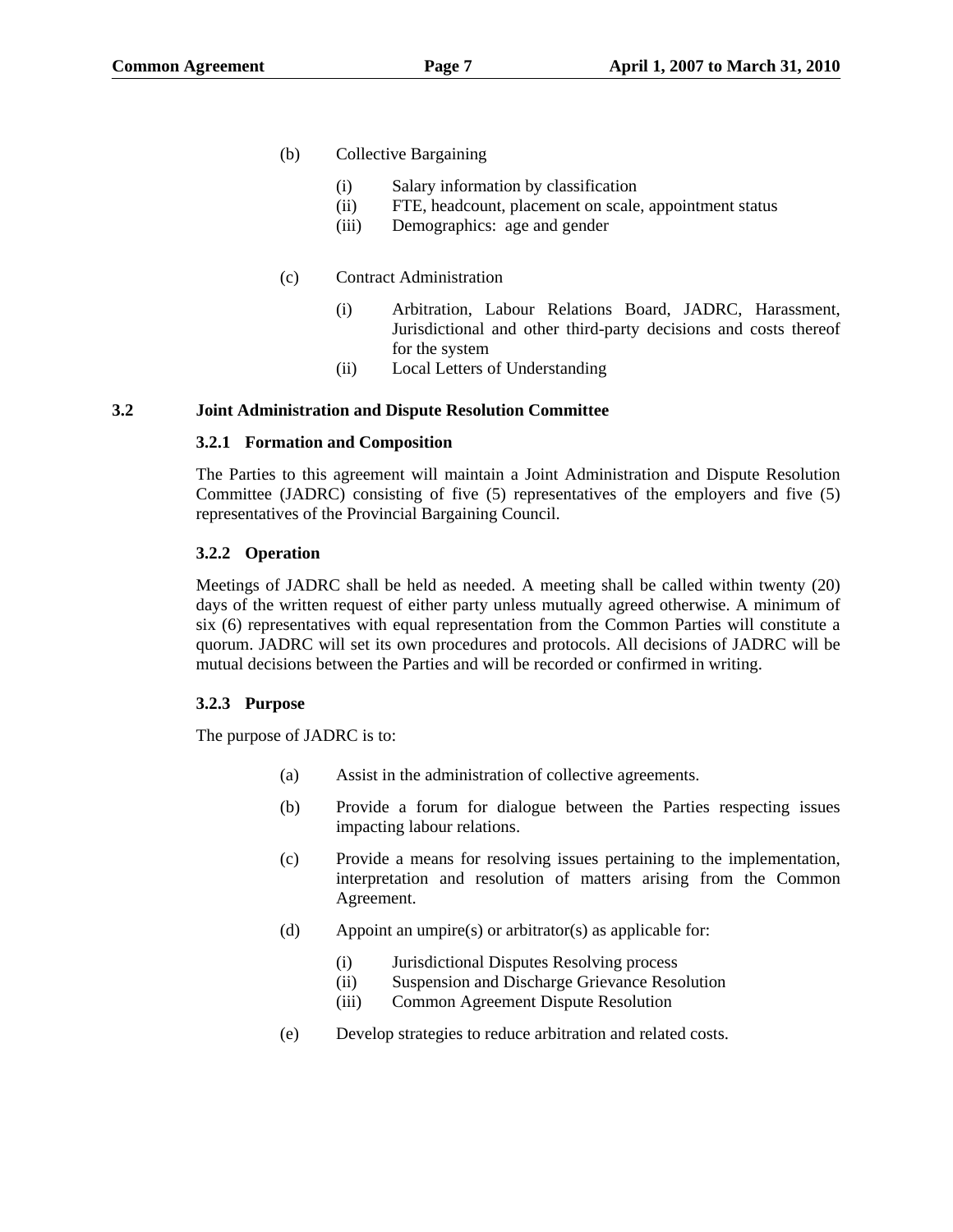#### **3.2.4 Common Agreement Dispute Resolution**

Where a dispute arises concerning the interpretation, application, operation or alleged violation of this Agreement, the local parties will refer the dispute to JADRC using the Dispute Referral Form at Appendix C to this Agreement. Such referral would occur after the local grievance procedure is exhausted or deemed completed by agreement of the local parties.

JADRC will act as the registrar for referred disputes and will forward the matter to an arbitrator, within thirty (30) calendar days of the receipt of the dispute by JADRC's designated registrar. (See Appendix D for the list of arbitrators.)

Notwithstanding the referral of a dispute to an arbitrator, the local parties may mutually agree to request that JADRC attempt to resolve the matter through a pre-hearing discussion at the JADRC level. Where JADRC reaches a mutual decision on a matter referred, the decision will be final and binding upon the local parties.

Prior to an arbitral hearing, and in the absence of any JADRC decision, the local parties may resolve a dispute which relates to the interpretation, application, operation or allege violation of this Agreement. The resolution is without prejudice or precedent.

#### **3.2.5 Process and Costs**

A matter referred to an arbitrator will be scheduled and heard within sixty (60) calendar days of referral unless otherwise mutually agreed by the local parties. Decisions will be final and binding except as provided by Section 99 of the *Labour Relations Code.*

Arbitral decisions shall be rendered within fifteen (15) calendar days of the conclusion of the hearing. Time limits may be altered by mutual agreement between the parties.

An arbitrator has the authority to order pre-hearing disclosure and to act as a mediator provided such action does not unduly delay a decision.

Each local party will be responsible for its own costs. The costs of the arbitrator will be shared by the local parties.

#### **3.2.6 Suspension and Discharge Grievance Resolution**

Where a grievance is filed concerning the suspension or discharge of an employee, and after the local grievance procedure has been exhausted or deemed completed by agreement of the local parties, either party may refer the grievance to JADRC. JADRC's designated registrar will refer the grievance to an arbitrator within thirty (30) calendar days of the registrar's receipt of the grievance. (See Appendix D for the list of arbitrators.) It is understood that the actual number of hearing days will not exceed three (3) days unless otherwise agreed by the local parties or as directed by the arbitrator.

Process, timelines and costs will be in accordance with Article 3.2.5.

#### **3.3 Jurisdictional Dispute Resolving Process**

#### **3.3.1 Preamble**

The purpose of this Article is to outline a jurisdictional dispute resolution process which is equitable, expeditious and reflects the desire of the Parties to promote effective working relationships.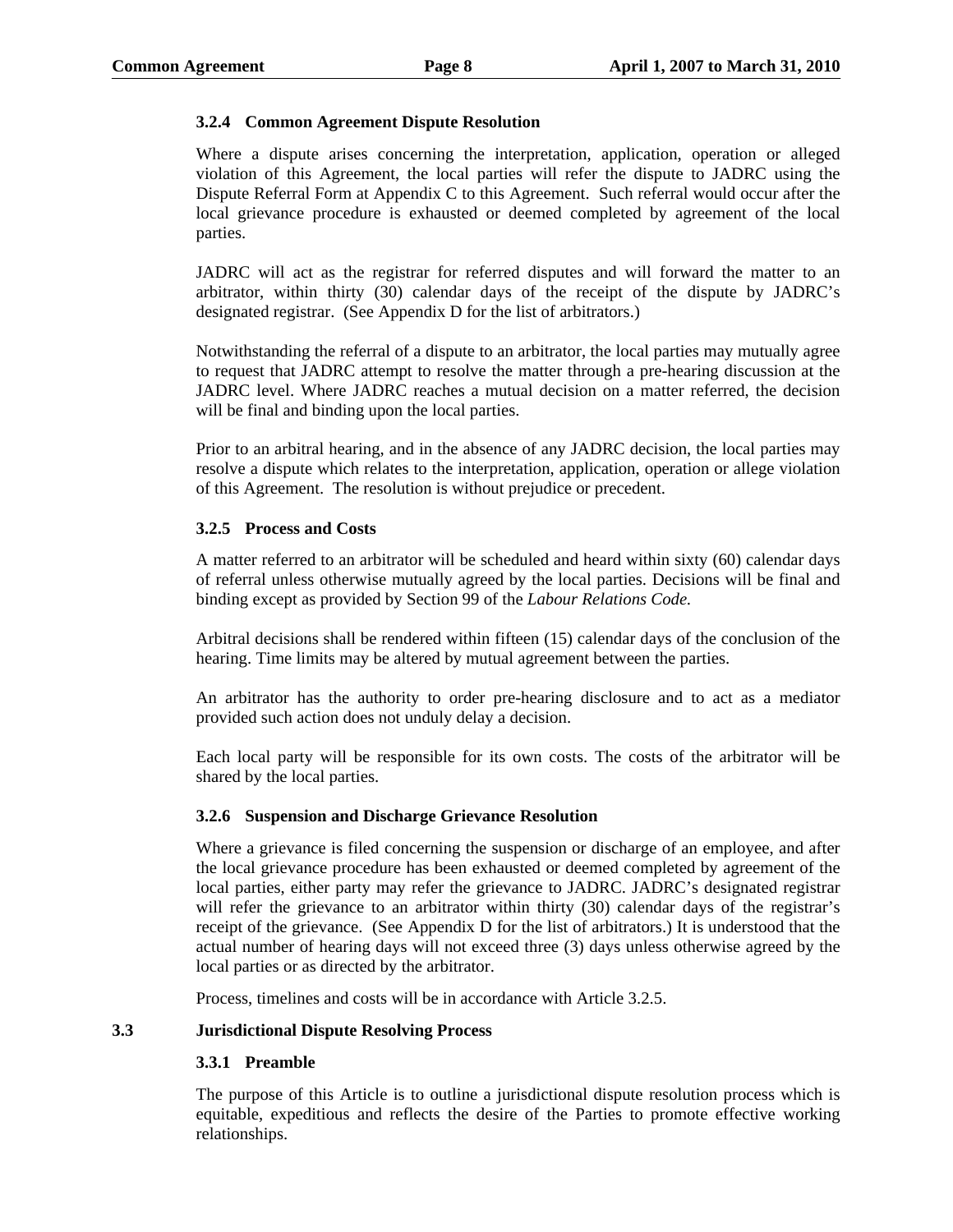The Parties agree that the following process will be used in the event of a dispute respecting the appropriateness of a bargaining unit placement where the institution introduces a new position or significantly revises an existing position.

## **3.3.2 Process**

- (a) When requested, the institution will provide a bargaining unit position or job description to the union(s) certified at the institution. The union may request such things as a draft job posting, job description, course outline, organizational chart, and other relevant information. The institution will make every reasonable effort to respond to the request within seven (7) days of receipt of the request, but not later than thirty-one (31) days of receipt of the request.
- (b) For a new position or when a significant change has occurred, a local party may request a meeting pursuant to Article 3.3.2(c) below, to resolve any dispute which may arise concerning the appropriateness of bargaining unit placement.
- (c) When requested, the local parties will meet within twenty-one (21) calendar days. Every effort will be made to reach agreement on the appropriate bargaining unit placement.
- (d) When there remains a dispute a local party may refer the matter within thirty (30) calendar days to a Jurisdictional Assignment Umpire it selects from a list of Umpires appointed by the JADRC.
- (e) The referral will include a brief outline of the particulars of the dispute, a summary of the party's position on the matter and copies of documents upon which the party intends to rely. A copy of the referral and documents will be sent to each union certified and the institution.
- (f) The Umpire will convene a hearing within twenty-one (21) days of receipt of the initial referral.
- (g) The Umpire will direct an exchange of particulars and documents upon which the parties intend to rely no later than seven (7) days prior to a hearing of the matter.
- (h) The hearing will be expedited in all respects and conducted on an informal basis.
- (i) The expenses and fees of the Umpire will be borne equally among the parties involved in the dispute.
- (j) In determining the appropriateness of bargaining unit placement, the Umpire shall consider:
	- (i) job elements;
	- (ii) past practice;
	- (iii) impact on industrial relations;
	- (iv) community of interest;
	- (v) employee preference, fairness and equity;
	- (vi) certification definition(s);
	- (vii) and such other factors as deemed appropriate by the Umpire.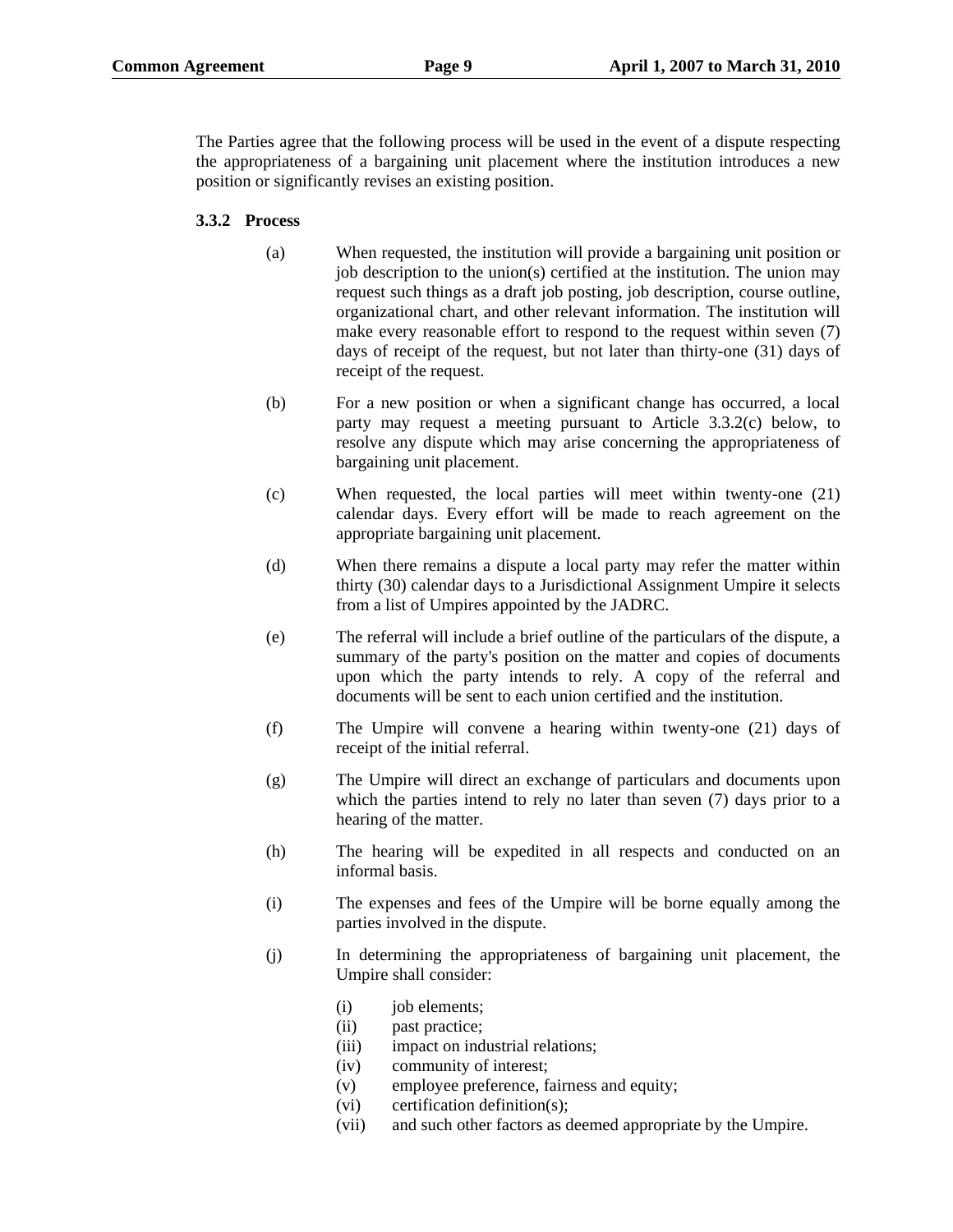- (k) The Umpire will render a decision within twenty-one (21) days after the conclusion of the hearing.
- (l) The parties will accept the decision as final and binding on each of them.

#### **3.4 Leave of Absence for College Committees and Union Leave**

#### **3.4.1 Leave of Absence for College Committees**

An employee whose assigned work schedule would prevent her/him from attending meetings of a college committee to which s/he has been elected or appointed, will be granted a leave of absence from her/his regular duties without loss of pay or other entitlements to attend such meeting(s).

Where such leave is granted, the employer will replace the employee as necessary. Costs arising from this provision will not be charged against the program area of the participating employee.

#### **3.4.2 Union Leave**

Meetings between representatives of the union and the employer will be scheduled at times mutually agreeable to the Parties. Reasonable effort shall be made to hold such meetings at times that do not conflict with assigned duties.

Where such meetings cannot be scheduled at times that do not conflict with assigned duties, the employer will grant a leave of absence without loss of pay or other entitlements for the purpose of attending such meetings to the total equivalent of one-quarter full-time equivalent per annum.

Where such leave is granted, the employer will replace the employee as necessary.

This clause may be utilized by the union to ensure adequate representation by the union with respect to issues that affect the institution or the post-secondary system. To facilitate the administration of this provision, the union will ensure that the employer is advised of the eligible leaves to be taken.

The union may designate a person(s) who will be entitled to union leave under this Article and will advise the employer of the amount of the leave to be taken. The amount of the entitlement is one quarter of a full time equivalent per annum, without loss of pay or other entitlement.

Costs arising from this provision will not be charged against the program area of the participating union representative.

This provision will not be utilized where existing employer-paid release time arrangements exceed this one-quarter full-time equivalent entitlement.

#### **3.4.3 Additional Union Leave Without Pay**

A bargaining unit may purchase additional release time above that currently paid for by the employer at replacement costs. Replacement cost is that for the individual who is carrying out the duties of the individual released. Such leaves will not be unreasonably withheld.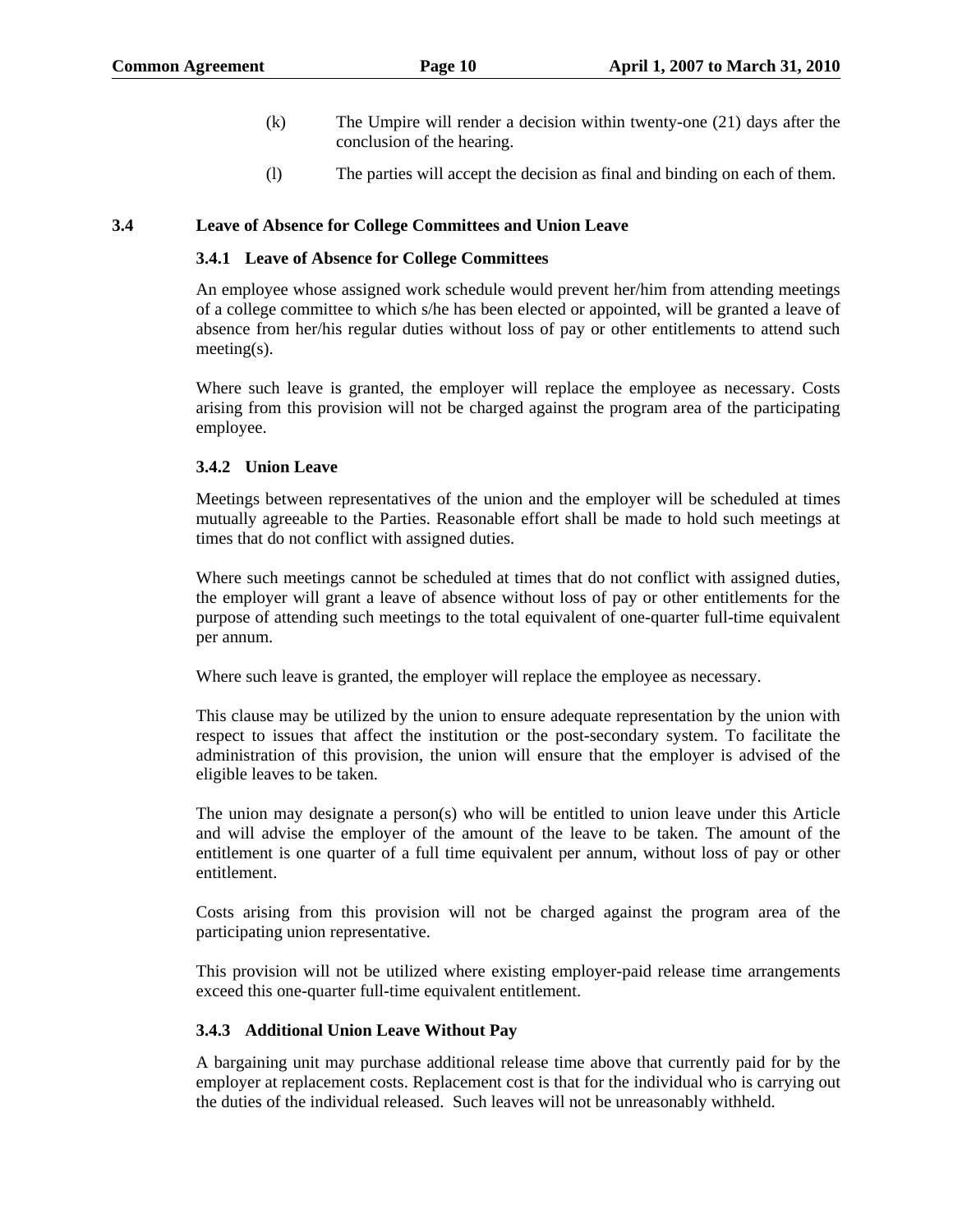# **ARTICLE 4 - PRIOR LEARNING ASSESSMENT**

#### **4.1 Definition**

Prior Learning Assessment (PLA) is the assessment by some valid and reliable means, of what has been learned through formal and non-formal education/training or experience, that is worthy of credit in a course or program offered by the institution providing credit.

The assessment and evaluation of prior learning and the determination of competency and credit awarded, will be done by instructional or faculty staff who have the appropriate subject matter expertise but other staff in an institution may have a supporting role in the process.

The work required for prior learning assessment includes but is not limited to: classroom-based and individual advising; classroom-based and individual assessment, training and upgrading; development of assessment tools; and training in the use of flexible assessment.

## **4.2 Prior Learning Assessment as Workload**

Prior learning assessment work undertaken by an employee covered by this Agreement will be integrated into and form part of the employee's workload as workload is defined in the employee's collective agreement.

## **4.3 Training in Prior Learning Assessment**

An employee required to perform prior learning assessment responsibilities as part of his/her workload, has a right to employer-paid training time and expenses, in the methodology and application of prior learning assessment as necessary for the assigned task.

## **4.4 Prior Learning Assessment Coordinators**

Prior Learning Assessment coordinators will be faculty or instructional bargaining unit members.

## **ARTICLE 5 - COPYRIGHT AND INTELLECTUAL PROPERTY**

# **5.1 Copyright Ownership**

The copyright or patent for any work product, including creative work, instructional strategies or curriculum/instructional material, software or any other material or technology that may be copyrighted or patented:

> **5.1.1** belongs to the employee(s) where the work product has been prepared or created as part of assigned duties, other than the duties listed in Article 5.1.2 below, and the copyright to all copyrightable material shall be the sole property of the employee(s) and shall be retained throughout his or her lifetime and upon his/her death by his/her heirs or assigns; and

**5.1.2** belongs to the institution where one or more employees:

- (a) have been hired or agrees to create and produce copyrightable work product for the institution, or
- (b) are given release time from usual duties to create and produce copyrightable work product, or
- (c) are paid, in addition to their regular rate of pay, for their time in an appointment to produce copyrightable work product.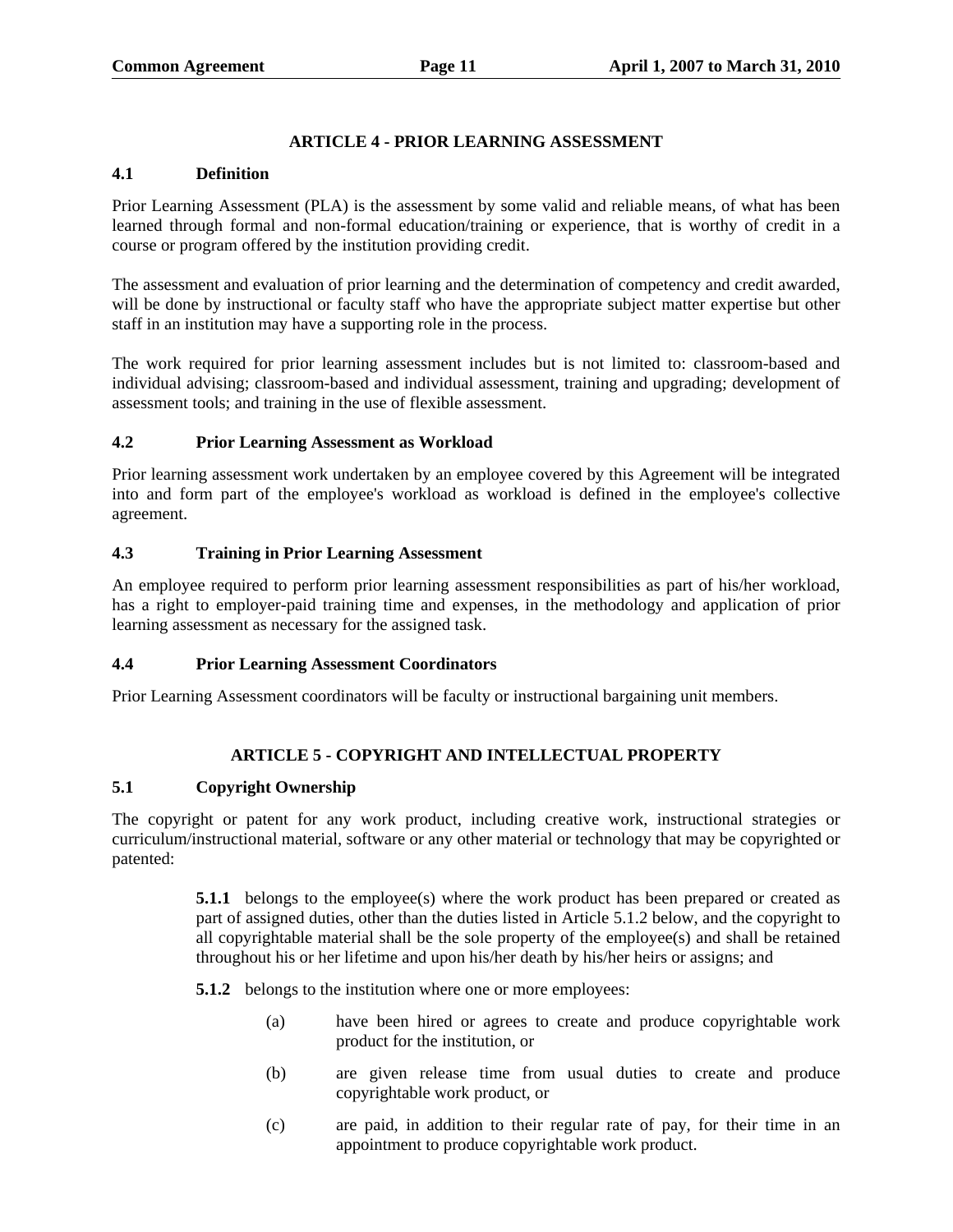# **5.2 Employer Rights to Materials Copyrighted by Employee(s)**

Where the employee holds the copyright pursuant to Article 5.1.1, the institution shall have a right to use his/her copyrighted material in perpetuity for institutional purposes. The institution may amend and update the copyrighted material with the approval of the employee(s) holding the copyright to the material. Such approval will not be unreasonably withheld.

## **5.3 Employee Rights to Materials Copyrighted by the Employer**

Where the institution holds the copyright pursuant to Article 5.1.2, the employee(s) shall have the right to use in perpetuity, free of charge, such copyrighted material. The employee may amend and update the copyrighted material with the approval of the institution holding the copyright to the material. Such approval will not be unreasonably withheld.

#### **5.4 Joint Review**

JADRC may, at the request of either party, review issues arising from the application of this Article.

# **ARTICLE 6 - JOB SECURITY**

#### **6.1 Employee Security and Regularization**

#### **6.1.1 Intent**

The purpose of this Article is to ensure that, by April 1, 2000, provisions relating to employee security and regularization of employees are established within each collective agreement affecting employees covered by this Agreement and to ensure that current and future employees who qualify for regularization under the provisions of this Article will be regularized.

Where this Article establishes a date for action, the parties responsible for taking the action may agree to another date.

## **6.1.2 Definitions**

"Department" or "functional area" means the operational or administrative sub-division of an institution within which an employee is appointed and assigned workload and may include geographic limitations.

"Employee security" means the array of entitlements to continued employment, health and welfare and other benefits, and other rights available to employees through this Agreement or a local collective agreement.

"Non-regular employee" means a person employed on any basis other than regular as defined in the local collective agreement.

"Regularization" means the process by which a non-regular employee converts to regular status under this Article.

"Regular full-time" employee means a person who holds an appointment to ongoing work with a full-time annual workload within one or more departments or functional areas.

"Regular part-time" employee means a person who holds an appointment to an ongoing annual workload of less than full-time within one or more departments or functional areas.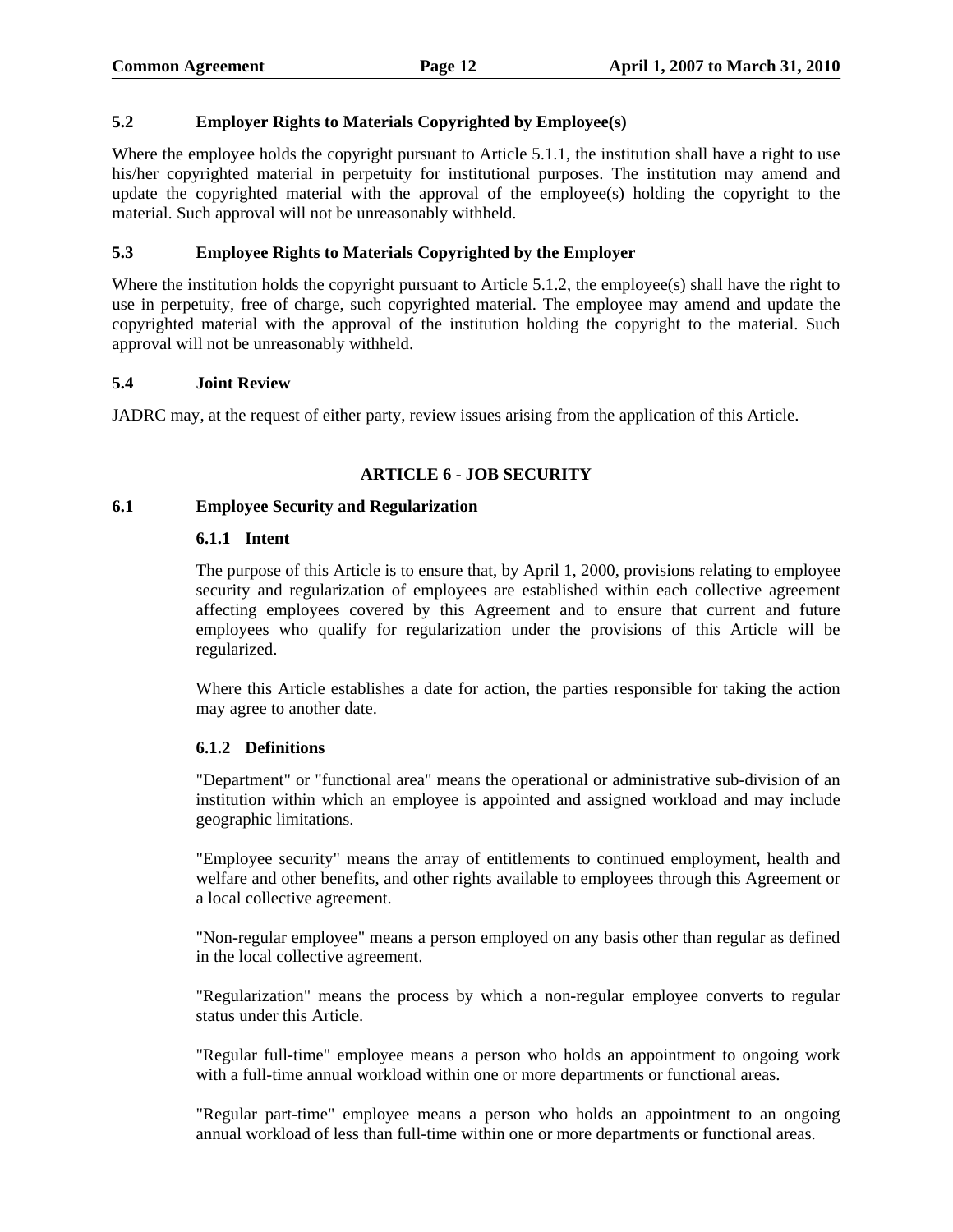## **6.1.3 Parameters for Employee Security and Regularization**

- (a) Employee security and regularization provisions include those relating to:
	- (i) creating, posting and filling new positions and posting and filling vacant positions;
	- (ii) the types of appointment categories contained in the collective agreement;
	- (iii) the entitlements of regular and/or non-regular employees to continued appointment, access to additional work, and/or to health and welfare benefits based on time worked and/or seniority;
	- (iv) the circumstances under which a non-regular employee may be entitled to convert to or otherwise become a regular employee;
	- (v) requirements for notice of layoff or reduction in workload, including requirements relating to the timing of layoff notice;
	- (vi) requirements relating to the accumulation of severance and the condition for payment of severance.
- (b) Amendments to existing employee security and regularization provisions must include:
	- (i) (1) entitlement to regularization after a period of time worked of at least two consecutive appointment years of work at a workload of fifty percent (50%) or greater for each of two (2) consecutive appointment years and where there is a reasonable expectation of ongoing employment for which the employee is qualified at a workload of at least fifty percent (50%) or greater for two semesters in the next appointment year;

or

- (2) entitlement to regularization after the employee has performed a workload at least one hundred and twenty percent (120%) of an annualized workload over at least two (2) consecutive years and there is a reasonable expectation of an ongoing workload assignment for which the employee is qualified, of at least fifty percent (50%) on an annualized basis over the immediately subsequent appointment year.
- (ii) requirements that an employee receive a satisfactory evaluation prior to regularization. An employee will be deemed to have received a satisfactory evaluation if one has not been undertaken by the employer. The employer may evaluate a non-regular employee at least once each twelve (12) month period and the employee may request an additional evaluation not more often than once in each twelve (12) month period.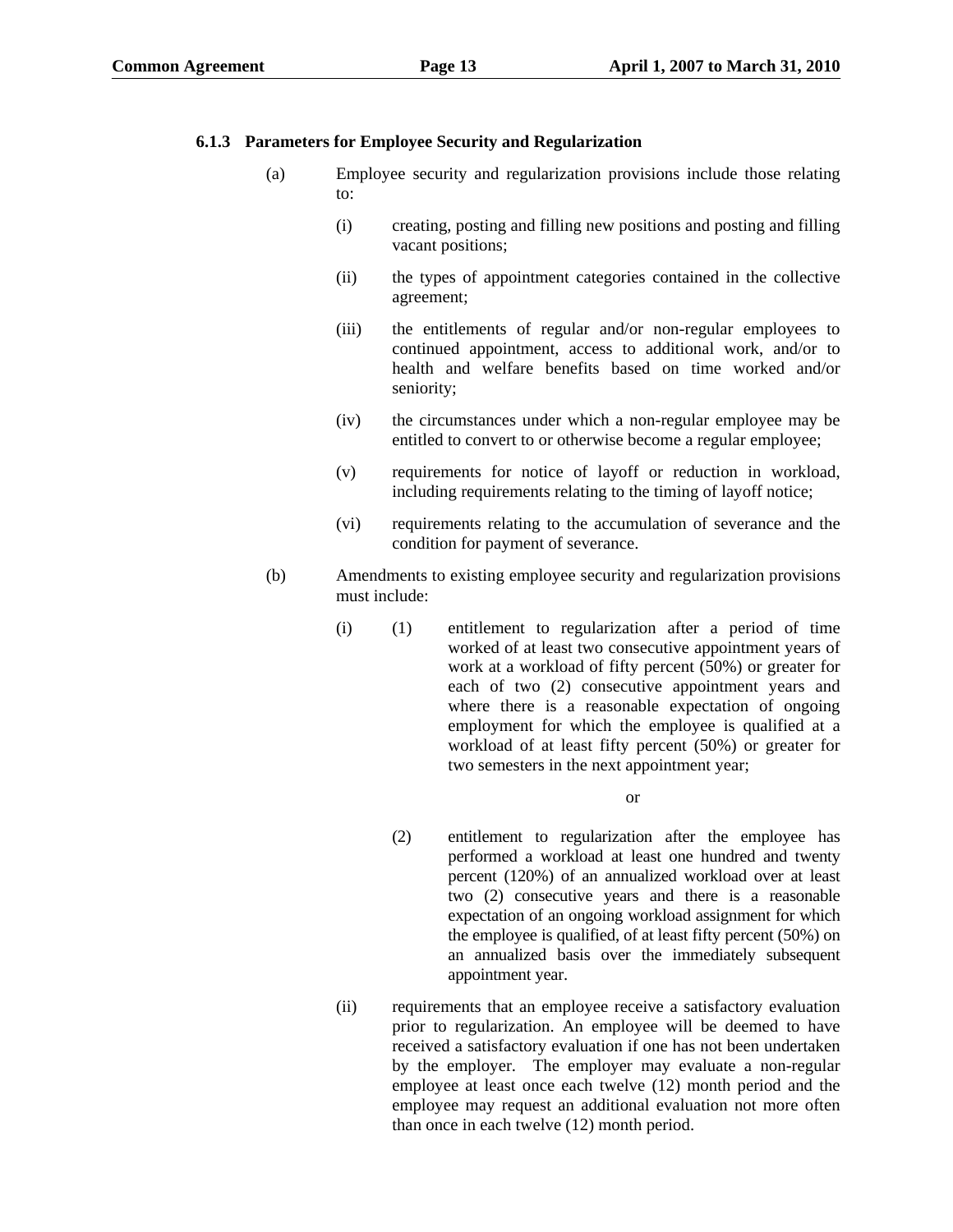- (c) In developing revised employee security and regularization provisions, local parties and/or JADRC and/or the arbitrator must consider the effects of any conversion from non-regular to regular status, including:
	- (i) entitlement to confirmation of appointment as a regular employee;
	- (ii) requirements for a probationary period post-conversion of at least twelve months;
	- (iii) accumulation of regular seniority and severance entitlement related to appointment to regular status;
	- (iv) rights of regular employees to new or additional work for which they are qualified both within and outside a department or functional area, and the operational implications of such rights;
	- (v) limitations on concurrent regular appointment at more than one institution;
	- (vi) cost implications of any entitlement that may be derived from work or appointment in more than one campus, centre or geographic limitation;
	- (vii) relationship of work performed by bargaining unit members in continuing and/or community education to any entitlement to consideration for conversion;
	- (viii) the right of the employer to create, post and fill a new position or to post and fill a vacant position;
	- (ix) educational implications for requirements to teach upper level degree courses and/or non-degree courses;
	- (x) implications for existing appointment types;
	- (xi) the cost implications for the employer of any changes and the impact on student access, employees and services.

#### **6.1.4 Local Discussion Process**

- (a) Within fifteen (15) working days of ratification of this Agreement, a local bargaining unit must advise the local employer in writing either
	- (i) that it agrees to retain the existing local employee security and regularization provisions without any changes, or
	- (ii) that it wishes to commence the process for amending existing local provisions respecting employee security and regularization through the processes established in this Article.
- (b) Where the local bargaining unit advises the employer under (a) above, of its intention to commence the processes for amending the existing local employee security and regularization provisions, the parties will commence discussions forthwith.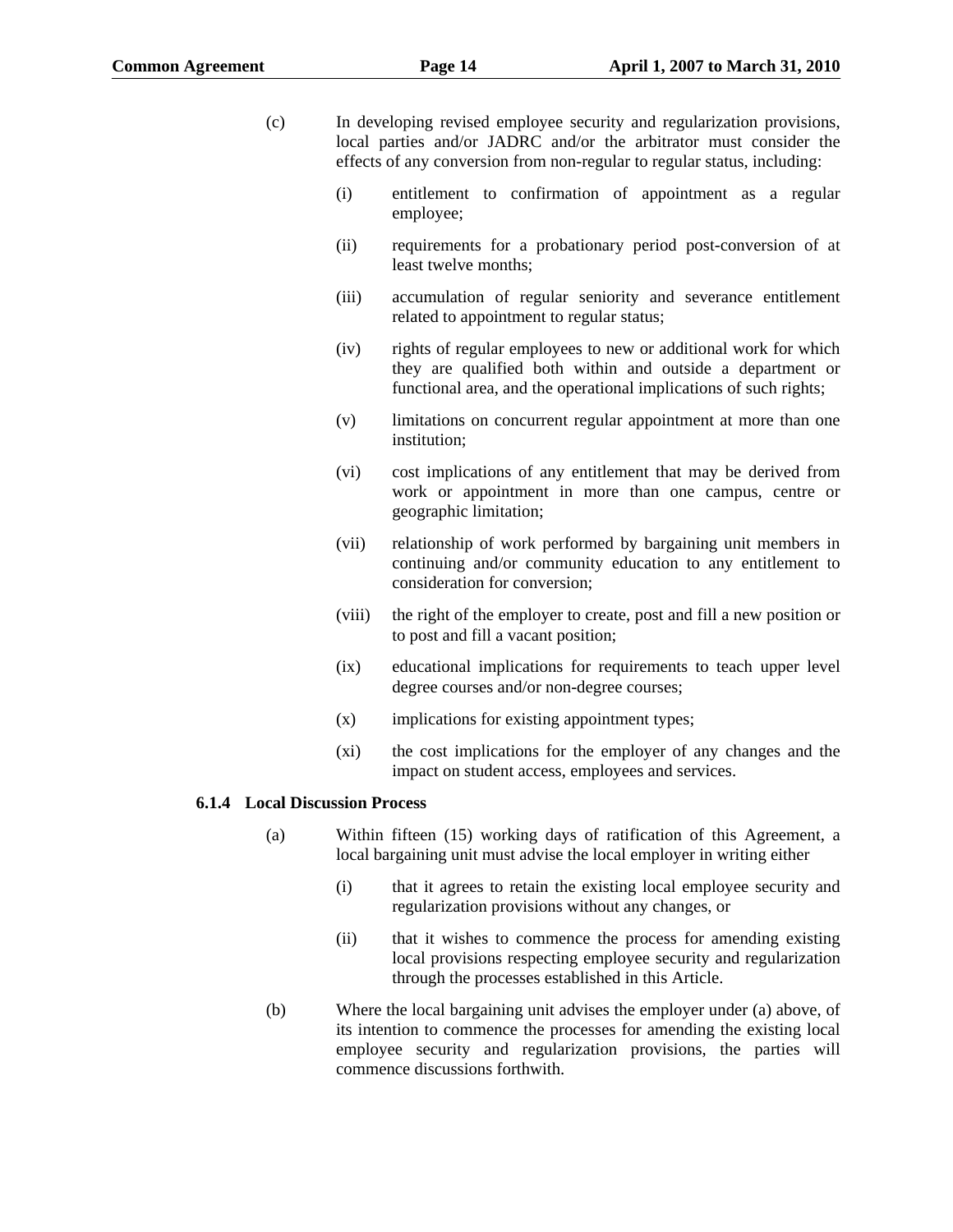- (c) The purpose of these local party discussions is to amend local collective agreement provisions respecting employee security and regularization as necessary to satisfy the intent of this Article and within the parameters established in Article 6.1.3 above.
- (d) Local discussions must conclude no later than April 30, 1999. The results of local discussions may be:
	- (i) An agreement to:
		- (1) amend existing provisions respecting employee security and regularization effective by April 1, 2000, or
		- (2) maintain the current local collective agreement provisions respecting employee security and regularization,
	- (ii) Referral to JADRC for resolution of issues on which agreement has not been reached no later than June 30, 1999.

#### **6.1.5 JADRC Resolution of Disputes**

JADRC will review submissions received from the local parties and will:

- (a) agree on a resolution of the issues submitted to it by the local parties no later than September 30, 1999, in which event the decision will be binding upon those local parties, or
- (b) where JADRC is unable to reach agreement it will submit its differences to Donald R. Munroe by October 31, 1999, or such other person as mutually agreed on, acting as sole arbitrator of the issues submitted to him/her.

#### **6.1.6 Jurisdiction**

- (a) The arbitrator has the jurisdiction to resolve the differences submitted to him/her considering:
	- (i) submissions made by the local parties respecting the differences remaining between them after the review by JADRC;
	- (ii) provisions of employee security and regularization in place at other similar colleges, university colleges, agencies and institutes in British Columbia;
	- (iii) the cost implications for the employer of any changes and the impact on student access, employees and services.
- (b) A decision of the arbitrator is binding on the local parties and will take effect on April 1, 2000 or such other date as the arbitrator may determine is required to phase in changes to a collective agreement.
- (c) In making his/her decision, the arbitrator will make changes necessary to amend employment provisions within the parameters established under Article 6.1.3 above that require the least amount of change in existing provisions necessary to meet the requirements of this Article and that the arbitrator considers to be reasonable.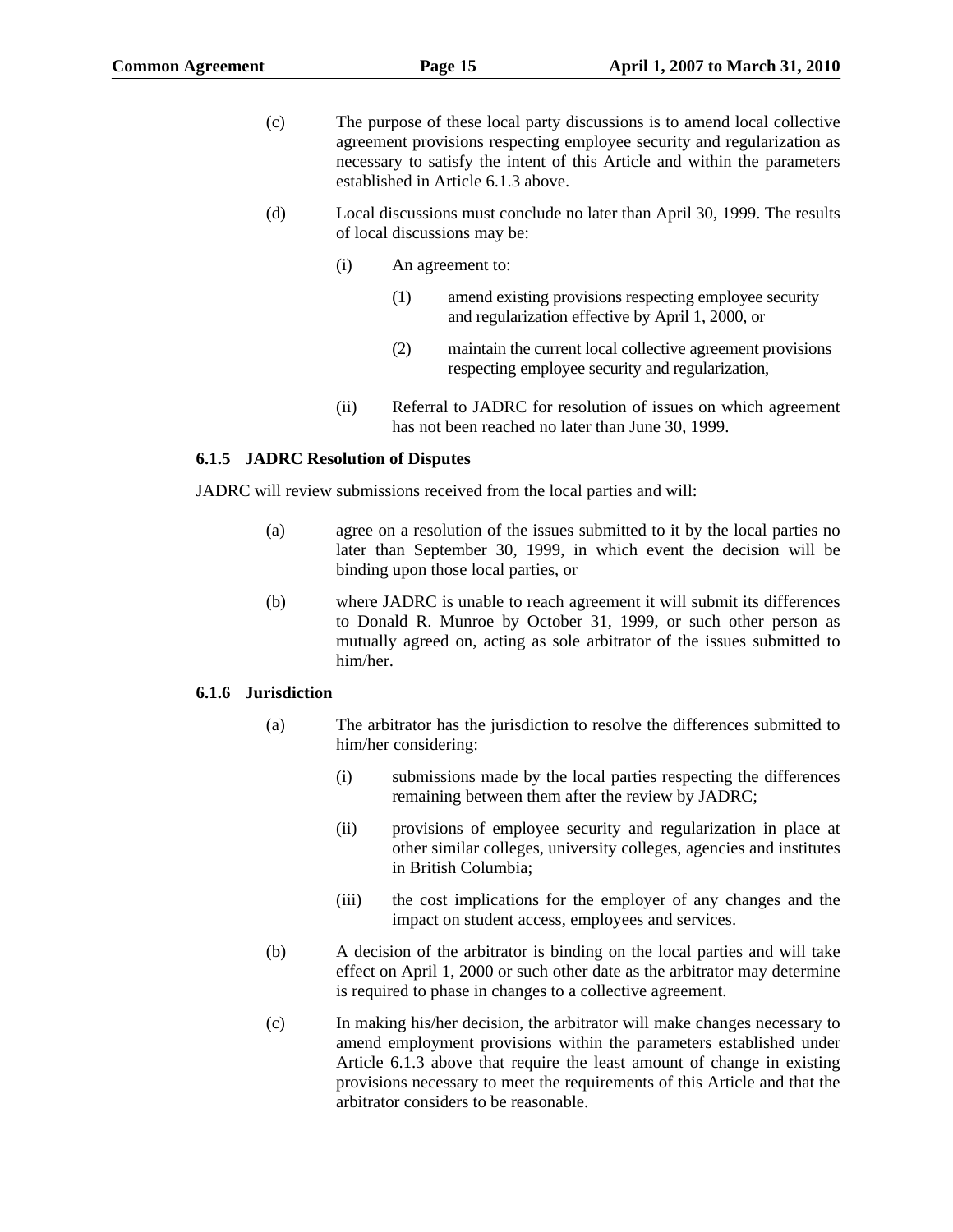(d) An agreement reached between local parties to amend existing provisions on employee security and regularization under this process is not admissible in an arbitration under this provision.

**6.1.7** No result of this process will have the effect of altering an existing certification. Any grievance that arises regarding regularization will be referred to the JADRC process for resolution.

#### **6.2 Program Transfers and Mergers**

#### **6.2.1 Notice of Program Transfer / Merger**

When one or more institutions covered by this Agreement decides to transfer or merge a program or a partial program and the transfer or merger will result in the transfer or layoff of one or more employees at one or more of the institutions, the institutions will provide written notice to the local union(s) as soon as possible, but in no event less than sixty (60) days prior to the date of transfer or merger.

#### **6.2.2 Transfer/Merger Agreements**

When notice is served, a committee composed of equal representation from each institution and each local union representing employees affected by the transfer or merger will be formed to negotiate a transfer/merger agreement.

The transfer/merger agreement will address all relevant matters and will be signed by each of the parties.

A copy of the agreement will be provided to each affected employee.

## **6.2.3 Disputes**

Grievances arising prior to the transfer/merger date remain the responsibility of the sending institution.

If a dispute arises as a result of a program transfer/merger and/or its employees being transferred the matter will be referred to the JADRC for resolution.

## **6.3 Registry of Laid Off Employees**

#### **6.3.1 Electronic Posting of Available Positions**

On behalf of the Parties, the PSEA will maintain a system-wide electronic Registry of job postings and the necessary supporting database.

- (a) Institutions are encouraged to use the Registry for the posting of all available positions.
- (b) Institutions will post on the Registry all employment opportunities of half-time or more and longer than three (3) months in duration that are available to applicants beyond those employed by the institution by completing the PSEA Electronic Posting of Available Positions form (Appendix E1 - Form 1).
- (c) Postings will be removed from the Registry and archived to the database one (1) week after the closing by the institution that entered the posting.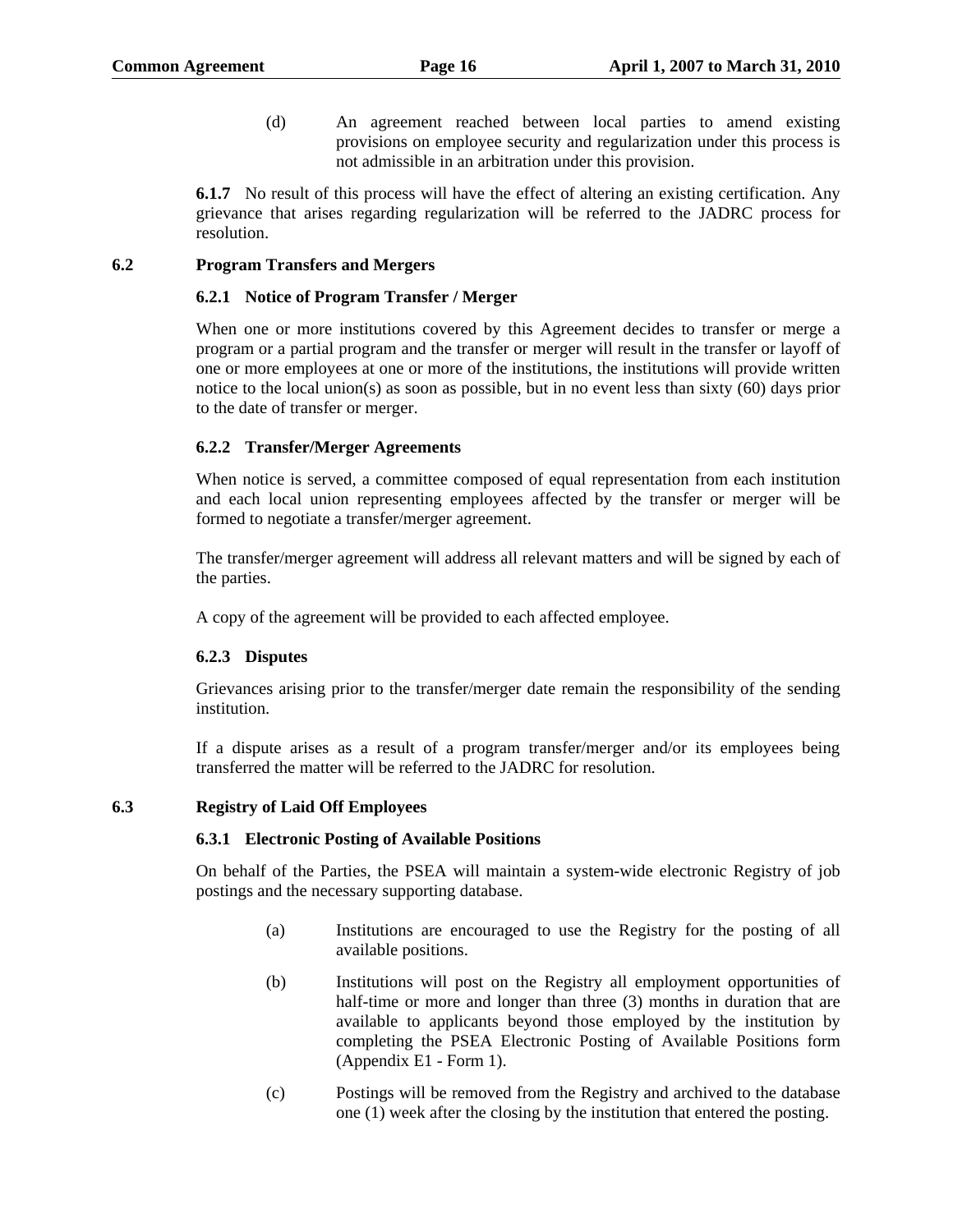- (d) Employers may elect to include job postings of positions from institutions not covered by this Agreement.
- (e) All employees covered by this Agreement may access the electronic registry of job postings for purposes of review.
- (f) Unions, employers and eligible employees have the right to access the information on the Registry.

#### **6.3.2 Electronic Registry of Eligible Employees (Registrants)**

- (a) Employees covered by this Agreement are eligible for listing on the Registry if they are employees who have received notice of layoff or have been laid off and are either:
	- (i) regular employees with one (1) calendar year of service working at fifty percent (50%) workload or greater, as defined in the applicable local agreement, or
	- (ii) non-regular employees with two (2) calendar years of service working at fifty percent (50%) workload or greater, as defined in the applicable local agreements.
- (b) Employees who meet the service requirements of Article 6.3.2(a)(i) above and have not had appointments renewed are eligible for listing on the Registry.
- (c) Length of Listing: An employee listed on the Registry may continue to be listed until the earlier of:
	- (i) recall or re-appointment to equivalent employment at the institution from which the person was laid off or was not reappointed;
	- (ii) obtaining equivalent employment as a result of being listed on the Registry;
	- (iii) the expiration of the employee's recall rights or two (2) years from the date of registration, whichever is later.
- (d) Implementation
	- (i) An employee applies for listing through his/her Employee Relations Department by completing the PSEA Registry of Eligible Employees form (Appendix E2 - Form 2).
	- (ii) The institution will immediately forward the completed form to the PSEA who will list eligible employees on the Registry.
	- (iii) A registrant is responsible to ensure that the information on the Registry is current and to notify immediately the Employer and the local union if s/he is no longer available for employment through the Registry.
- (e) Employees Not Eligible

Employees are not eligible for listing on the Registry if they have:

(i) had their employment terminated for just and reasonable cause;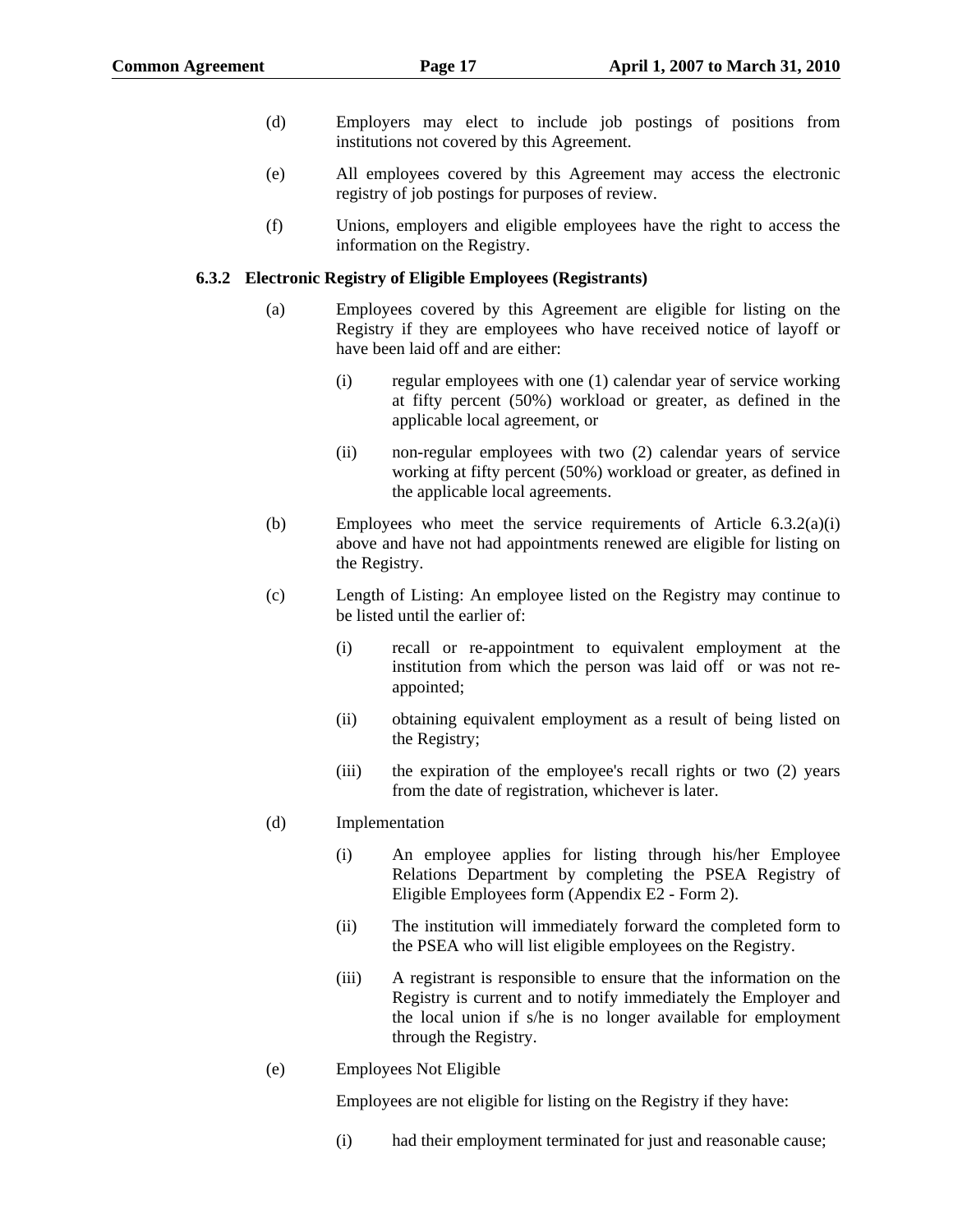- (ii) accepted early retirement, or
- (iii) voluntarily resigned their employment.

#### **6.3.3 Applying for Available Positions**

- (a) It is the responsibility of employees listed on the Registry to enquire about and apply for available work as listed on the Electronic Posting of Available Positions.
- (b) Employees applying for a posted position in the manner prescribed by the posting institution must tell the institution at the time of application that s/he is a registrant on the Registry.

## **6.3.4 Rights for Registrants**

(a) Entitlement for Interview

Registrants applying for job postings at institutions who meet the hiring criteria as set by the Selection Committee at the hiring institution will be short-listed and will be interviewed. In the event that more than five (5) qualified registrants apply, the institution shall interview the five (5) most qualified registrants.

The application of this language is subject to the provisions of the collective agreement in effect at the receiving institution.

- (b) Entitlements for Successful Applicants
	- (i) Orientation/Training: A registrant who accepts an offer of available work shall be entitled to a reasonable amount of orientation and/or training.
	- (ii) Benefits: Registrants who are eligible for health and welfare benefits at the hiring institution shall have the waiting period(s) waived subject to carrier provisions.
	- (iii) Seniority: All registrants who accept an offer of available work will have their seniority recognized at the new institution for all purposes other than severance accrual for subsequent layoffs.
		- (1) In the case of the hiring from the Registry of an applicant represented by the BCGEU into another bargaining unit represented by the BCGEU, s/he will have his or her seniority recognized for all purposes other than severance accrual.
		- (2) FPSE local unions may elect to participate in a reciprocal arrangement with other participating FPSE locals and with the BCGEU bargaining units for the purposes of recognition of seniority other than severance accrual. FPSE local unions that elect to participate in such a reciprocal arrangement must indicate their participation through formal notification to JADRC.
		- (3) In the case of the hiring of an applicant from the Registry by and from institutions with bargaining units registered with JADRC, the successful applicant shall carry his or her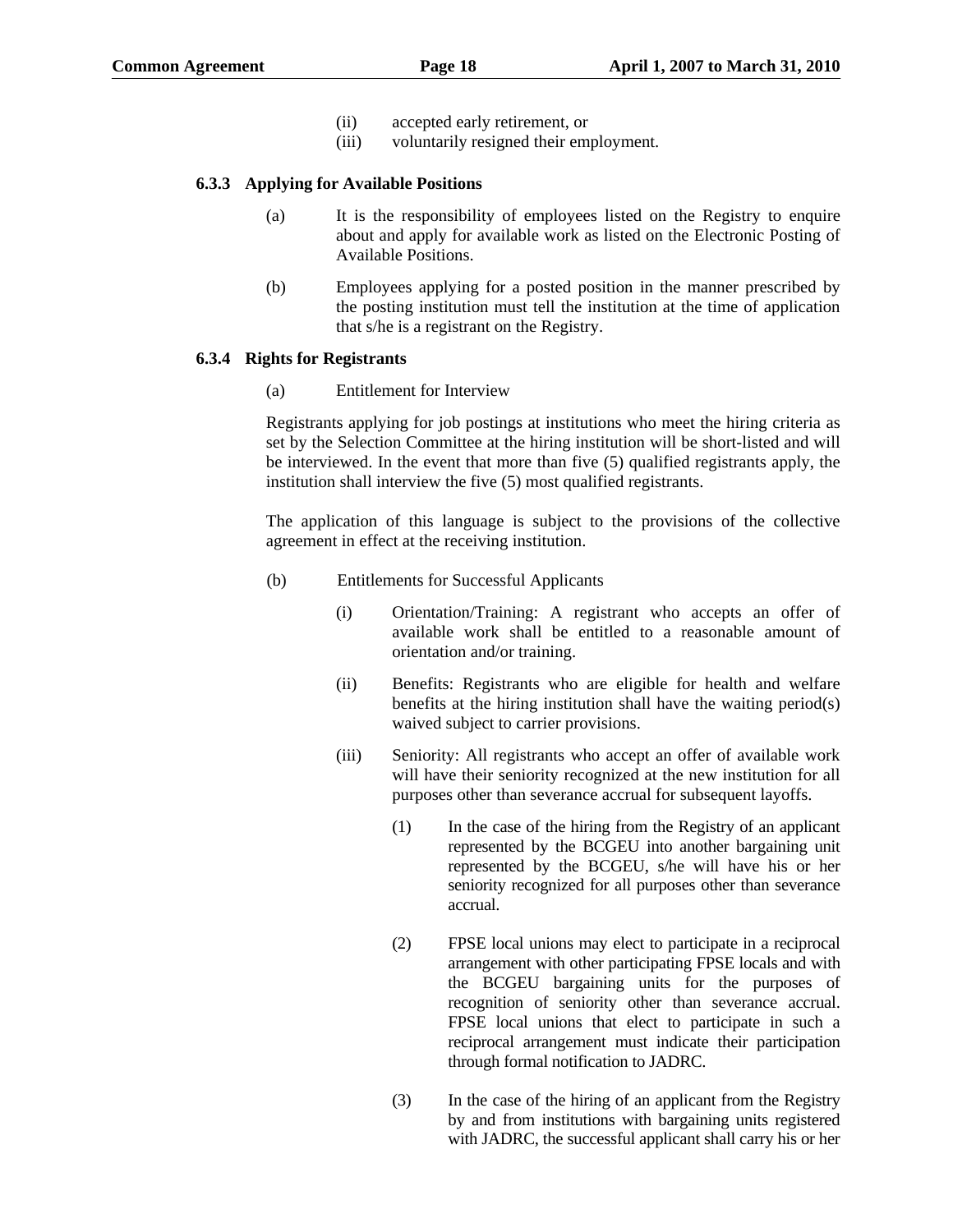seniority to that new institution for all purposes other than severance accrual.

- (iv) Relocation Costs for Registrants: Relocation costs for successful applicants who change residence as a result of the hiring that are supported by proper proof of expenditures within ninety (90) days of commencing employment, will be paid by the hiring institution in accordance with its relocation policies and practices for the position for which the registrant was hired. If funding is available, the costs will be reimbursed to the hiring institution from the Labour Adjustment Fund.
- (v) Recall and Repayment: An employee hired from the Registry who is recalled by an institution and returns to work at that institution will repay relocation costs received from the institution that hired him or her in accordance with its relocation policies and practices for the position for which the registrant was hired.

#### **6.4 Targeted Labour Adjustment**

#### **6.4.1 Employer Commitments**

It is agreed that the institution will make every reasonable attempt to minimize the impact of funding shortfalls and reductions on the work force.

It is incumbent upon institutions to communicate effectively with their employees and the unions representing those employees as soon as the impact of any funding reduction or shortfall or profile change has been assessed.

If a work force reduction is necessary, the Joint Labour Management Committee will canvas employees in a targeted area or other areas over a fourteen (14) day period, or such longer time as the Joint Labour Management Committee agrees, to find volunteer solutions that provide as many viable options as possible and minimize potential layoffs. Subject to any agreement that the Joint Labour Management Committee may make to extend the period of a canvass, such canvasses shall take place either:

- prior to the issuance of lay-off notice to employees under the local agreement, or
- by no later than fourteen (14) calendar days following the annual deadline for notice of non-renewal or layoff where a local provision provides for such a deadline,

whichever date is later.

The union shall be provided with a copy of each final plan for employee labour adjustment.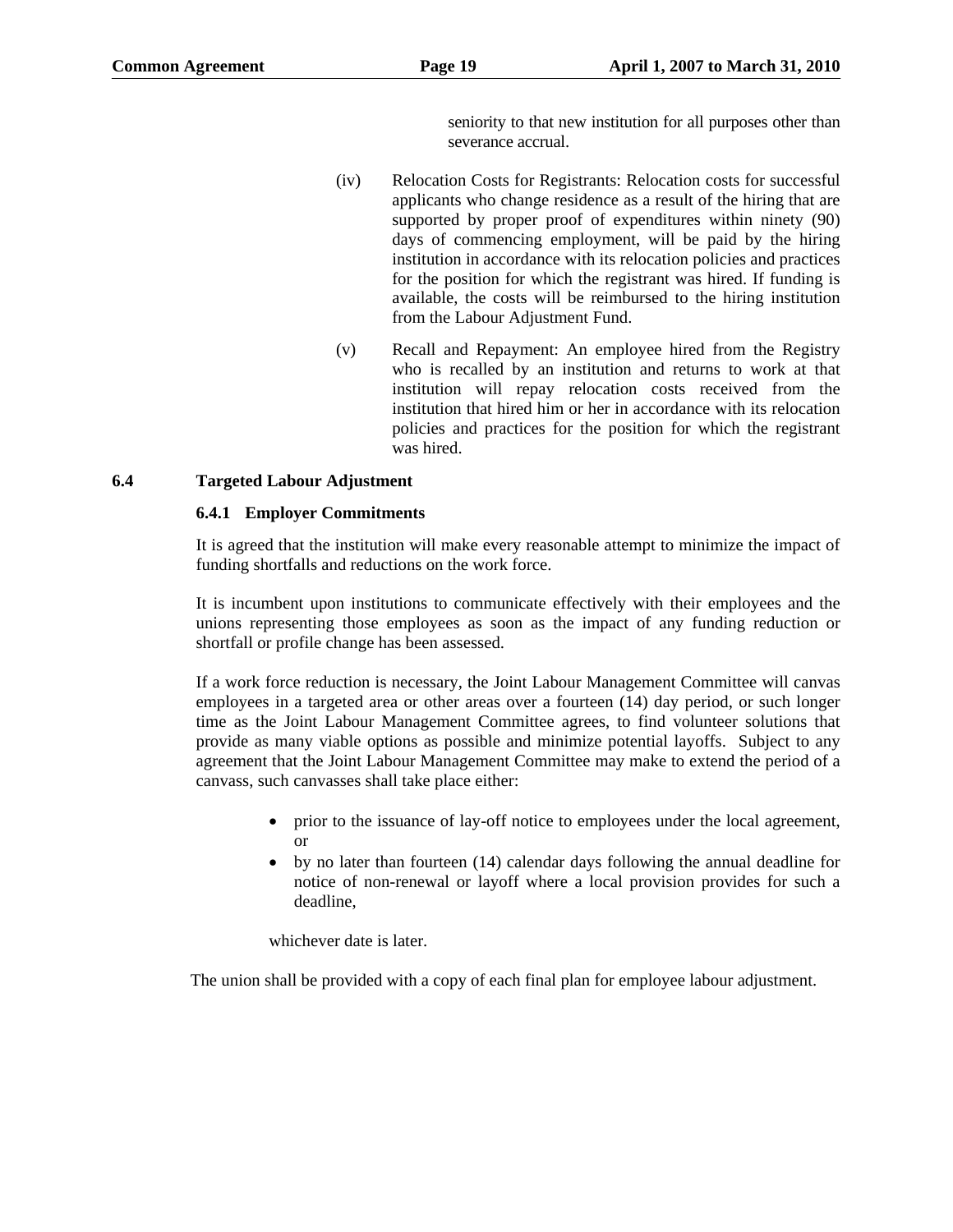## **6.4.2 Menu of Labour Adjustment Strategies**

Where a work force reduction is necessary, the following labour adjustment strategies will be considered, as applicable.

## **6.4.2.1 Labour Adjustment Strategies: Workplace Organization**

Subject to the institution's operational considerations, excluding the availability of funding, the following menu of work place organization labour adjustment strategies will be offered by institutions to minimize layoffs and at the appropriate time in the employee reduction process set out in the local provisions:

- (a) Job sharing.
- (b) Reduced hours of work through partial leaves.
- (c) Transfers to other areas within the bargaining unit subject to available work and to meeting qualifications, with minimal training required where such training can be scheduled within the employee's professional development and other non-instructional time.
- (d) Unpaid leaves of absence for use to seek alternate employment, retirement adjustment, retraining, etc.
- (e) Workload averaging that does not incur a net increase in compensation cost.
- (f) Combined pension earnings and reduced workload to equal one hundred percent (100%) of regular salary subject to compliance with the regulations of the College Pension Plan.
- (g) Agreed secondment.
- (h) Trial retirement.
- (i) Combinations and variations of the above or other workplace organization alternatives.

## **6.4.2.2 Labour Adjustment Strategies: Employee Transition**

Subject to the institution's operational considerations, including the availability of funding, the following menu of employee transition labour adjustment strategies will be offered by institutions to minimize layoffs and at the appropriate time in the employee reduction process set out in the local provisions:

- (a) Paid leaves of absence for use to seek alternate employment, retirement adjustment, retraining, etc.
- (b) Severance with up to twelve (12) months' severance payment for an employee other than the employee(s) identified for layoff. Such severance shall be calculated by applying the local agreement severance provisions to the employee who is being offered severance. If the employee elects to take severance pay under this Article, he or she thereby waives all other rights, claims, or entitlements, and severs his or her relationship with the institution.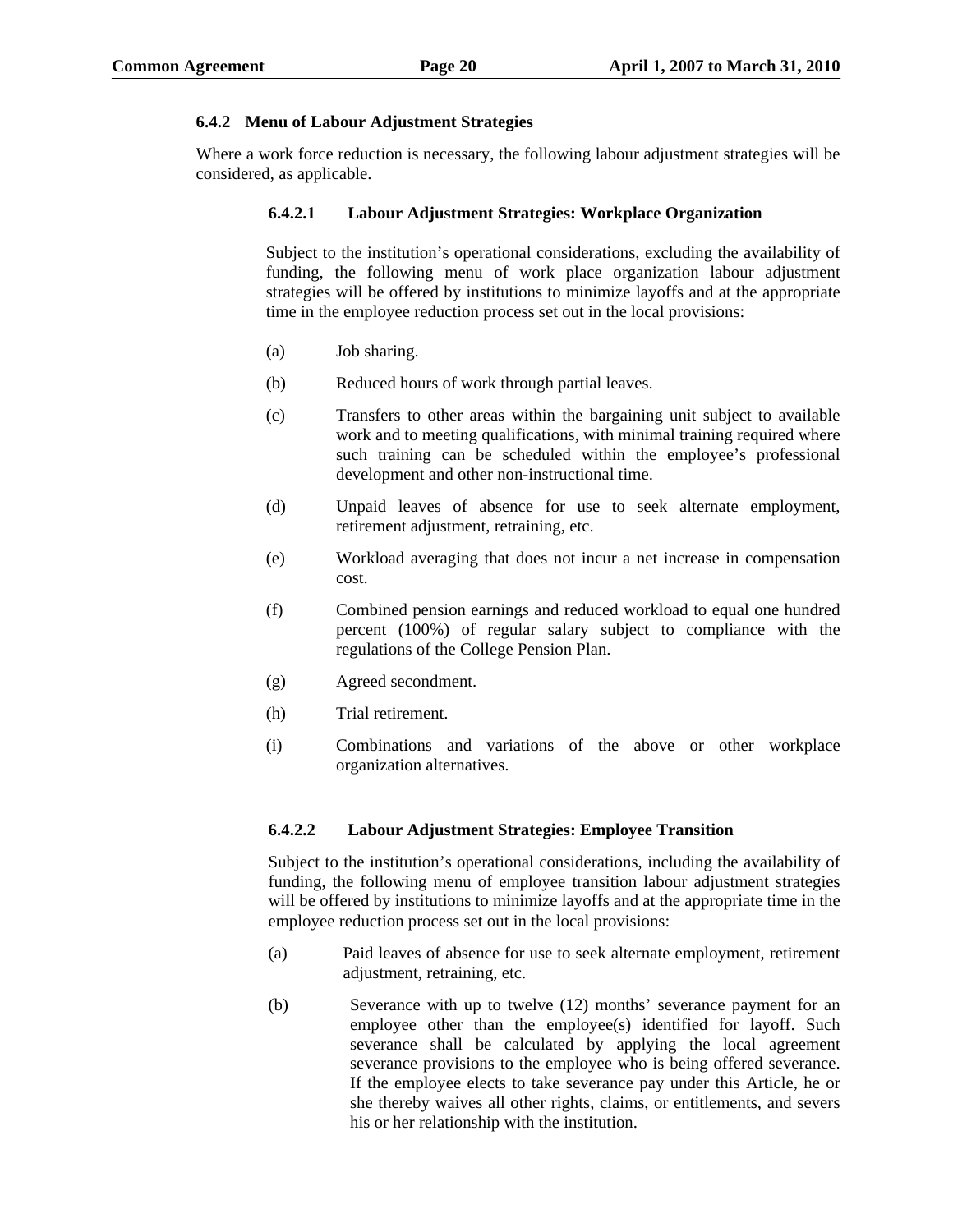- (c) Workload averaging that does incur a net increase in compensation
- (d) Purchasing past pensionable service. If permissible the employer will match a minimum of three (3) years' contributions to the College Pension Plan where an employee opts for early retirement.
- (e) Early retirement incentives pursuant to local collective agreements.
- (f) Retraining.
- (g) Continuation of health and welfare benefits.
- (h) Combination and variations of the above or other employee transition alternatives.

#### **6.4.3 Layoffs May Occur**

Once strategies other than layoff have been explored, the institutions may proceed, if need be, to layoffs. For those affected by layoff, the provisions of the local collective agreement will apply and the system-wide Electronic Registry of Laid off Employees will be available.

#### **6.4.4 No Stacking of Entitlements**

While various options may be considered and offered, there will be no stacking of entitlements.

#### **6.5 Contracting Out**

#### **6.5.1 Additional Limitation on Contracting Out**

In addition to, and without limiting, any provision in a local collective agreement, an institution covered by this Agreement will not contract out:

- (a) any work presently performed by the employees covered by a collective agreement which would result in the layoff of such employees, including a reduction in assigned workload, or
- (b) the instructional activities that are contained in the programs listed and/or funded in the approved annual institutional program profile and that are currently performed by bargaining unit employees.

#### **6.5.2 Certain Inter-Institutional Arrangements Permissible**

After consultation with a local bargaining unit, an institution covered by this Agreement may enter into arrangements to have instructional activities contained in the programs listed and/or funded in the approved annual institutional program profile performed by another institution covered by this Agreement provided it is performed by instructional bargaining unit employees in the receiving institution(s).

Contract training work may also be moved between institutions which are party to this Agreement provided the work is done by instructional bargaining unit employees in the receiving institution(s).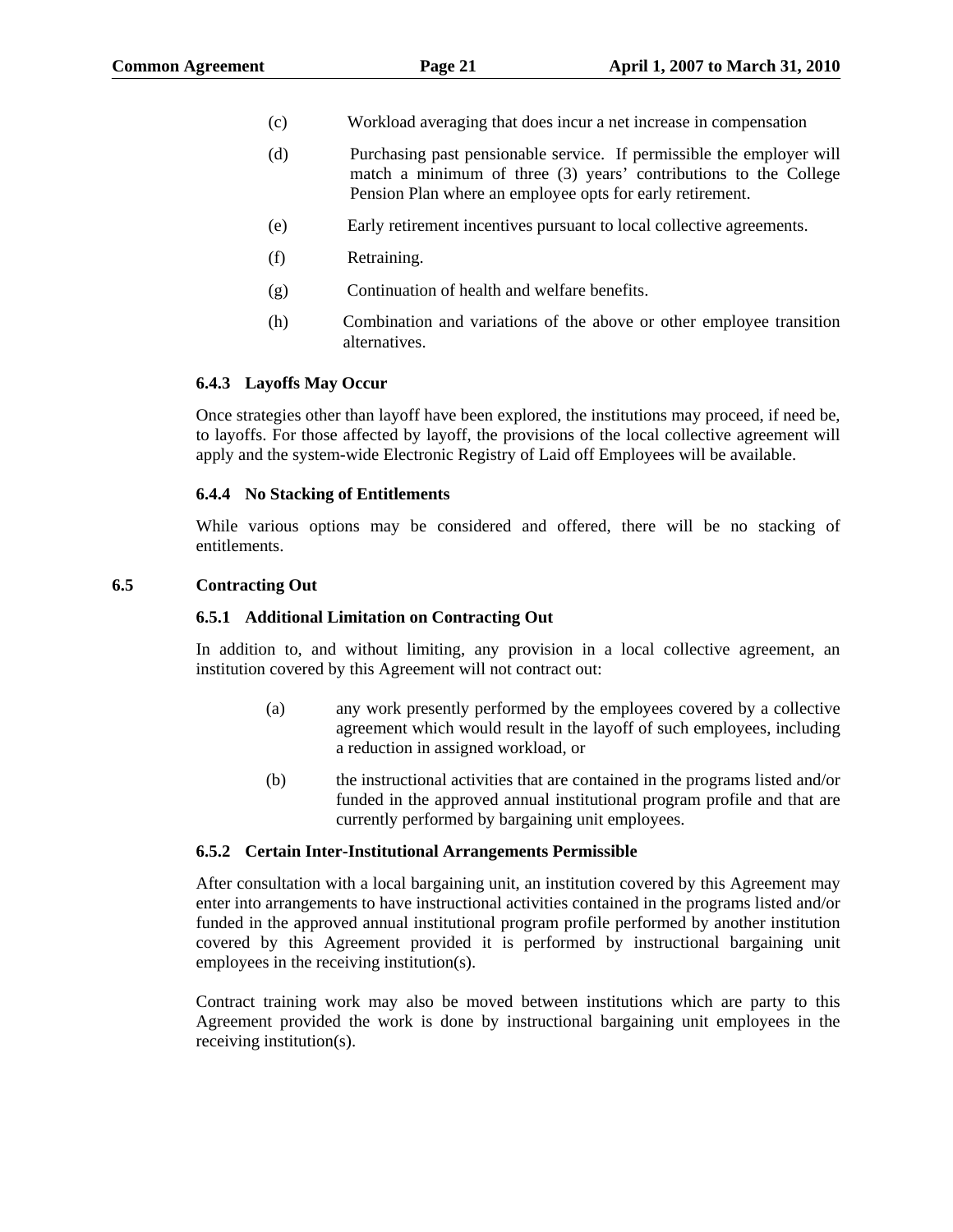## **6.6 Education Technology/ Distributed Learning**

**6.6.1** Distributed learning includes, but is not limited to, print based education courses, online or web-based instruction, video-conferencing, teleconferencing, instructional video and audio tapes, hybrid or mixed-mode programs and courses.

**6.6.2** In developing and offering distributed learning programs and courses, the employer will plan in collaboration with the department or functional area and the employee(s) who will develop and/or deliver the program or course.

For the purposes of this Article, departments or functional areas are defined as the operational or administrative sub-division of an institution within which an employee is appointed and assigned workload and may include geographic limitations.

**6.6.3** Subject to mutual agreement, the local parties may develop criteria for the determination of the appropriate release time for the development, delivery and revision of distributed learning programs or courses. To the extent that they contain provisions that address release time and workload for the development, delivery and revision of distributed learning programs or courses, local letters of understanding shall apply.

**6.6.4** The employer will provide the necessary technological and human resources for employees assigned to develop and deliver the program and courses.

**6.6.5** The employer will provide the necessary and appropriate training in the use of relevant educational technology for employees assigned to deliver distributed learning programs and courses.

**6.6.6** Employees delivering distributed learning programs/courses shall not be required to provide technical support to students taking distributed learning courses.

**6.6.7** Employees shall not be required to deliver distributed learning programs/ courses from their home. Employees delivering or developing distributed learning courses shall be provided with office space and the appropriate technology to support them in their work.

**6.6.8** Where an employee has been assigned an online course and agrees to the employers' request to teach all or part of that course from home, the employer shall provide the appropriate technology and pay for the reasonable and approved cost of delivering those courses from home.

**6.6.9** No regular employee will be laid off as a direct result of the introduction of distributed learning or education technology.

## **ARTICLE 7 - LEAVES**

## **7.1 Definitions**

All references to spouse within the leave provisions of this Agreement include, heterosexual, commonlaw and same sex partners. References to family include spouse, children, children's spouses, stepchild, stepchild in-law, siblings, in-law siblings, parents, step-parents, parents-in-law, grandparents, grandchildren, nieces and nephews, and any other person living in the same household who is dependent upon the employee For the purpose of Article 7.8 – Compassionate Care Leave – only, the definition of "family member" is as set out in Appendix I.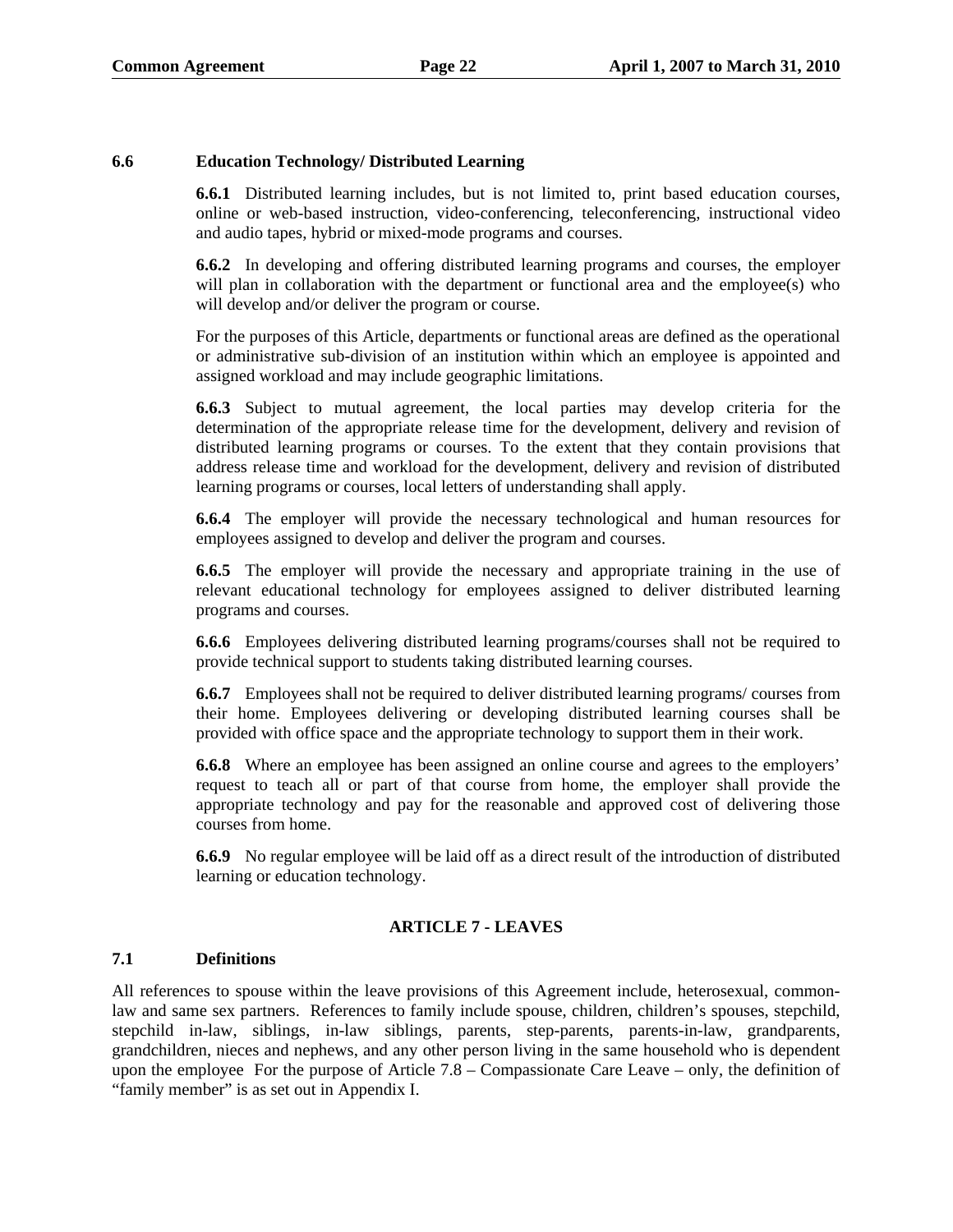# **7.2 General Leave**

An Employer may grant a leave of absence with or without pay to an employee for any reason for up to twenty-four (24) consecutive months. Such leaves shall not be unreasonably denied. Where an application for general leave is denied, the applicant will be provided with a written explanation for the denial of the leave.

# **7.3 Seniority Accrual**

All paid leaves shall be treated as continuous employment for the purposes of seniority accrual. Unpaid leaves shall be treated as continuous employment for the purposes of seniority accrual for the duration of the leave, except for movement up the salary increment scale.

# **7.4 Retention of Status**

An employee on approved paid or unpaid leave will retain her/his employment status for the duration of the leave.

# **7.5 Benefits While on Leave**

An employee will continue to receive her/his salary and benefits while on paid leave under this Article. An employee on unpaid leave may arrange to pay the costs required to maintain benefit coverage in accordance with the local provisions of the collective agreement.

## **7.6 Bereavement Leave**

An employee will be entitled to five (5) days leave with no loss of pay and benefits in the case of the death of a family member and upon notification to the employer. The Employer may grant additional leave with pay.

## **7.7 Family Illness Leave**

An employee will be granted leave of absence for up to five (5) days per year without loss of pay or benefits for family illness. Additional family illness leave may be granted by the employer.

## **7.8 Compassionate Care Leave**

## **7.8.1 Entitlement**

An employee will be granted a compassionate care leave of absence without pay for up to eight (8) weeks to care for a gravely ill family member. For the purpose of this Article 7.8, "family member" is defined as one of the persons listed in Appendix I – Family Members for the Purpose of Article 7.8 Compassionate Care Leave. In order to be eligible for this leave, the employee must provide a medical certificate as proof that the ill family member needs care or support and is at risk of dying within twenty-six (26) weeks.

An employee who is granted a compassionate care leave of absence to care for a gravely ill family member shall be entitled to the benefits as follows:

- a) The employee's benefit coverage will continue for the duration of the compassionate care leave, to a maximum of eight (8) weeks, and the premium payment shall be on the same basis as if the employee were not on leave.
- b) Where an employee elects to buy back pensionable service for part of all of the duration of the compassionate care leave, to a maximum of eight (8) weeks, the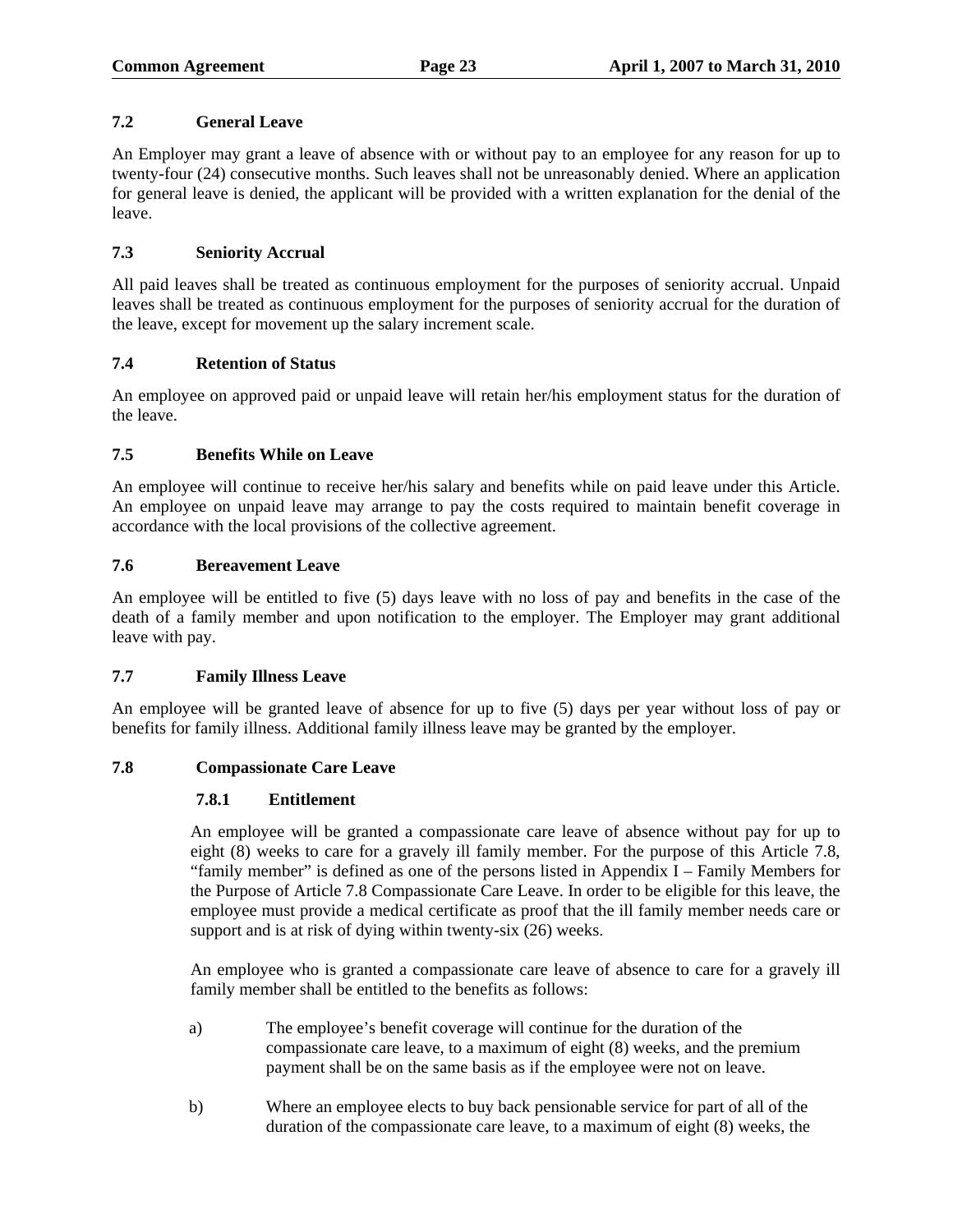employer will pay the employer portion of the pension contribution in accordance with the Pension Plan regulations.

- c) Compassionate care leave, up to a maximum of eight (8) weeks, shall be treated as continuous employment for the purposes of seniority accrual under this Agreement.
- d) An employee who returns to work following a leave granted under this provision shall be placed in the position the employee held prior to the leave or in a comparable position.

# **7.8.2 Additional Leaves**

Should an employee require additional time to care for a gravely ill family member, additional leaves may be granted beyond the eight (8) week period specified in Article 7.8.1 above. Such additional leave shall be pursuant to Article 7.2 General Leave.

# **7.9 Jury Duty and Court Appearances**

Leave of absence without loss of pay and benefits will be provided to an employee summoned to serve on a jury or when subpoenaed or summoned as a witness in a criminal or civil proceeding not occasioned by the employee's private affairs, or when the employee accompanies a dependent child when the child is subpoenaed or summoned to appear as a witness in a criminal or civil proceeding. An employee in receipt of pay or benefits under this Article has the responsibility to reimburse the employer all monies paid to him/her by the Court, except travelling and meal allowances not reimbursed by the employer.

## **7.10 Public Duties**

**7.10.1** An employer will grant a leave of absence without pay to an employee to engage in election campaign activities in a municipal, provincial or federal election to a maximum of ninety (90) days. Such leaves will not be unreasonably denied.

**7.10.2** An employer will grant a leave of absence without pay to an employee:

- (a) to seek election in a municipal, provincial or federal election to a maximum of ninety (90) days.
- (b) Where elected to public office, for up to two (2) consecutive terms.

# **7.11 Exchange Leave**

An employee holding a regular or continuous appointment may exchange her/his position and responsibilities with a qualified person from another institution for a fixed period of time with the agreement of the employee's Department and the employer.

The employee will continue to receive regular salary and benefits for the duration of the exchange. The exchanging individual will be paid by her/his institutional employer.

Where there are large inequities in cost of living between the location of the exchanging individual, the employer and the employee may discuss whether further assistance is required to facilitate the exchange.

# **7.12 Deferred Salary Leave**

Each employer ratifying this Agreement will establish or, as necessary, review and update a deferred salary leave plan consistent with Regulations issued by Canada Revenue Agency under the Income Tax Act. The parties may use the Application, Agreement, and Approval Form as a template (see Appendix H) for the deferred salary leave plan.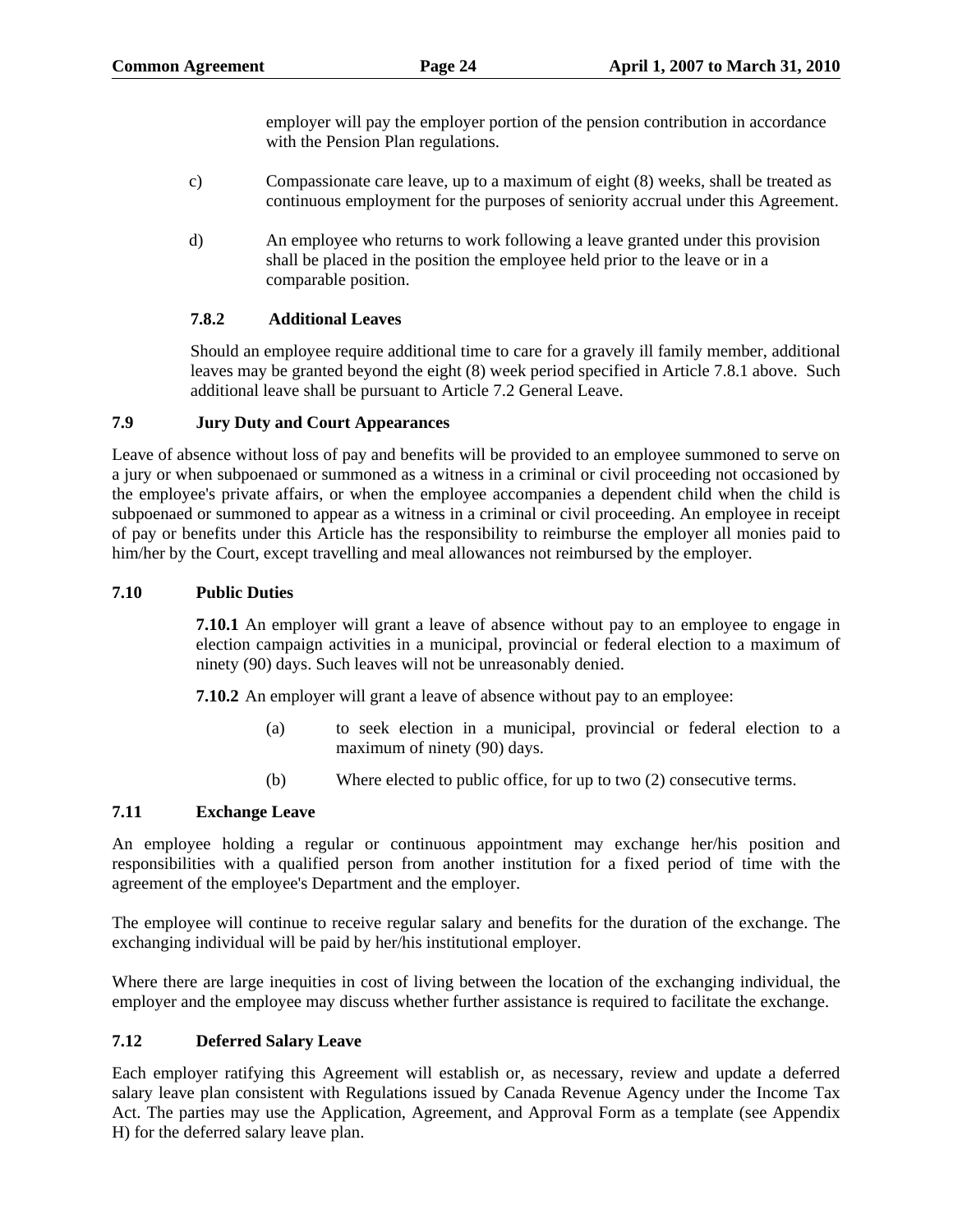## **ARTICLE 8 - PARENTAL LEAVE**

# **8.1 Preamble**

## **8.1.1 Definitions**

- (a) "Common law partner" is a person of the same or different sex where the employee has signed a declaration or affidavit that they have been living in a common-law relationship or have been co-habiting for at least twelve (12) months. The period of co-habitation may be less than twelve (12) months where the employee has claimed the common-law partner's child/children for taxation purposes.
- (b) "Base Salary" is the salary that an employee would earn if working their full workload up to a maximum of a full workload as defined in the employee's collective agreement.

## **8.1.2 Entitlement**

Upon written request, an employee shall be entitled to a leave of absence without pay of up to twelve (12) consecutive months in addition to statutory requirements.

## **8.2 Commencement of Leave**

Leave taken under Article 8.1.2 shall commence:

**8.2.1** for the birth mother, immediately after the end of the leave taken under the maternity leave provisions or within fifty-two (52) weeks of the birth unless the employer and the employee agree otherwise.

**8.2.2** for a spouse, a biological father, or a common-law partner to care for the child after the child's birth and within fifty-two (52) weeks of the birth.

**8.2.3** for an adopting parent, within fifty-two (52) weeks after the child is placed with the parent.

## **8.3 Benefits Continuation**

The Employer will maintain coverage for medical, extended health, dental, group life and disability benefits for leaves taken under Article 8. For the period of the leave, premium and pension contribution payment will be as follows:

- (a) Premium payment for benefit coverage shall be on the same basis as if the employee were not on leave.
- (b) Contributions for pensionable service shall be on the same basis as if the employee were not on leave. Where an employee elects to buy back pensionable service for part or all of the Article 8 leave, the employer will pay the employer portion of the pension contributions in accordance with the Pension Plan regulations.

## **8.4 Return to Work**

**8.4.1** An employee who returns to work following a parental leave shall retain the seniority the employee had attained prior to the leave and shall accrue seniority for the period of leave.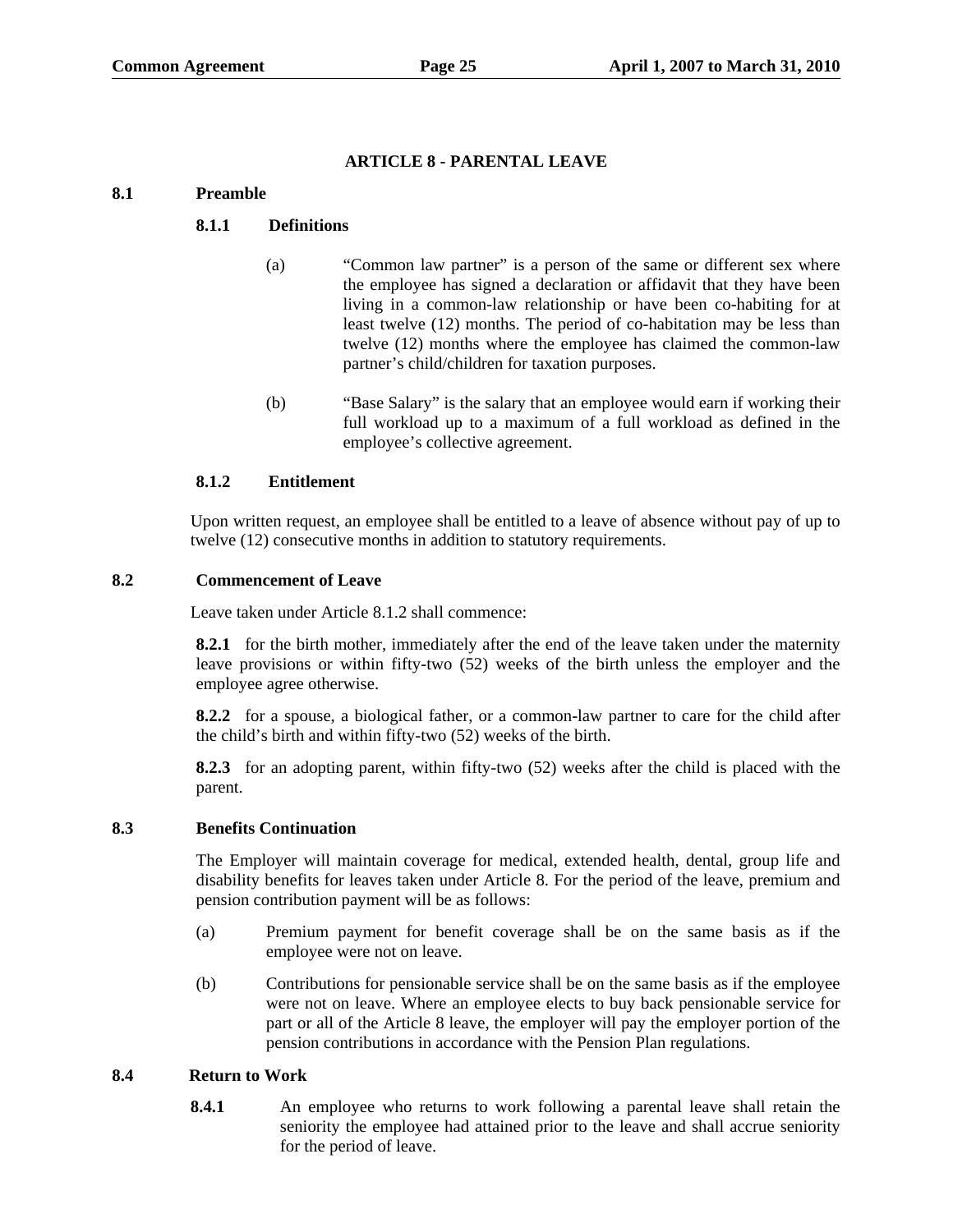- **8.4.2** An employee who returns to work following a parental leave, shall be placed in the same position that employee held prior to the leave or in a comparable position.
- **8.4.3** An employee who has taken leave under this provision is entitled to all increases in wages and benefits the employee would have been entitled to had the leave not been taken.
- **8.4.4** Where the proposed commencement of the leave or return to work does not coincide with the instructional calendar the local parties will negotiate mutually acceptable dates.
- **8.4.5** Upon written request, an employee on parental leave under Article 8.1.2 may return to work on a graduated basis. Upon receipt of a request, the local parties will mutually agree to an acceptable graduated parental leave return to work plan for the employee.

## **8.5 Supplemental Employment Benefit for Maternity and Parental Leave**

**8.5.1** Effective April 1, 2002, when on maternity or parental leave, an employee will receive a supplemental payment added to Employment Insurance benefits as follows:

- (a) For the first two (2) weeks of maternity leave an employee shall receive one hundred percent (100%) of her salary calculated on her average base salary.
- (b) For a maximum of fifteen (15) additional weeks of maternity leave the employee shall receive an amount equal to the difference between the Employment Insurance benefits and ninety-five percent (95%) of her salary calculated on her average base salary.
- (c) For up to a maximum of thirty-five (35) weeks of parental leave, the biological mother shall receive an amount equal to the difference between the Employment Insurance benefits and eighty-five percent (85%) of the employee's salary calculated on her average base salary.
- (d) For up to a maximum of thirty-seven (37) weeks of parental leave, the spouse, biological father or the common-law partner or adoptive parent who is caring for the child shall receive an amount equal to the difference between the Employment Insurance benefits and eighty-five percent (85%) of the employee's salary calculated on his/her average base salary.
- (e) The average base salary for the purpose of Article 8.5.1(a) through (d) is the employee's average base salary for the twenty-six (26) weeks preceding the maternity or parental leave. If the employee has been on unpaid leave for part of the preceding twenty-six (26) weeks, then up to four (4) weeks of that unpaid leave will be subtracted from the twenty-six (26) weeks for the purpose of calculating the average base salary.

**8.5.2** An employee is not entitled to receive Supplemental Employment Benefits and disability benefits concurrently. To receive Supplemental Employment Benefits the employee shall provide the employer with proof of application for and receipt of Employment Insurance benefits.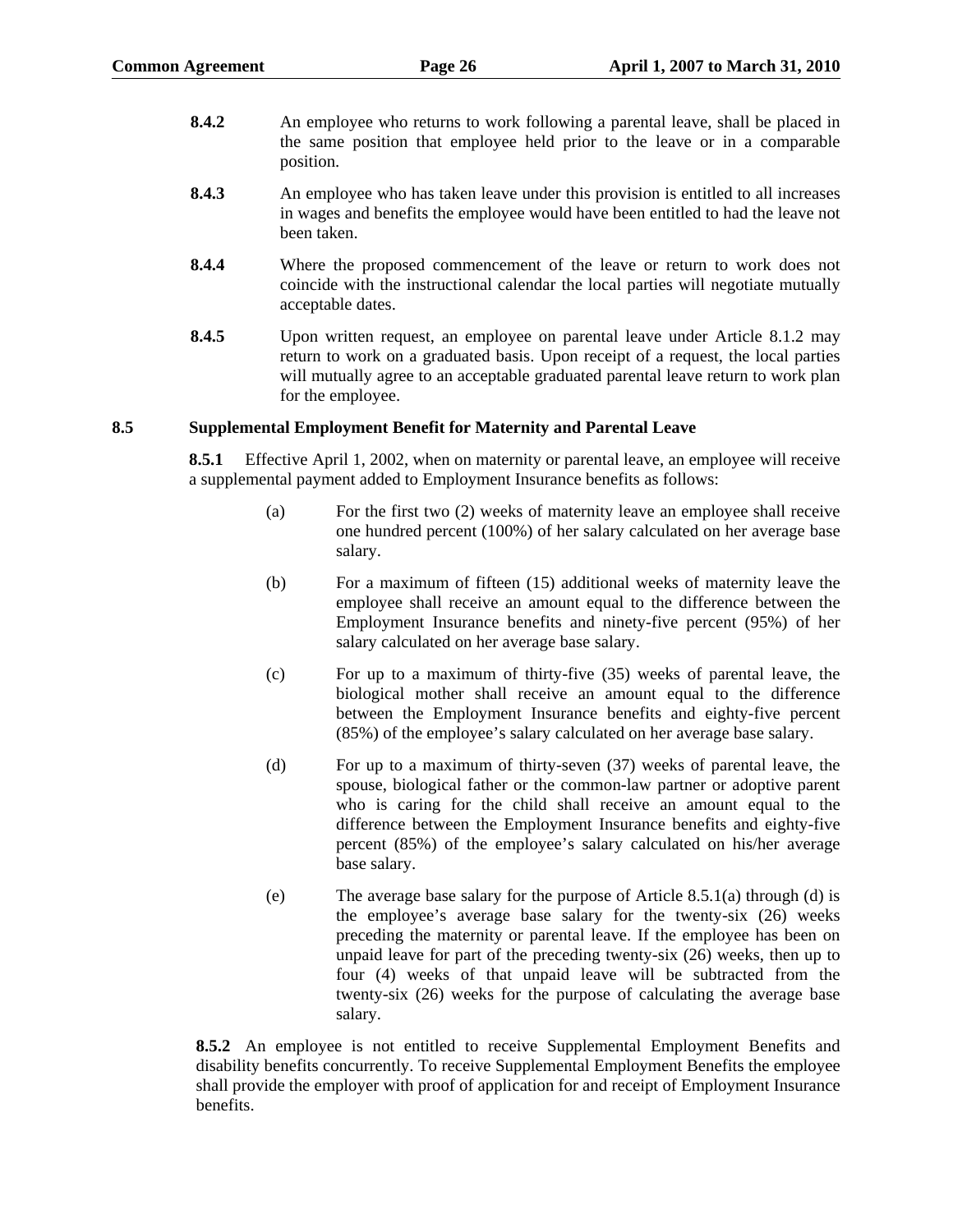**8.5.3** If an employee is disentitled or disqualified from Employment Insurance maternity or parental benefits, the employee shall receive the supplemental payment to the appropriate percentage less the amount of Employment Insurance benefits the employee would have received if qualified for Employment Insurance benefits.

#### **ARTICLE 9 - HEALTH AND WELFARE BENEFITS**

#### **9.1 Joint Committee on Benefits Administration**

#### **9.1.1 Committee Established**

The Parties agree to maintain a Joint Committee on Benefits with four (4) members appointed by each side.

#### **9.1.2 Committee Mandate**

The Joint Committee on Benefits has a mandate to undertake tasks related to health and welfare benefits and disability benefits including:

- (a) Comparison and analysis of contract administration and costs, using criteria developed by the committee.
- (b) Monitoring carrier performance including receiving reports from the plan administrator(s).
- (c) Reviewing the cost effectiveness and quality of benefit delivery, service, and administration by carriers, including access issues.
- (d) Tendering of contracts.

Participation in the existing Benefits User Group will continue. Participation is open to institutions that are not currently members of the Benefits User Group.

#### **9.1.3 Savings**

All savings realized through the process of the Joint Committee on Benefits will be used to improve benefits, including disability benefits, either through actions taken by the Committee or the formal bargaining process between the Parties.

#### **9.1.4 Constraints**

The Joint Committee on Benefits will not make any changes to the plan provisions that would increase the costs of health and welfare benefits or disability benefits for individual employers or reduce plan provisions without the agreement of the Parties to this Agreement. The Joint Committee shall be authorized to determine appropriate use of the Article 9.1.3 savings from the 1998-2001 agreement (in the amount of \$71,849) and to allocate the funds to that use.

#### **9.1.5 Costs of the Joint Committee**

The employers will pay up to \$50,000 for the costs of the committee's operations, exclusive of salaries and benefits.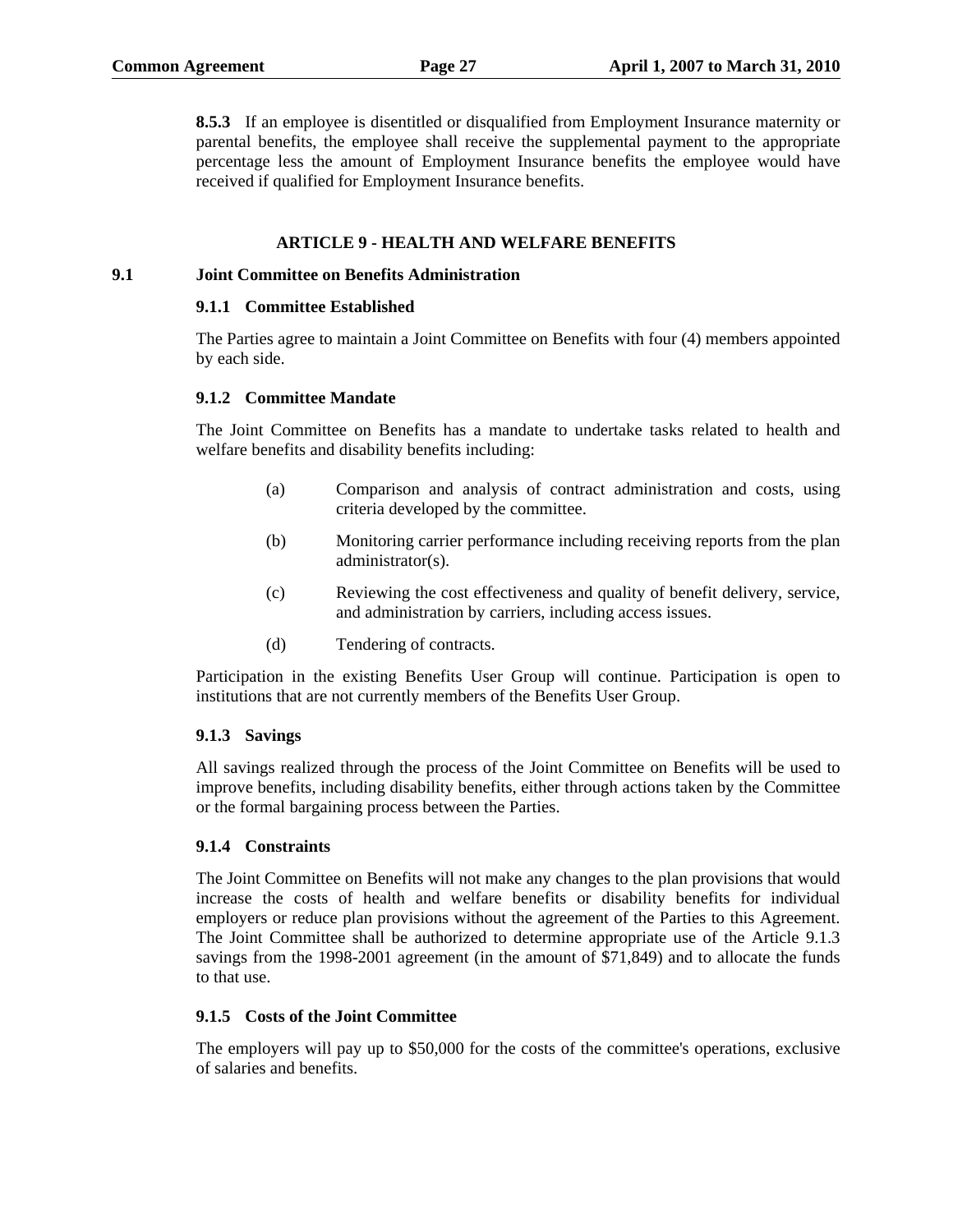#### **9.2 Specific Benefits**

#### **9.2.1 Benefit Provisions**

The following benefits will be provided to employees based on eligibility requirements in the local collective agreements:

- (a) Basic Medical Insurance under the British Columbia Medical Plan, subject to Plan provisions.
- (b) Extended Health Benefits
	- (i) Total lifetime coverage level will be unlimited.
	- (ii) Reimbursement level on claims will be ninety-five percent (95%); where existing reimbursement provisions in a local agreement exceed ninety-five percent (95%), the existing local provision will remain in force.
	- (iii) Hearing Aid benefit claims will be to a maximum of six hundred dollars (\$600) every five (5) years.
	- (iv) Medical Travel Referral Benefit shall be in accordance with the provisions set out in Appendix F.
	- (v) Health and welfare benefits coverage will cease on the day that an employee's employment terminates.
	- (vi) Eye vision exams shall be reimbursed to a maximum of seventyfive dollars (\$75) every two (2) years.
	- (vii) Effective April 1, 2007 vision care coverage shall be doubled to a maximum benefit of \$500 every two (2) years and a minimum benefit of \$300 every two (2) years.
- (c) Group Life and Accidental Death and Dismemberment Insurance

Group Life and Accidental Death and Dismemberment benefits each shall be set at three (3) times the employee's annual salary.

(d) Dental Plan

Plan A that includes revision of cleaning of the teeth (prophylaxis and scaling) every nine months except dependent children (up to age 19) and those with gum disease and other dental problems as approved by the Plan.

Dental Plan interpretation shall be in accordance with the provisions set out in Appendix G.

(e) Termination of Coverage

Retiring employees who are eligible under the local collective agreement for health and welfare benefits and who have applied for College Pension Plan benefits will maintain coverage until the commencement of pension health and welfare benefits and in any event no later than ninety (90) calendar days following the date of the employee's retirement.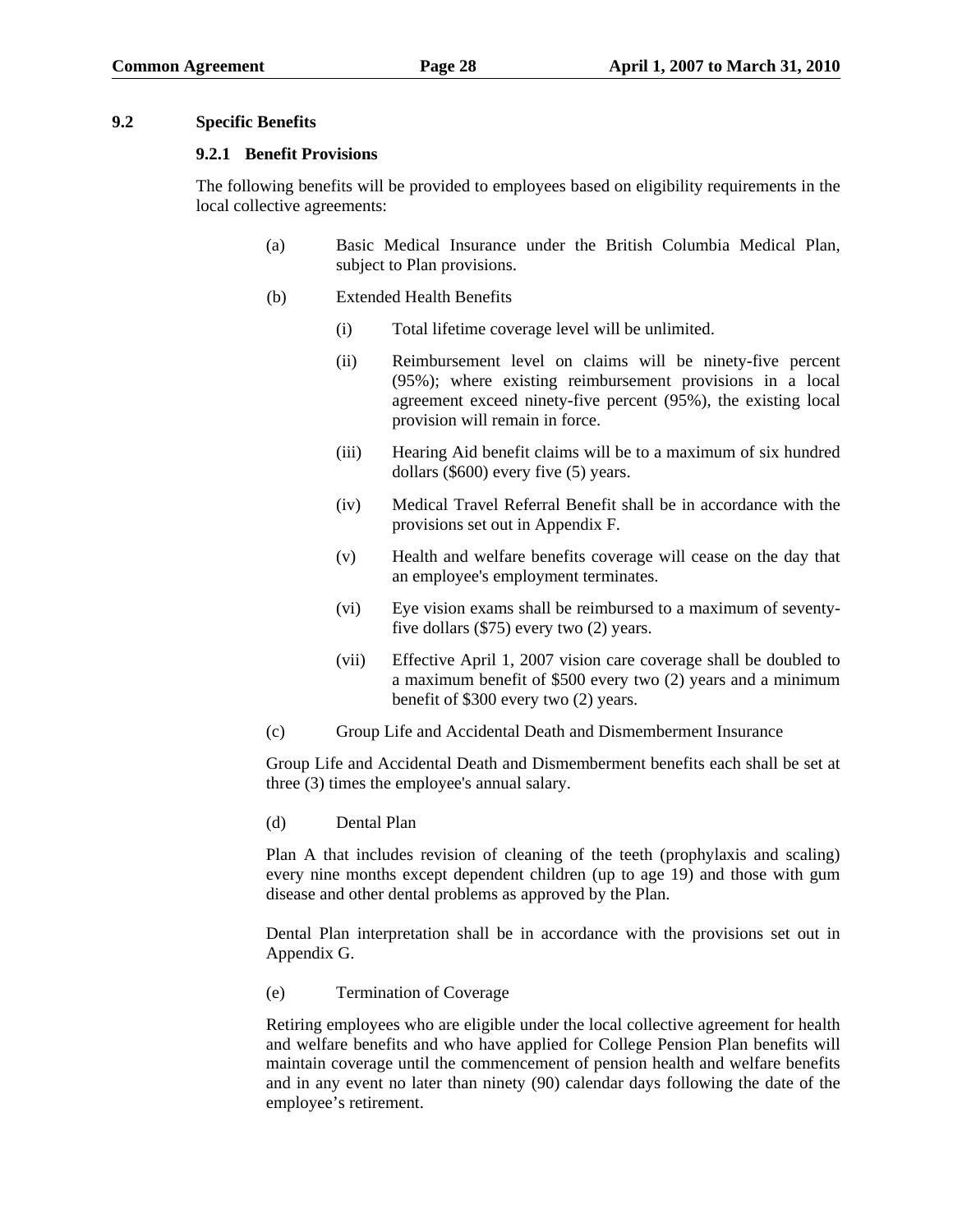## **9.2.2 Flexible Benefit Plan Impact**

Existing flexible benefits plan default levels of coverage shall be increased, where necessary, to match the benefit levels established in Article 9.2.1.

# **9.2.3 Level of Health and Welfare Benefits**

There will be no change to the level of health and welfare benefits without prior consultation between the local parties.

#### **9.3 Disability Benefits**

**9.3.1** The employers shall continue a single plan for the provision of disability benefits for eligible employees who are covered by this Agreement and whose local bargaining unit has opted into this Agreement's Plan pursuant to Article 9.3.3 in the 2001-2004 Common Agreement who have joined or who will subsequently join the plan pursuant to Article 9.3.3 below.

**9.3.2** The disability benefits plan will be as set out in the findings of the Joint Committee on Benefits Administration (JCBA) entitled *Long-Term Disability Benefit Initiative*, but will be an insured plan and will include the following elements:

- ♦ Benefit level of sick leave at one hundred percent (100%) for the first thirty (30) calendar days, short-term disability at seventy percent (70%) weekly indemnity for the next twenty one (21) weeks, and long-term disability leave of seventy percent (70%) thereafter
- ♦ Long-term disability as defined on the basis of two-year own occupation and any other occupation thereafter as described by the JCBA plan
- ♦ Health and welfare benefit premiums will be paid by the employer or the Plan for employees on sick leave, short-term disability and long-term disability
- ♦ Employer payment of premiums for both short-term and long-term disability benefits
- ♦ Claims Review Committee made up of three (3) medical doctors (one designated by the claimant, one by the employer and the third agreed to by the first two doctors)
- ♦ Mandatory rehabilitation as described in the JCBA plan
- ♦ Subject to provisions of the Plan, enrolment is mandatory for all active regular employees and for active non-regular employees employed on a continuing basis for at least a four (4) month period with fifty percent (50%) or more of a full-time workload as defined by local provisions.

**9.3.3** Within ninety (90) days of the ratification of this Agreement, a local bargaining unit that is not already covered by the common disability plan shall advise the local employer in writing either:

- (a) that it wishes its members to be covered by the disability benefits plan by this Agreement, or
- (b) that it wishes its members to continue to be covered by the disability benefits plan that currently applies to them.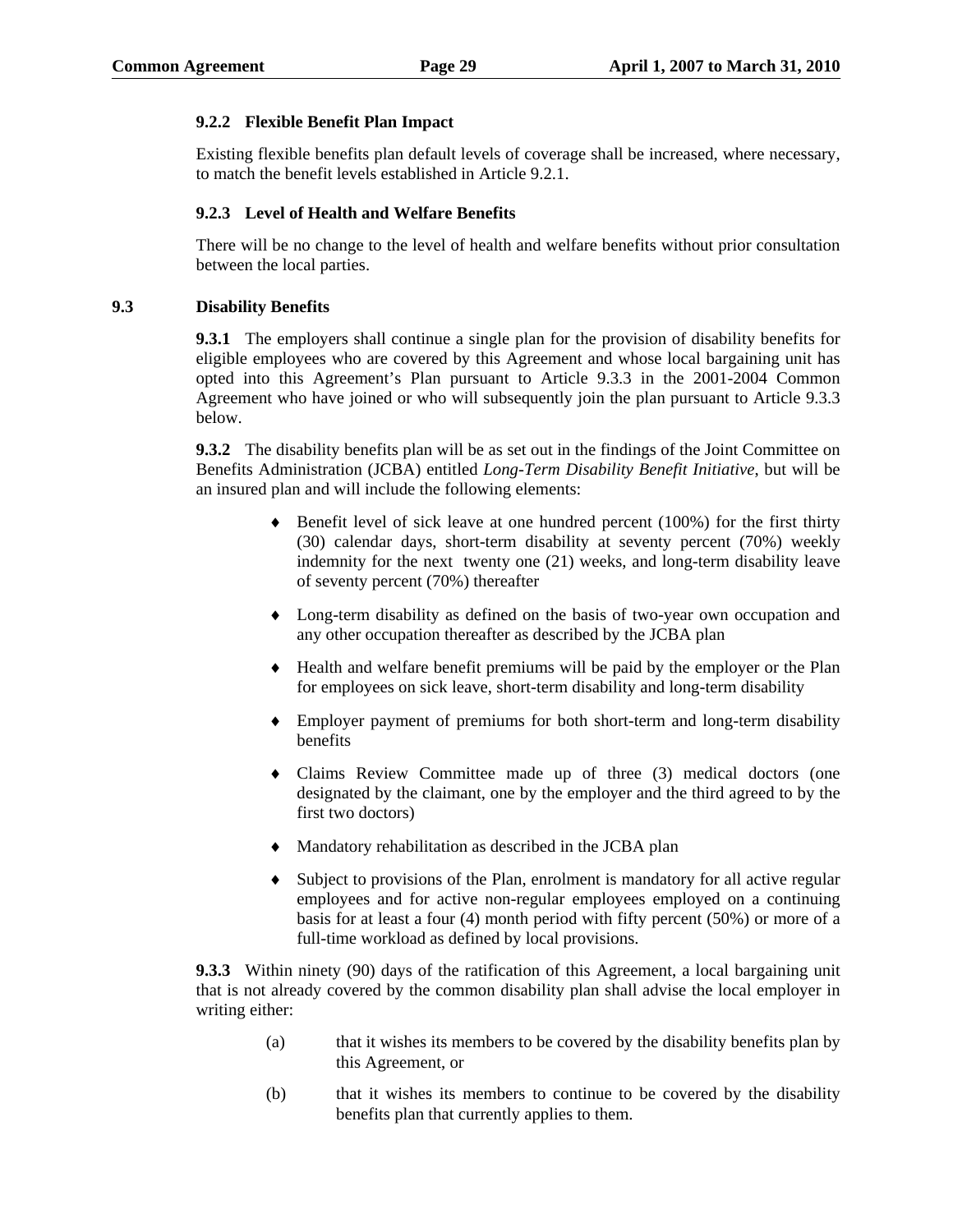- **9.3.4** (a) Current employees in a local bargaining unit that chooses to participate in this Agreement's disability benefits plan under Article 9.3.3 (a) above shall retain any sick leave banks accrued up to but not beyond March 31, 2004 including any entitlement to full or partial payout of such sick leave banks. The local provisions for use of those sick leave banks including payout, where applicable, shall continue to apply.
	- (b) Current employees in a local bargaining unit that chooses to participate in this Agreement's disability benefits plan under Article 9.3.3 (a) and who have sick leave benefits of a fixed amount of time and who are entitled under their local collective agreement to a payout of such benefits shall have those benefits converted to a bank as of March 31, 2004 and shall be entitled to payout of the bank, subject to the provisions of the local collective agreement.

**9.3.5** Employees in a local bargaining unit that chooses to participate in this Agreement's disability benefits plan under Article 9.3.3 (a) and who are not eligible for enrolment in the Plan shall be entitled to sick leave coverage as provided in the local collective agreement, subject to such sick leave not exceeding a maximum of thirty (30) calendar days per illness.

**9.3.6** The Joint Committee on Benefits Administration (JCBA) shall oversee the continuation of the plan as described in Article 9.3.2 and shall address such matters pertaining to the plan as are included in the JCBA's mandate as set out in Article 9.1.2.

## **ARTICLE 10 - PENSIONS**

## **10.1 Mandatory Enrolment**

Enrolment in the College Pension Plan shall be as set out by the *Public Sector Pension Plans Act*, Schedule A.

## **10.2 Existing Employees**

The employer will encourage employees who have not joined the College Pension Plan to do so. However, employees on payroll as of the date of ratification who have not joined the College Pension Plan shall retain the right not to do so.

## **ARTICLE 11 - EARLY RETIREMENT INCENTIVE**

## **11.1 Definition**

For the purposes of this provision, early retirement is defined as retirement at or after age 55 and before age 64.

## **11.2 Eligibility**

**11.2.1** An employee must be at the highest achievable step of the salary scale.

**11.2.2** An employee must have a minimum of ten (10) years of full-time equivalent service in the BC College and Institute System.

## **11.3 Incentive Payment**

**11.3.1** An employer may offer and an employee may accept an early retirement incentive based on the age at retirement to be paid in the following amounts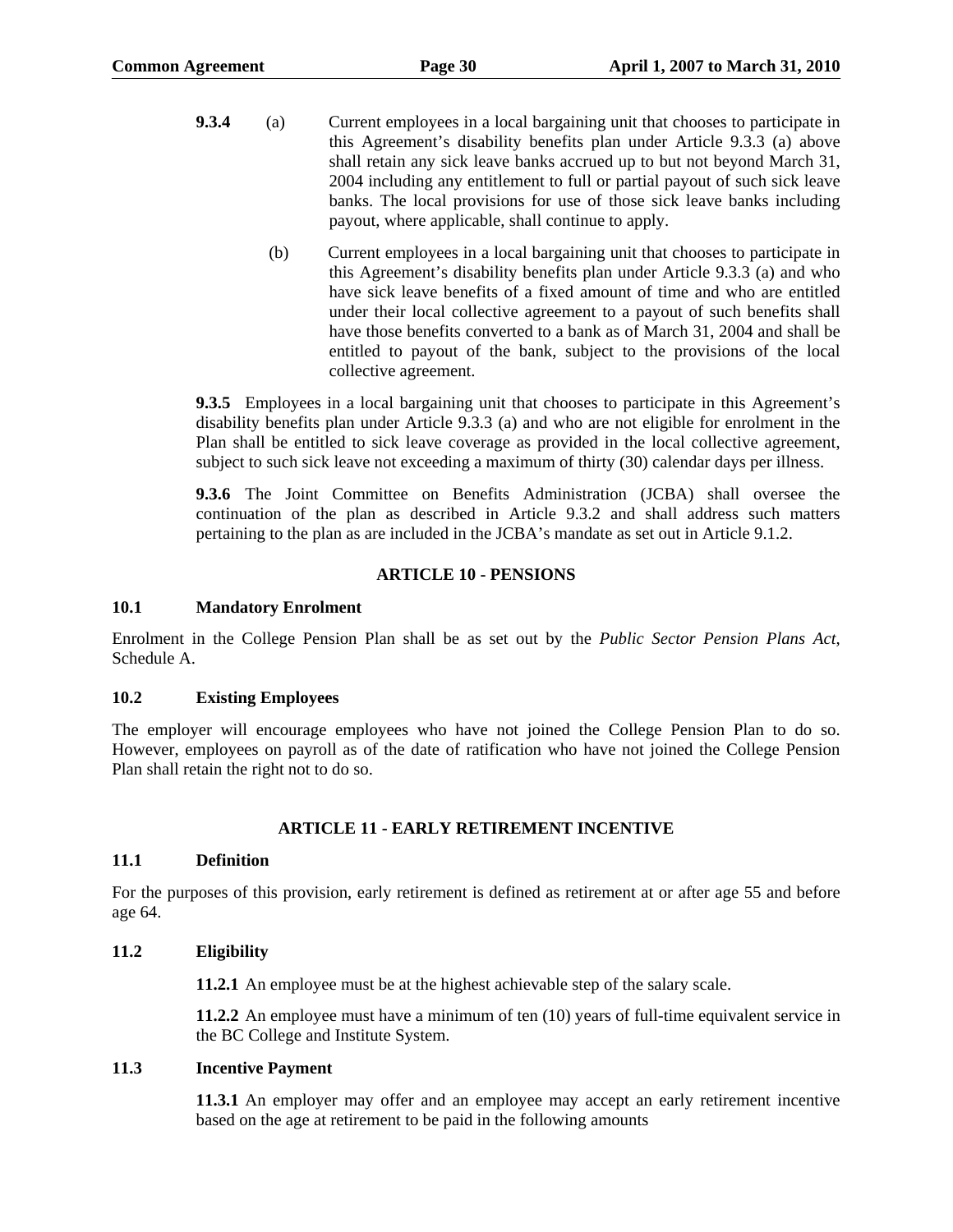| % of Annual Salary<br>at Time of Retirement |
|---------------------------------------------|
| 100%                                        |
| 80%                                         |
| 60%                                         |
| 40%                                         |
| 20%                                         |
|                                             |

64 0%

**11.3.2** An employer may opt to pay the early retirement incentive in three equal annual payments over a thirty-six (36) month period.

**11.3.3** Eligible bargaining unit members may opt for a partial early retirement with a prorated incentive.

## **ARTICLE 12 - SALARIES**

## **12.1 Provincial Salary Scale**

The Provincial Salary Scale is attached as Appendix A.

## **12.2 Secondary Scale Adjustment**

**12.2.1** Effective on each of April 1, 2007, April 1, 2008, and April 1, 2009, all steps on secondary scales will be increased by two and one-tenth percent (2.1 %).

**12.2.2** Despite Article 12.2.1 above, local parties may elect to revise secondary scales to the extent possible within a weighted average of the salary increases specified in Article 12.2.1.

#### **12.3 Maintenance of Placement**

Where an employee covered by this Agreement becomes employed within two (2) years by another institution also covered by this Agreement, initial placement shall be made at the higher of the placement formula at the hiring institution or his/her current or most recent salary step. This will only apply when the employee becomes employed in the same or a substantially similar field. The normal probation provisions of the hiring institution will apply.

## **12.4 Calculation of Pay**

Each institution will review its division of annual pay into pay periods to ensure that employees receive the full or pro-rated (as applicable) gross annual salary in the Provincial Salary Scale in Appendix A.

## **12.5 Overload**

A regular employee who works an overload in a given year shall receive no less than either:

- (a) the pro-rata salary for the overload based on the Provincial Salary Scale or the secondary scale on which the employee is placed or
- (b) a reduction of workload in a subsequent year that is commensurate with the amount of the overload.

The conditions governing overloads are as set out in the regular employee's local collective agreement, subject to the above provision.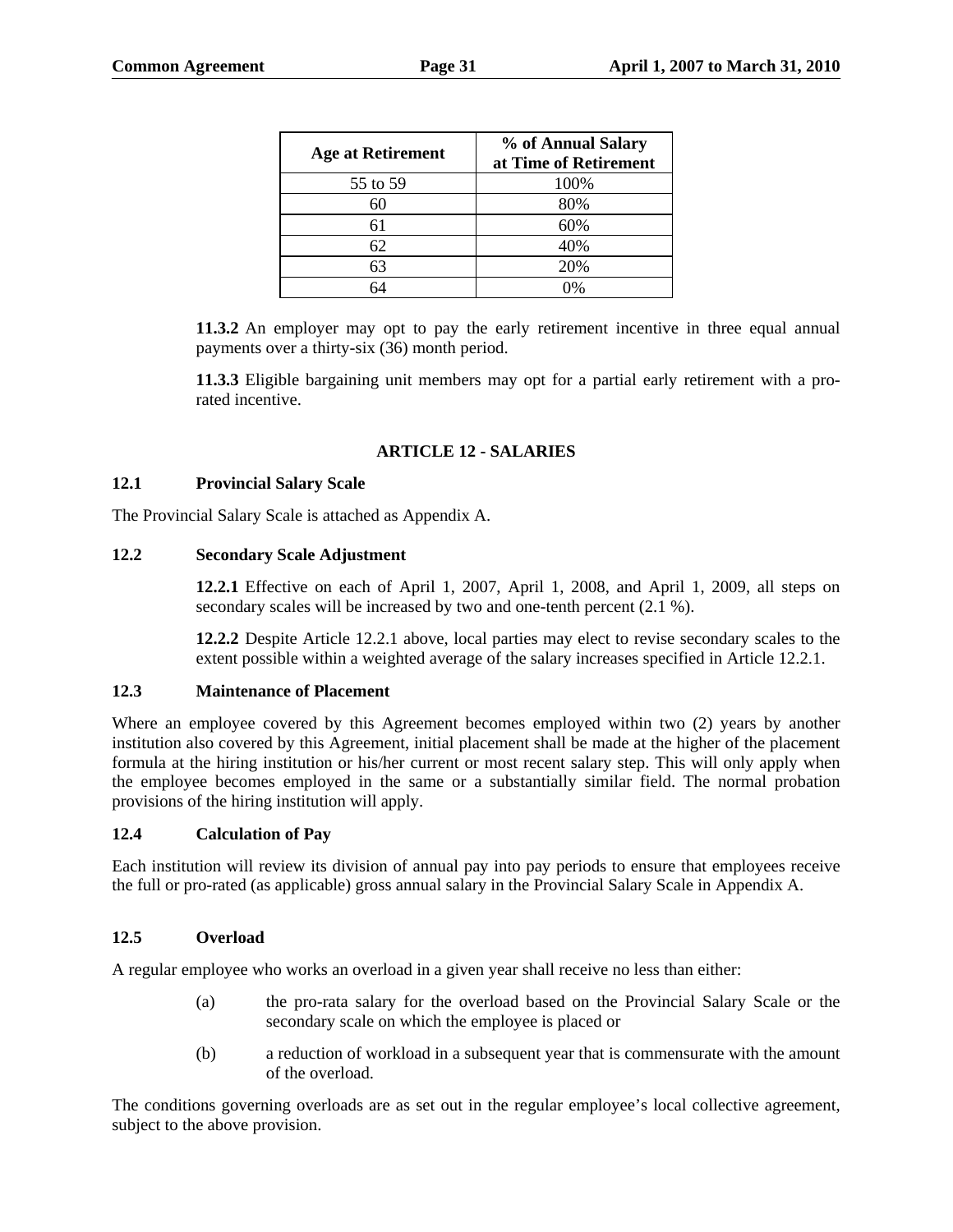# **12.6 Faculty Administrative Stipends**

Stipends currently in place for faculty administrative positions that are occupied by employees covered by this Agreement shall be increased by 2.1% effective April 1st of each 2007, 2008, and 2009.

# **ARTICLE 13 - EFFECT OF THIS AGREEMENT**

# **13.1**

Where a provision of a local collective agreement provides a greater employee benefit than does a similar provision of this Agreement, except as noted in Article 13.3 below, the local agreement provision will supersede the provision of this Agreement to the extent of the greater benefit.

# **13.2**

All provisions of this Agreement will be effective on the date of ratification except as otherwise noted.

# **13.3**

The following Articles are not subject to Article 13.1 above:

- Article 2 Harassment
- Article 3.1 Human Resource Database
- Article 3.2.1 3.2.5 Joint Administration and Dispute Resolution Committee
- Article 3.2.6 Suspension and Discharge Grievance Resolution
- Article 3.3 Jurisdiction Dispute Resolution Process
- Article 3.4 Contract Training and Marketing Society
- Article 4 Prior Learning Assessment
- Article 6.1.7 Referral to JADRC
- Article 6.2 Program Transfers and Mergers
- Article 6. 3 Registry of Laid Off Employees
- Article 6.4 Targeted Labour Adjustment
- Article 6.6 Educational Technology/ Distributed Learning
- Article 7.8 Compassionate Care Leave
- Article 9.1 Joint Committee on Benefits Administration
- Article 9.3 Disability Benefits
- Article 12.1 and Appendix A Provincial Salary Scale
- Article 12.2 Secondary Scale Adjustment

# **13.4**

Any disputes over the application of this Article will be resolved through JADRC.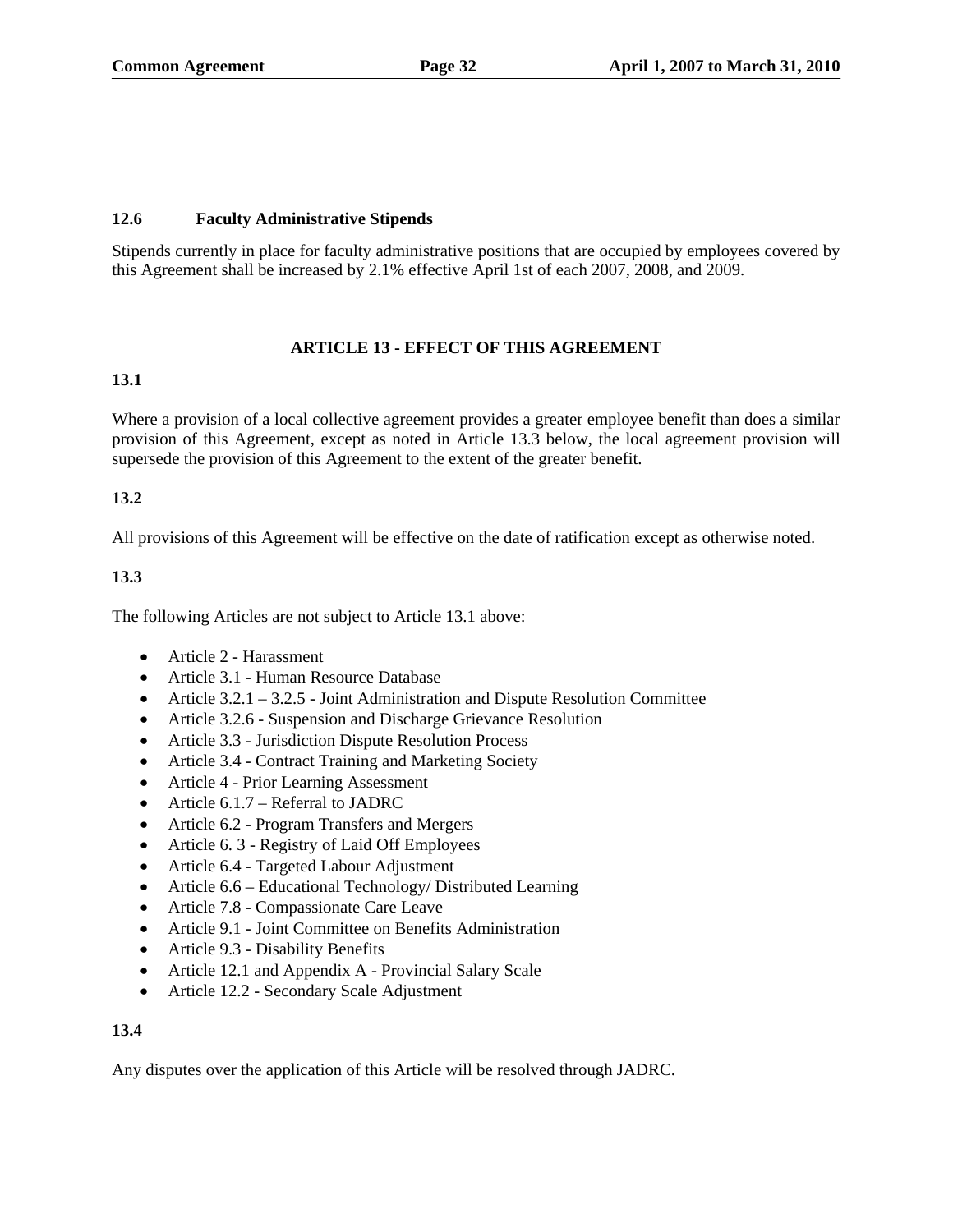#### **ARTICLE 14 - INTERNATIONAL EDUCATION**

The Parties agree that participation in international education is important and valuable, enhancing student and faculty opportunities while supporting international education at each institution.

The Parties agree that this Article shall govern the terms and conditions for employees who travel outside Canada and the U.S. to perform assigned work pursuant to the employees' collective agreement.

#### **14.1 General**

- (a) Employee participation in international education is voluntary.
- (b) Subject to Article 14.1(d) below, the terms and conditions of the Collective Agreement will apply.
- (c) The employer will meet and review the terms and conditions for each assignment outside Canada and the U.S. with the employee participating in an international education project.
- (d) Should an international education project require interpretation of the workload provisions in the Collective Agreement, the employer will apply to the employee such workload terms as are equivalent to those workload terms that would normally apply.
- (e) The employer will convene an annual review session for the employees participating under this Article to enable the employees to share experiences and identify problems and solutions. The employer will ensure that minutes of these meetings are recorded and provided to the union.

## **14.2 Expenses**

- (a) The employer will reimburse, pursuant to employer policy, receipted expenses incurred by an employee while on employer business. The employer may grant a sufficient travel advance to cover those expenses that can reasonably be anticipated prior to travel, including appropriate transportation, accommodation and meal expenses.
- (b) The employer will waive the requirement that receipts be provided in situations where these are not reasonably obtainable.

## **14.3 Health and Welfare Benefits**

The employer will provide current health and welfare benefits coverage for employees working under this Article. Premiums for this coverage will continue to be paid as if the employee was continuing to work for the employer in British Columbia.

Limitations:

- (a) Dental expenses incurred will be reimbursed based on the British Columbia fee schedule in effect under the employer's group policy.
- (b) Benefit coverage will not extend beyond the date the policy or any benefits terminate with the employer's insurance carrier.
- (c) The employer will supply travel medical insurance.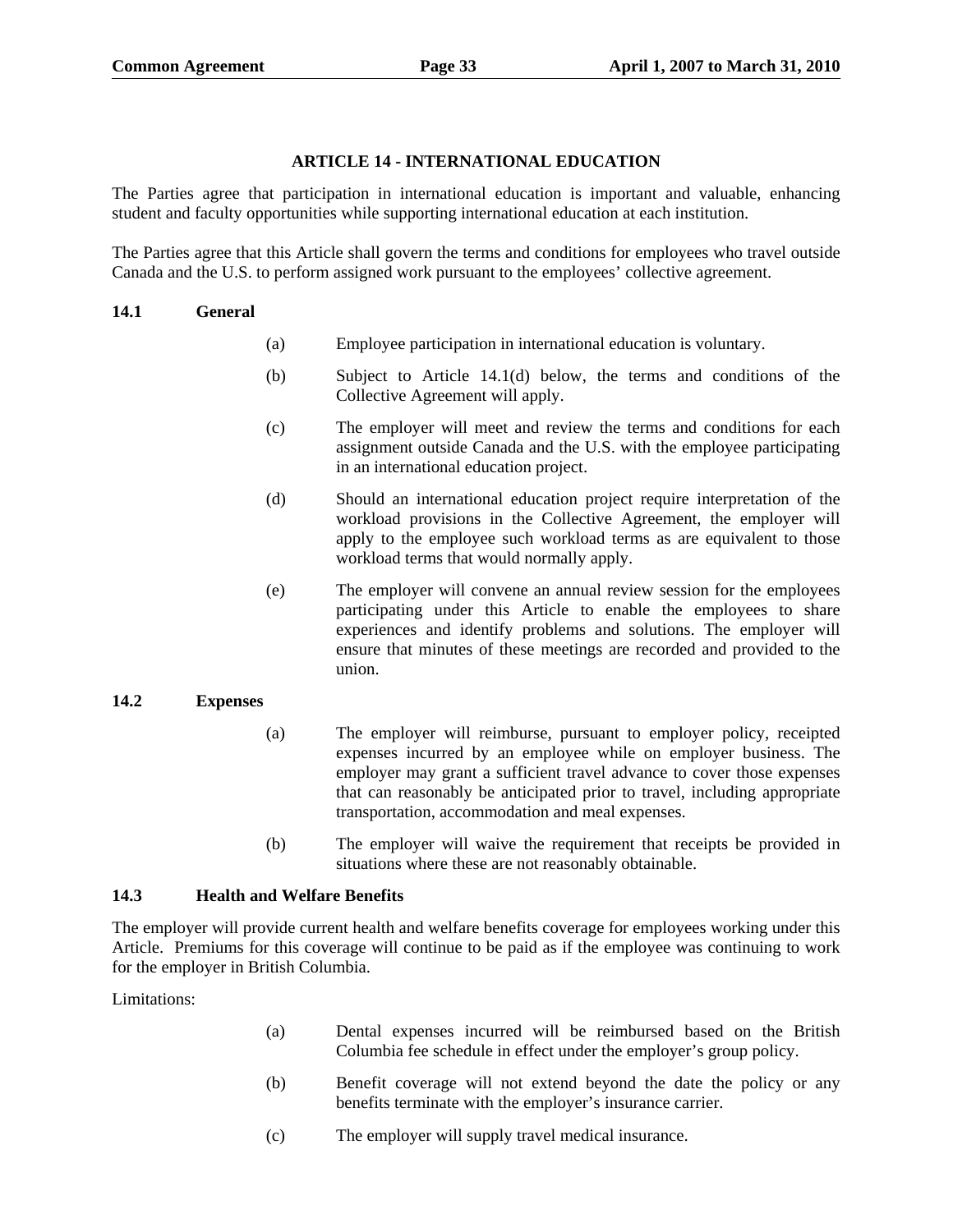- (d) When employees are working in countries where payment for medical services may require cash payment, employees will submit their claim to the insurance carrier for reimbursement of such expenses. The employer will advance monies in such instances if there is an anticipated delay from the insurance carrier.
- (e) An employee will be referred to the employer's Human Resources department to clarify the benefit and travel medical insurance coverage.
- (f) The Parties agree that Article 14.3 Health and Welfare Benefits shall govern the terms and conditions for employees who are required to travel to the U.S. to perform assigned work pursuant to the employees' collective agreement.

## **14.4 Emergencies and Emergency Evacuation**

- (a) The employer will provide an employee with twenty-four (24) hour contact number(s), e-mail address(es) or fax number(s) to ensure the timely referral of an emergency to a responsible employer official who will make every effort to assist in the satisfactory resolution of an apprehended or actual emergency for the employee.
- (b) The employer will consult with the appropriate Canadian government departments and the embassy or consulate in the country where employees are working to determine the appropriate procedures should evacuation become necessary. The employer will ensure that this information is made available to the employee in advance of travel. A copy of this information will be provided to the union at the same time.
- (c) If necessary, the employer will contract with local specialists with respect to the safety of employees, their families and companions.
- (d) In the event of an emergency, the employee will immediately contact the appropriate employer official for assistance and direction. The employee has the right to leave the area if she/he reasonably apprehends that his/her health or safety is in danger. The expenses incurred in the satisfactory resolution of an emergency or emergency evacuation of an employee will be the responsibility of the employer. Those additional expenses incurred in the satisfactory resolution of an emergency or emergency evacuation of an employee's family or companion(s) will be initially paid by the employer and then reimbursed to the employer by the employee on a mutually agreed basis.

## **14.5 Orientation and Return**

**14.5.1** Employees working under this Article will receive a reasonable orientation prior to departure that includes but is not limited to:

- (a) the project;
- (b) the culture and country;
- (c) travel, safety or medical concerns, benefits issues; and
- (d) other issues related to the work.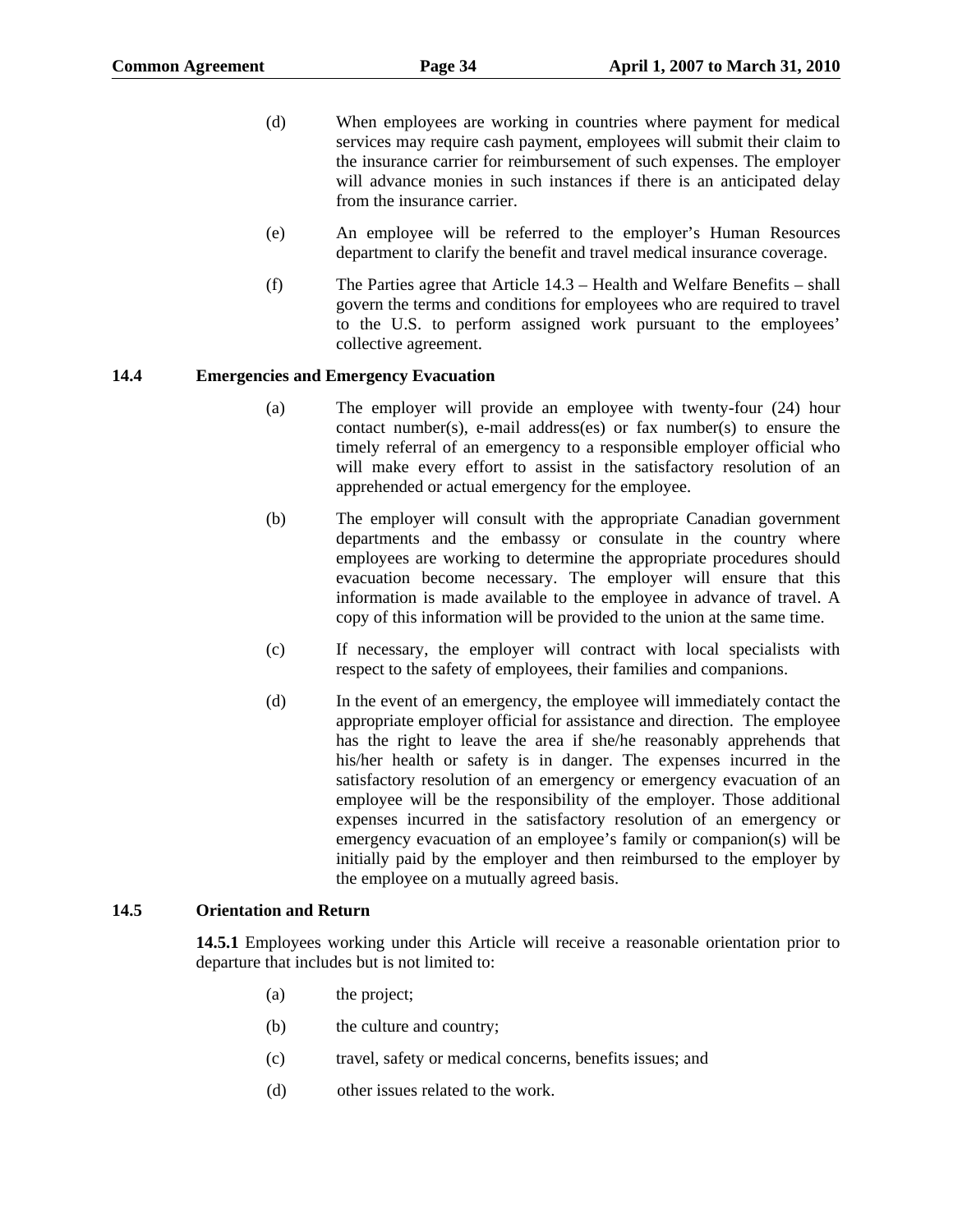**14.5.2** The employer will arrange the scheduling of international work in such a way that an employee will be provided three (3) working days, inclusive of required travel time, between the completion of their international education assignments before assuming regular duties at the institution. This will not apply in situations where an employee elects to extend their stay through the use of vacation time.

#### **14.6 Application**

Article 14 shall apply to local unions as follows:

**14.6.1** Within fifteen (15) working days following ratification of its collective agreement commencing April 1, 2004, a local union whose collective agreement expiring March 31, 2004 included local provisions on International Education shall advise the employer in writing either:

- (a) That it agrees to retain the existing local International Education language without any changes, or
- (b) That it chooses to adopt the International Education language of this Article 14.

**14.6.2** Article 14 shall apply to any local union whose collective agreement expiring March 31, 2004 did not include local provisions on International Education.

## **ARTICLE 15 - HEALTH AND SAFETY EQUIPMENT**

The employer agrees to supply at no cost to employees all pieces of health and safety apparel and equipment required by Workers' Compensation.

#### **ARTICLE 16 - TERM**

This Agreement shall be in effect from April 1, 2007 to March 31, 2010, and shall continue in force until the renewal of this Agreement.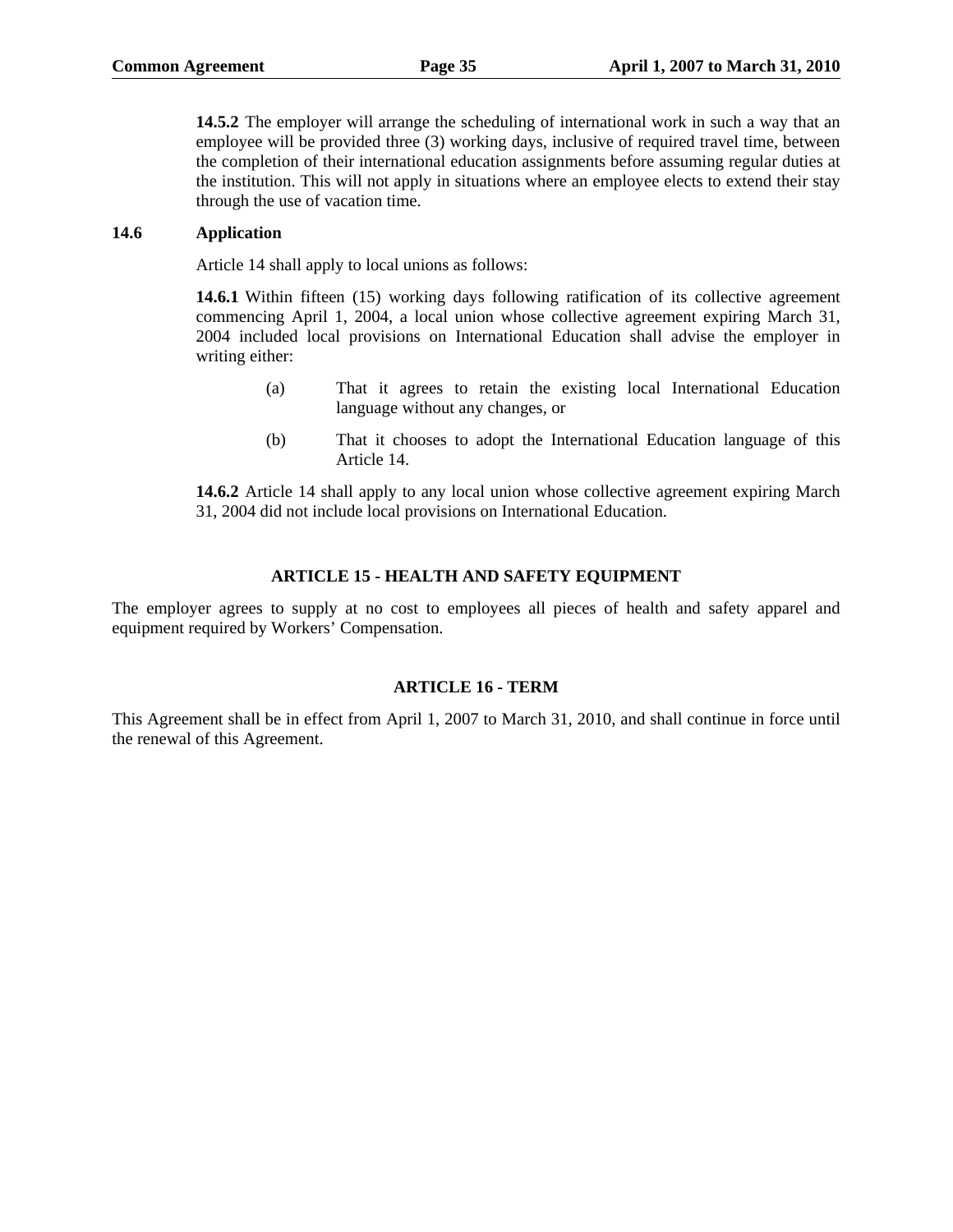|                         | <b>April 1, 2007</b>  | <b>April 1, 2008</b>  | <b>April 1, 2009</b>  |
|-------------------------|-----------------------|-----------------------|-----------------------|
| <b>STEP</b>             | to                    | to                    | to                    |
|                         | <b>March 31, 2008</b> | <b>March 31, 2009</b> | <b>March 31, 2010</b> |
| 1                       | \$78,729              | \$80,972              | \$83,231              |
|                         |                       |                       |                       |
| $\overline{2}$          | \$74,795              | \$76,366              | \$77,970              |
| $\mathbf{3}$            | \$69,671              | \$71,134              | \$72,628              |
| $\overline{\mathbf{4}}$ | \$66,819              | \$68,223              | \$69,655              |
| 5                       | \$64,372              | \$65,724              | \$67,104              |
| 6                       | \$61,925              | \$63,225              | \$64,553              |
| 7                       | \$59,477              | \$60,726              | \$62,002              |
| 8                       | \$57,030              | \$58,228              | \$59,450              |
| 9                       | \$54,583              | \$55,729              | \$56,899              |
| 10                      | \$52,135              | \$53,230              | \$54,348              |
| 11                      | \$49,688              | \$50,731              | \$51,797              |

# **APPENDIX A PROVINCIAL SALARY SCALE**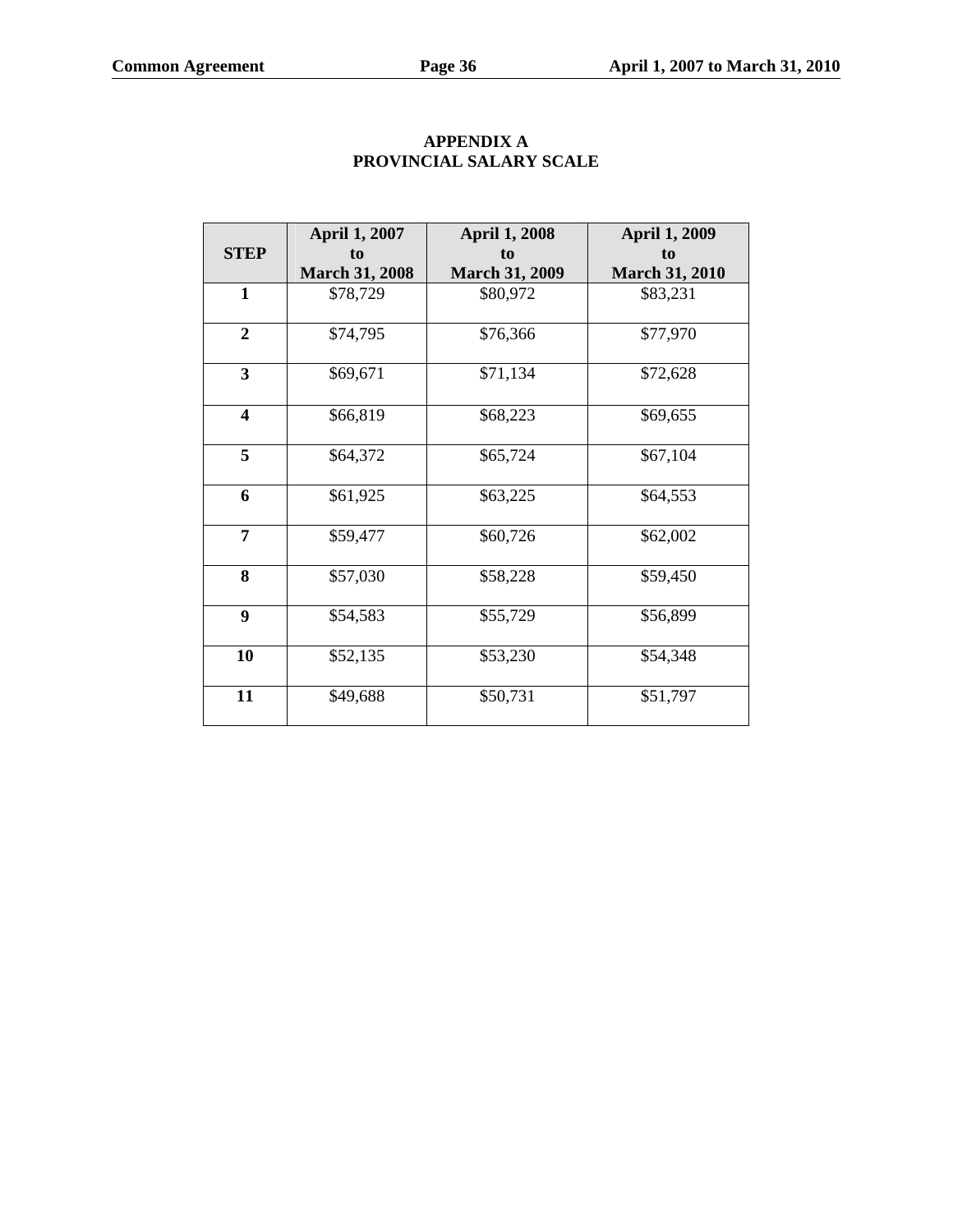## **APPENDIX B**

## **LIST OF INVESTIGATORS**

The following list of investigators is attached for the use of the local parties at their option under Article 2.3.3 and 2.3.4

> Rebecca Frame Irene Holden Deborah Lovett Ana Mohammed John Sanderson

This list may be amended at any time by the Joint Administration Dispute Resolution Committee.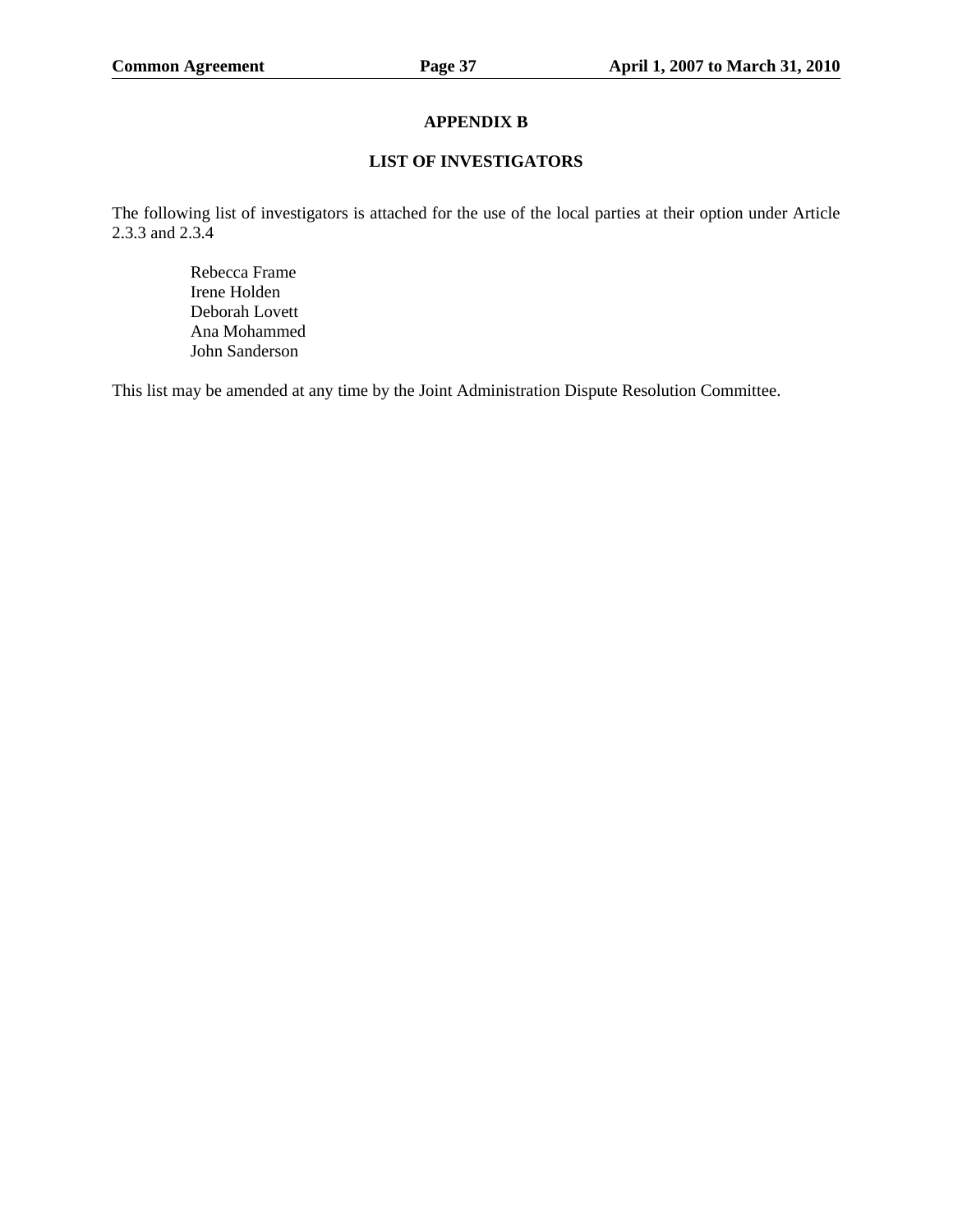# **APPENDIX C**

# **DISPUTE REFERRAL FORM**

Date: \_\_\_\_\_\_\_\_\_\_\_\_\_\_\_\_\_\_\_\_\_\_\_\_\_\_\_\_\_\_\_\_\_\_\_\_

|                      | COLLEGE/INSTITUTE     |              |
|----------------------|-----------------------|--------------|
| ER                   | <b>CONTACT PERSON</b> |              |
| $\mathbf{S}$<br>EMPL | <b>ADDRESS</b>        |              |
|                      | <b>PHONE</b>          | <b>FAX</b>   |
|                      |                       | <b>EMAIL</b> |

|              | COLLEGE/INSTITUTE     |              |
|--------------|-----------------------|--------------|
|              | <b>CONTACT PERSON</b> |              |
| <b>UNION</b> | <b>ADDRESS</b>        |              |
|              |                       |              |
|              | <b>PHONE</b>          | <b>FAX</b>   |
|              |                       | <b>EMAIL</b> |

| ARTICLE OF AGREEMENT IN DISPUTE:                              |  |  |
|---------------------------------------------------------------|--|--|
| COPY OF THIS REFERRAL GIVEN TO LOCAL PARTIES? NO □ YES□ DATE: |  |  |
| STATEMENT OF ISSUE(S) IN DISPUTE:                             |  |  |
|                                                               |  |  |
|                                                               |  |  |
|                                                               |  |  |
|                                                               |  |  |
|                                                               |  |  |
| Title:<br>Signature:                                          |  |  |

| <b>FOR JADRC USE ONLY</b>    |                              |  |
|------------------------------|------------------------------|--|
| l DATE RECEIVED:             | DATE CIRCULATED:             |  |
| I JOINT STATEMENT RECEIVED:  |                              |  |
| II UNION STATEMENT RECEIVED: | EMPLOYER STATEMENT RECEIVED: |  |
| ll FILE NUMBER ASSIGNED: #   | REFERRED TO ARBITRATOR:      |  |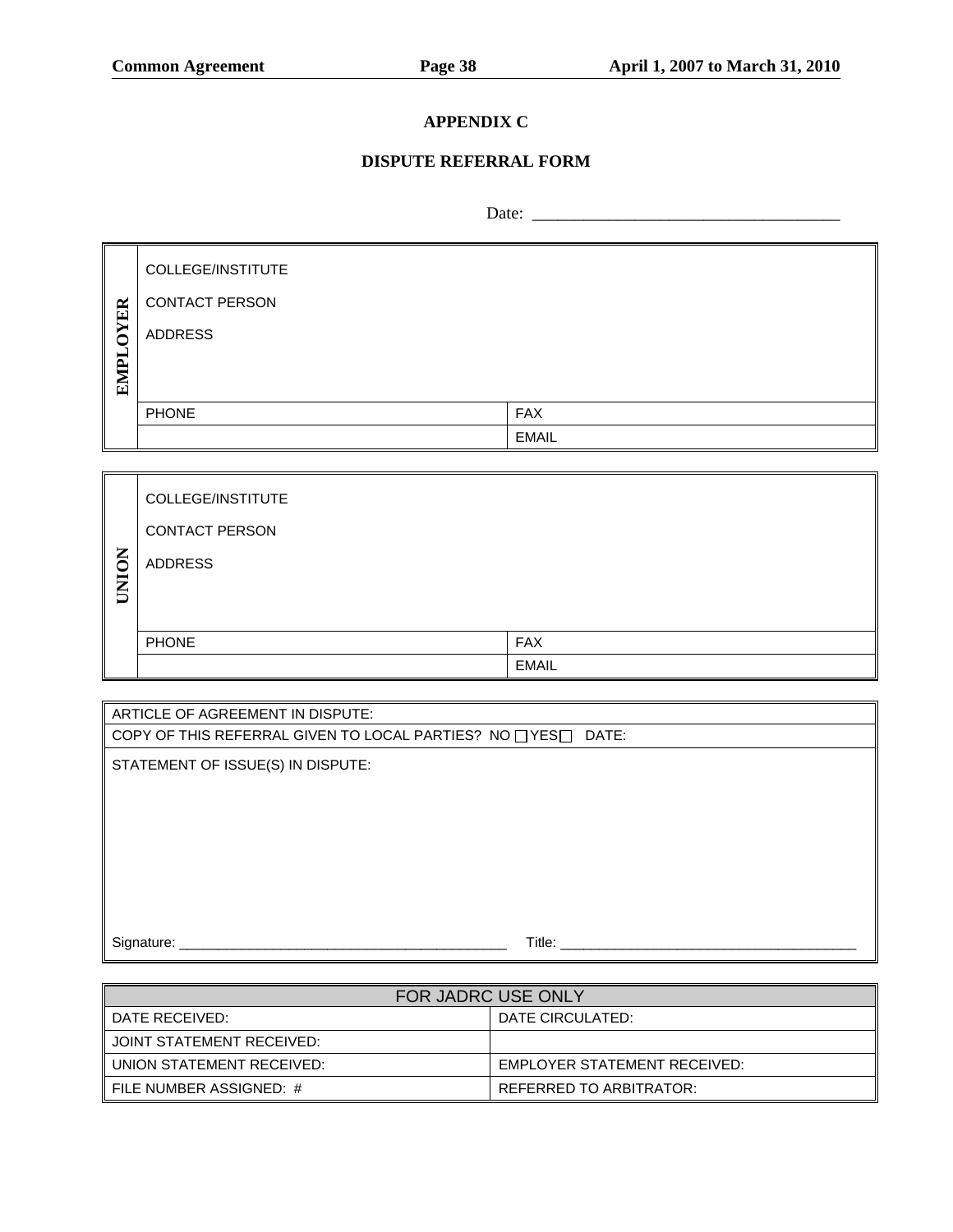# **APPENDIX D**

#### **LIST OF ARBITRATORS**

The following arbitrators are to be chosen in rotation as referenced in Articles 3.2.4 and 3.2.6:

 Bob Blasina Joan Gordan Judi Korbin Chris Sullivan Colin Taylor

This list may be amended at any time by the Joint Administration Dispute Resolution Committee.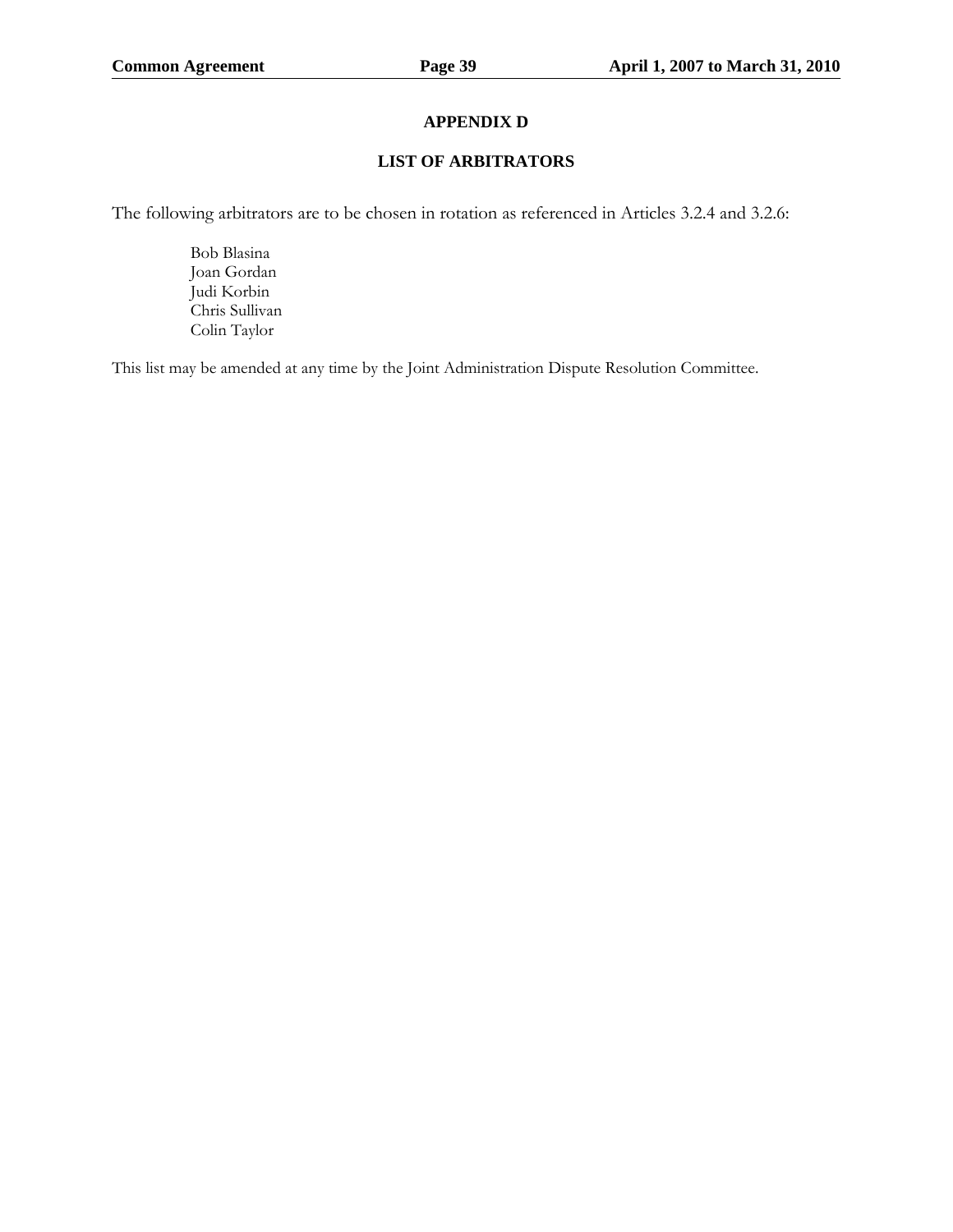# **APPENDIX E1**

# **REGISTRY OF LAID OFF EMPLOYEES - FORM 1**

|                  | PSEA ELECTRONIC POSTING OF AVAILABLE POSITIONS     |
|------------------|----------------------------------------------------|
| $\overline{0}$ . | (For PSEA use only)                                |
| 1.               | College/University College/Institute and Location: |
| 2.               | Job Title:                                         |
| 3.               | Area/Program/Discipline(s):                        |
| 4.               | Job Description:                                   |
| 5.               | Minimum and Preferred Qualifications:              |
| 6.               | <b>Start Date:</b>                                 |
| 7.               | Close Date:                                        |
| 8.               | <b>Contact Person and Address:</b>                 |
|                  |                                                    |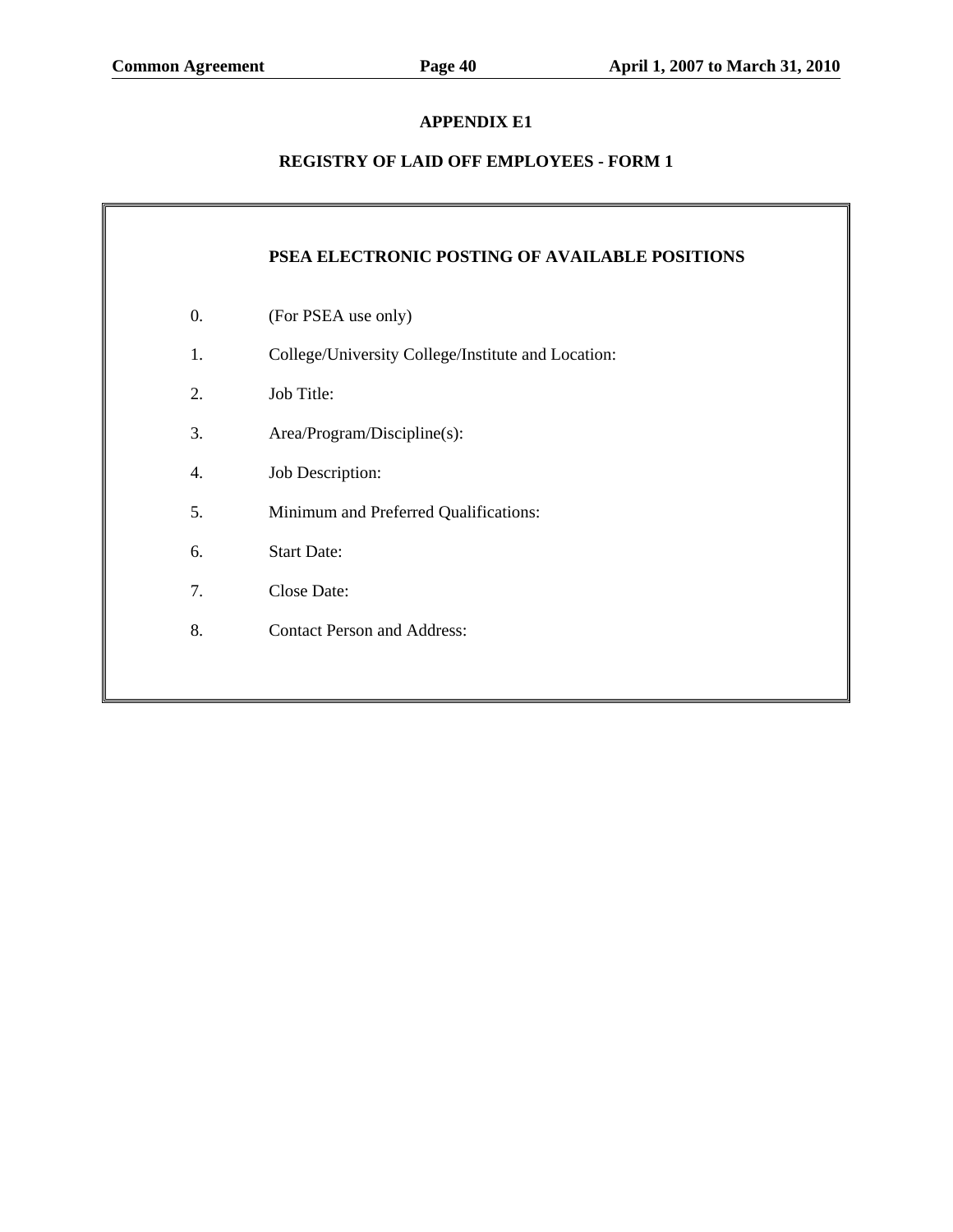# **APPENDIX E2**

# **REGISTRY OF LAID OFF EMPLOYEES - FORM 2**

| PSEA REGISTRY OF ELIGIBLE EMPLOYEES                                                                                                                                                                                                                                                               |                                                            |      |  |
|---------------------------------------------------------------------------------------------------------------------------------------------------------------------------------------------------------------------------------------------------------------------------------------------------|------------------------------------------------------------|------|--|
| $\overline{0}$ .                                                                                                                                                                                                                                                                                  | (For PSEA use only:)                                       |      |  |
| 1.                                                                                                                                                                                                                                                                                                | College, University College, Institute:                    |      |  |
| 2.                                                                                                                                                                                                                                                                                                | Registrant:                                                |      |  |
| 3.                                                                                                                                                                                                                                                                                                | Service Date (length of service):                          |      |  |
| 4.                                                                                                                                                                                                                                                                                                | Program/Area:                                              |      |  |
| 5.                                                                                                                                                                                                                                                                                                | Date of Availability (Lay-off or End of Contract):         |      |  |
|                                                                                                                                                                                                                                                                                                   |                                                            |      |  |
|                                                                                                                                                                                                                                                                                                   | Registrant Electronic Resume available at:                 |      |  |
|                                                                                                                                                                                                                                                                                                   | College/University College/Institute Contact Person:       |      |  |
|                                                                                                                                                                                                                                                                                                   | College/University College/Institute Contact Phone Number: |      |  |
|                                                                                                                                                                                                                                                                                                   | Bargaining Unit Contact Person:                            |      |  |
|                                                                                                                                                                                                                                                                                                   | Bargaining Unit Contact Phone Number:                      |      |  |
| Information Release Waiver for the purposes of the Freedom of Information and Protection of Privacy:<br>I agree that the above personal information including my Resume (if available) can be made available to<br>prospective Institutional Employers and Union via the internet or other means. |                                                            |      |  |
|                                                                                                                                                                                                                                                                                                   | Signature of Registrant                                    | Date |  |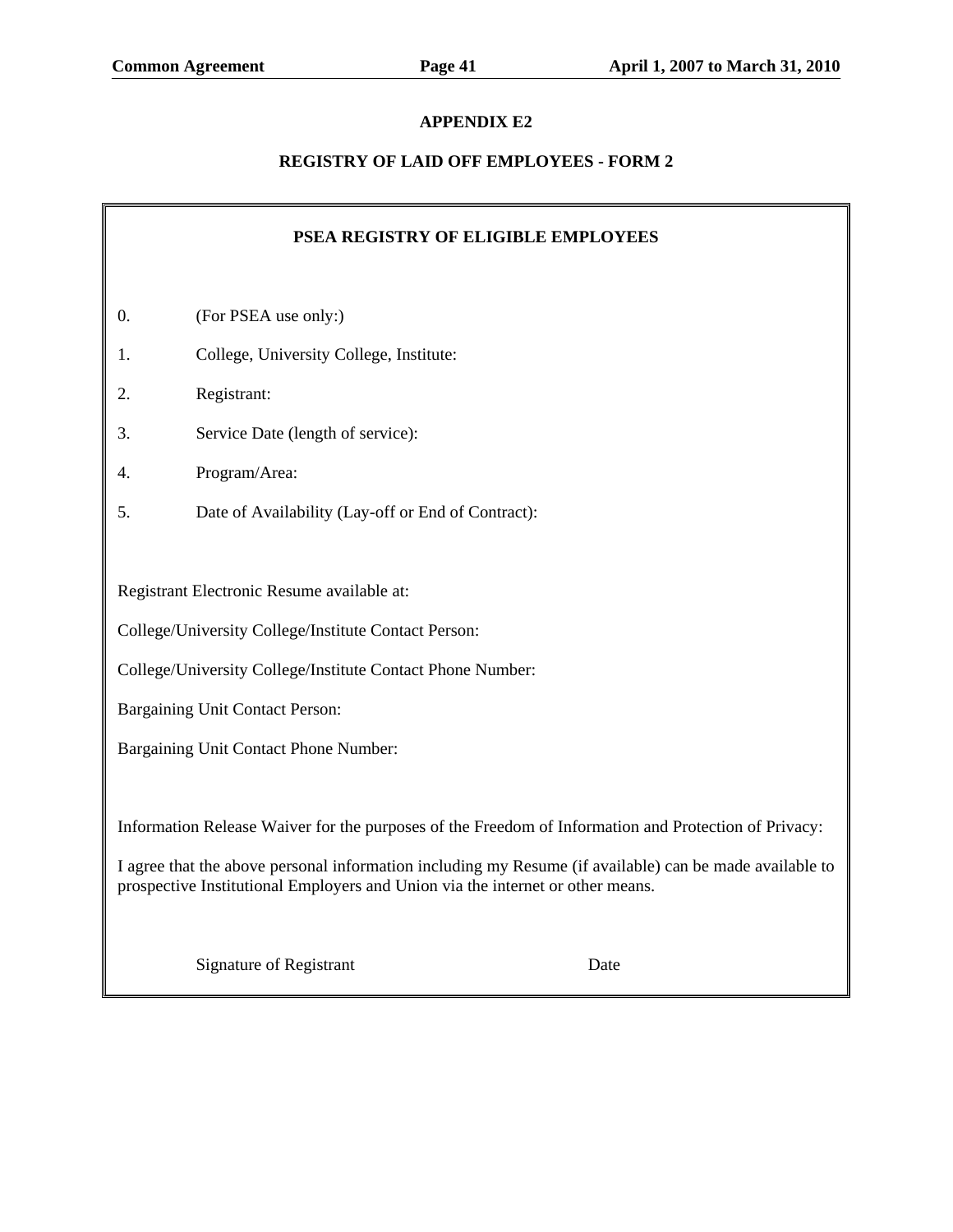# **APPENDIX F**

#### **MEDICAL TRAVEL REFERRAL BENEFIT**

#### **Benefit Summary**

Deductible Amount: None

Benefit Amount: 100% of eligible expenses

Individual Maximum: \$10,000 per year

Coverage Limitations:

- $\triangleright$  \$125 per day for a maximum of 50 days per calendar year for all eligible expenses combined;
- $\triangleright$  Where an employer requires it, receipts must be submitted with the expense claim;
- $\triangleright$  Where the eligible expenses exceed \$125 per day, but do not exceed the average of \$125 per day for the year, the average will be paid. For example, where the expenses claimed in a given calendar year are \$150 day 1, \$125 day 2 and \$160 day 3, a total of \$375 will be paid. Where the expenses claimed in a given calendar year are \$150 day 1, \$75 day 2 and \$300 day 3, a total of \$375 will be paid;
- $\triangleright$  Coverage will not be provided for travel and expenses incurred outside of BC except where the cost of travel to Alberta is less than the required travel within BC;
- $\triangleright$  Referral must be made by a physician to a specialist (a physician whose specialized services and treatments routinely performed are those that general practitioners do not perform).

## **List of Eligible Expenses**

**Medical Travel:** When ordered by the attending physician because in his/her opinion adequate medical treatment is not available within a 100 kilometre radius of the employee's home campus, the following are included as eligible expenses:

- ublic transportation (e.g. scheduled air, rail, bus, taxi and/or ferry);<br>Automobile use as set out in the policy or collective agreement (as an
- ¾ Automobile use as set out in the policy or collective agreement (as applicable) of employee's institution

**Accommodation:** Where transportation has been provided as outlined above, accommodation in a commercial facility, Easter Seal House, Heather House, Vancouver Lodge, Ronald McDonald House, or other similar institutions as approved by the administrator, before and after medical treatment.

**Meals:** Where transportation has been provided above, reasonable and customary expenses for meals as set out in the policy or collective agreement (as applicable) of the employee's institution.

**Attendant:** Where necessary, and at the request of the attending physician, transportation and accommodation of an attendant (e.g. family member or registered nurse) in connection with expenses incurred under items 1 and 2 above.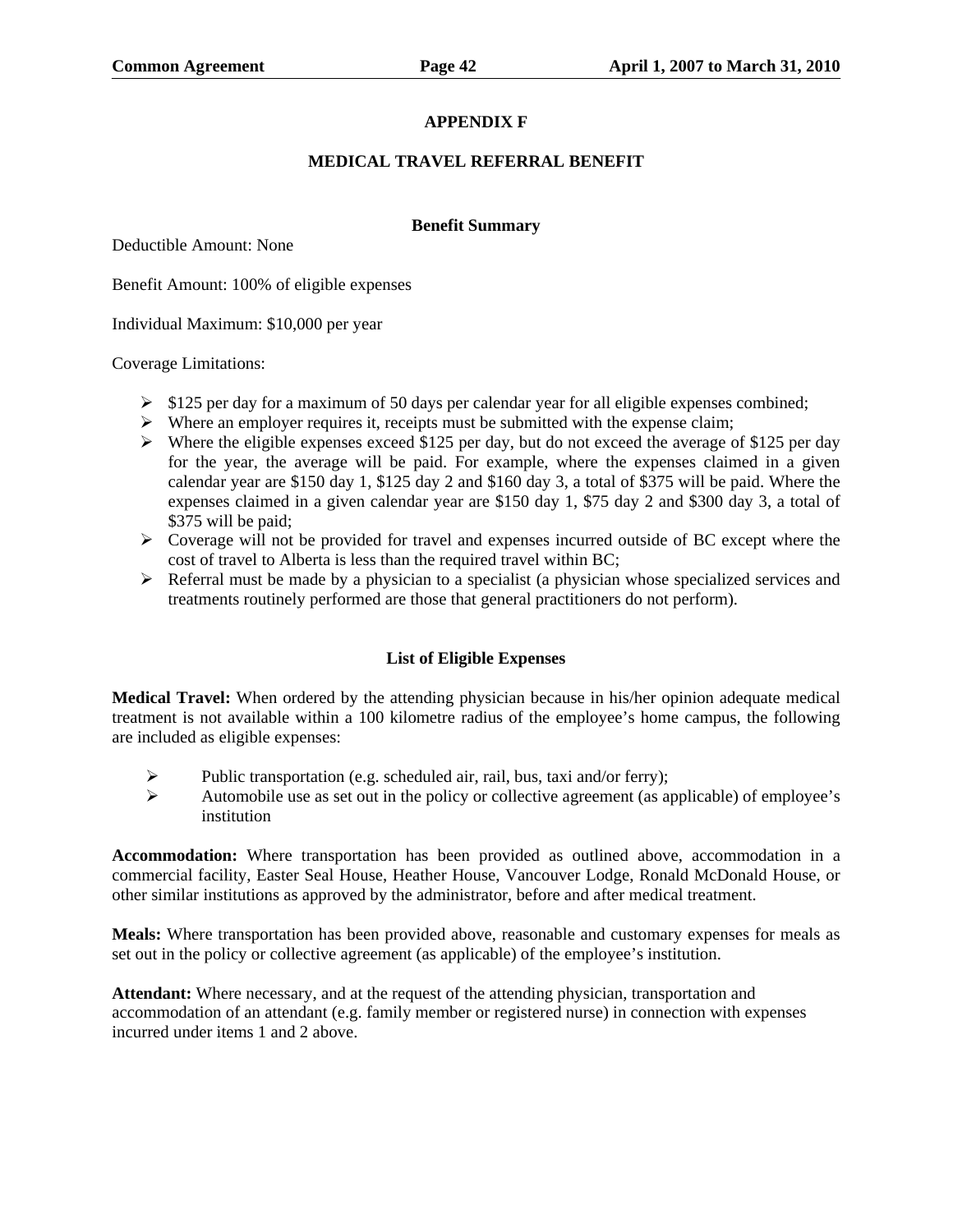## **Superior Benefits**

A superior benefit that existed in an institution's Medical Travel Referral Benefit Plan or Collective agreement that was in place prior to the 1998 Common Agreement continues to apply.

#### **Exclusions**

#### **No benefit shall be payable for:**

- $\triangleright$  Charges which are considered an insured service of any provincial government plan;
- $\triangleright$  Charges which are considered an insured service under the extended health plan, or any other group plan in force at the time;
- ¾ Charges for a surgical procedure or treatment performed primarily for beautification, or charges for hospital confinement for such surgical procedure or treatment;
- $\triangleright$  Charges for medical treatment, transport or travel, other than specifically provided under eligible expenses;
- $\triangleright$  Charges not included in the list of eligible expenses;
- $\triangleright$  Charges for services and supplies which are furnished without the recommendation and approval of a physician acting within the scope of his/her license;
- $\triangleright$  Charges which are not medically necessary to the care and treatment of any existing or suspected injury, disease or pregnancy;
- ¾ Charges which are from an occupational injury or disease covered by any Workers' Compensation legislation or similar legislation;
- $\triangleright$  Charges which would not normally have been incurred but for the presence of this coverage or for which the employee or dependent is not legally allowed to pay;
- $\triangleright$  Charges which the administrator is not permitted, by any law to cover;
- $\triangleright$  Charges for dental work where a third party is responsible for payments of such charges;
- $\triangleright$  Charges for bodily injury resulting directly or indirectly from war or act of war (whether declared or undeclared), insurrection or riot, or hostilities of any kind;
- $\triangleright$  Charges for services and supplies resulting from any intentionally self-inflicted wound;
- $\triangleright$  Charges for experimental procedures or treatment not approved by the Canadian Medical Association or the appropriate medical speciality society;
- $\triangleright$  Charges made by a physician for travel, broken appointments, communication costs, filling in forms, or physician's supplies.

## **Claims Adjudication**

## **To claim benefits, the employee or dependent must:**

- $\triangleright$  Submit original receipts or photocopies of receipts if accompanied by an explanation of benefits from another carrier, and a claim form;
- $\triangleright$  Provide explanation and proof to support the claim including itemized bills and the attending physician's statement that the referral to the location where treatment was received was medically necessary;
- ¾ Provide explanation and proof to support the claim that an attendant (if any) was necessary and made at the request of an attending physician.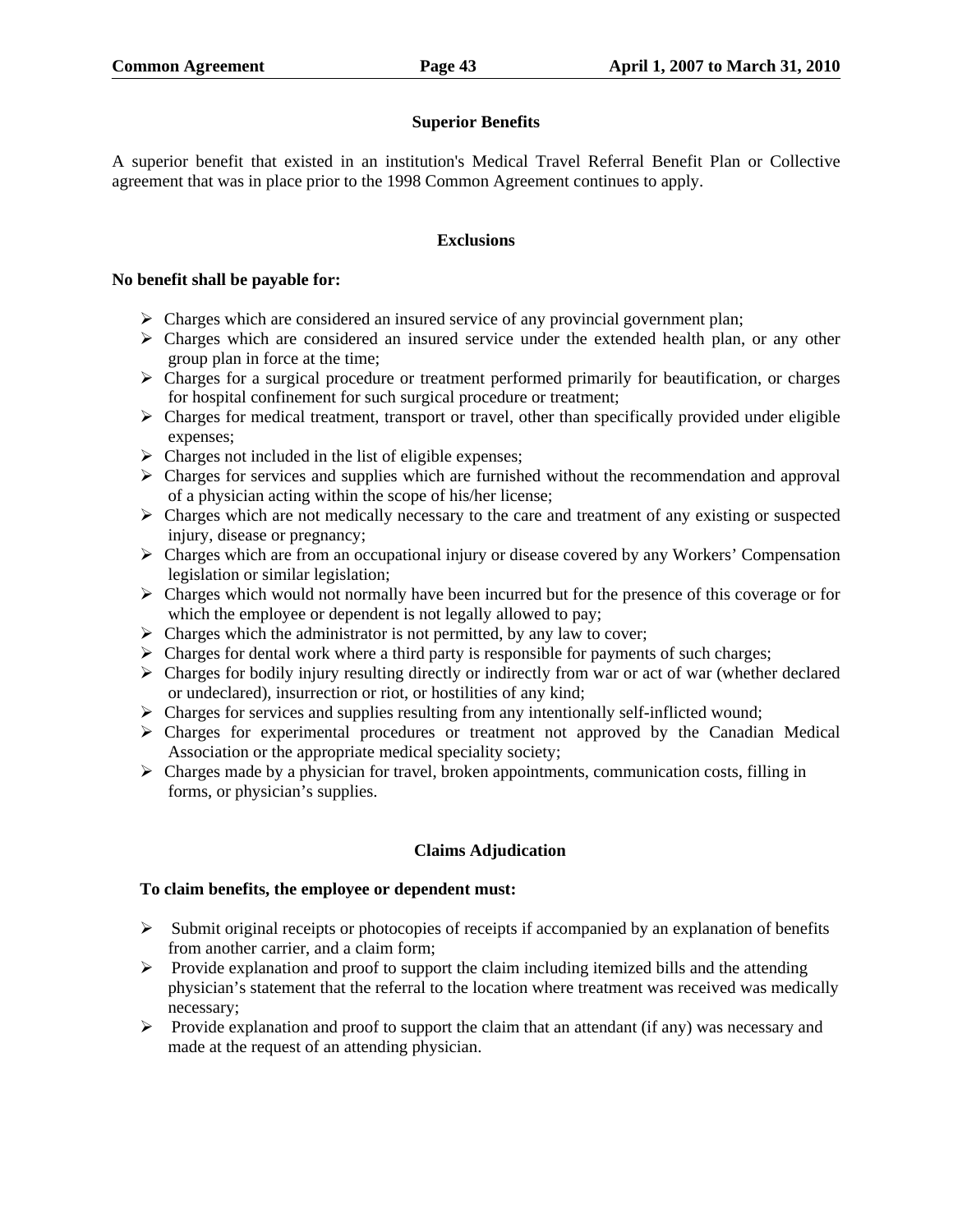# **APPENDIX G**

## **DENTAL PLAN**

The nine (9) month limitation applies to 1) polishing, 2) the application of fluoride, and 3) the recall itself. The nine (9) month limitation does not apply to scaling; any current scaling limits in dental contracts apply.

The process for an individual faculty employee to have his/her teeth cleaned more frequently than every nine (9) months as provided by Article 9.2.1 (d) is as follows:

- $\triangleright$  Faculty employee visits dentist as usual<br> $\triangleright$  Dentist advises that the faculty employee
- Dentist advises that the faculty employee has gum disease or other dental problem which requires cleaning more frequently than every nine (9) months
- $\triangleright$  Dentist fills in the usual claim form, but in addition notes that the faculty employee has gum disease or specifies the other dental problem that requires more frequent cleaning
- Example 1 Faculty employee or dentist submits the form to the Insurance Carrier as normal The Insurance Carrier determines if the reasons set out by the dentist fit within t
- ¾ The Insurance Carrier determines if the reasons set out by the dentist fit within the approved reasons under the dental plan for having teeth cleaned more frequently than every nine (9) months

The employers' approval of the more frequent cleaning is not required.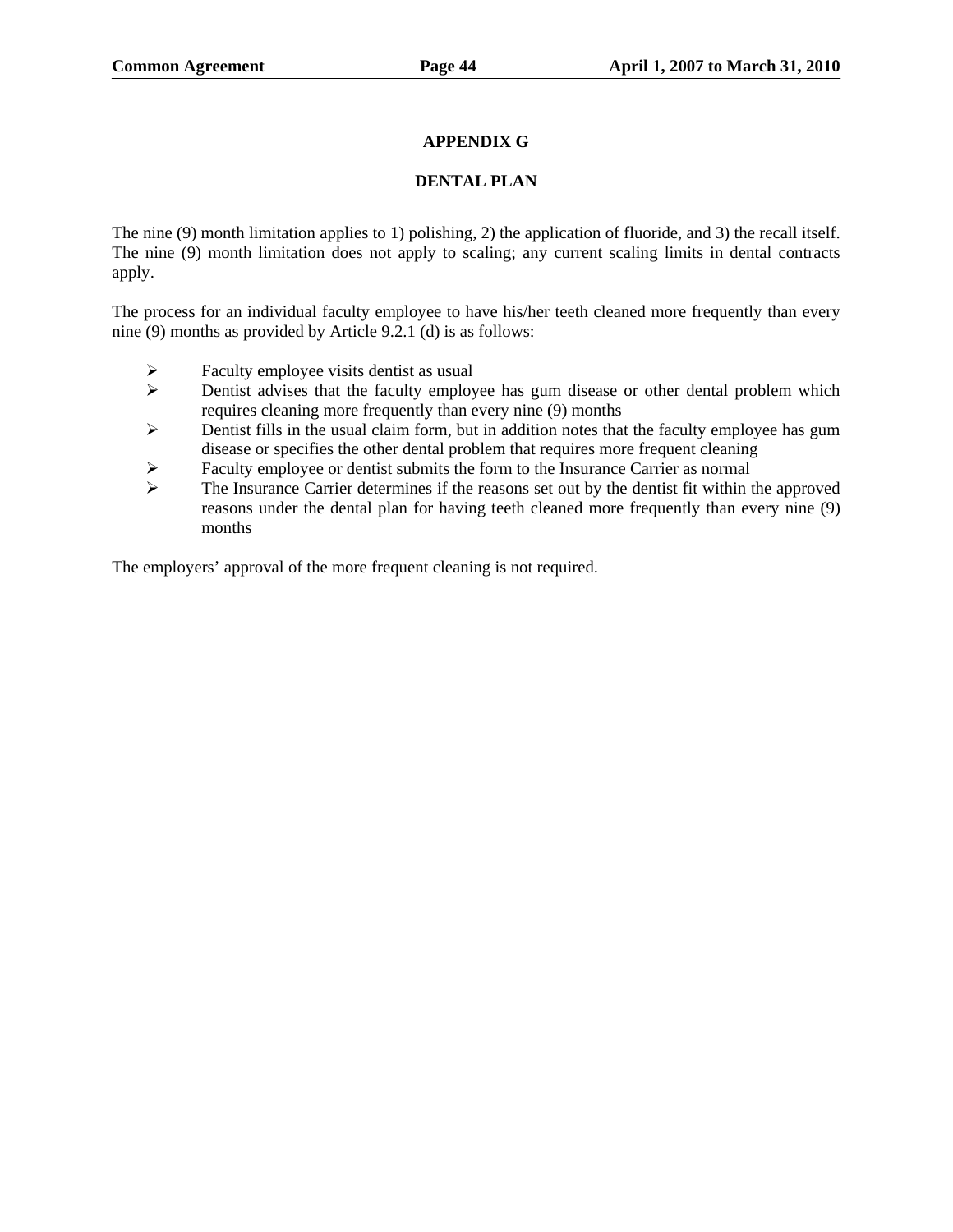## **APPENDIX H**

#### **DEFERRED SALARY LEAVE APPLICATION, AGREEMENT, AND APPROVAL FORM**

I have read and I understand the terms and conditions of Article 7.12 of the Common Agreement the provisions of the [institution name] Deferred Salary Leave Plan, between the union and the employer governing the Deferred Salary Leave Plan. I agree to participate in the Plan subject to its rules and on the following specific conditions:

Enrolment Date: My enrolment in the Plan shall become effective  $\qquad \qquad , 20$ 

Year of Leave: I propose to commence my leave (yy/mm/dd), upon the approval of the employer, for a period of \_\_\_\_\_\_\_ months (up to one year).

Funding of the Leave: To accomplish the funding of the leave I hereby authorize the following amounts be withheld from my current compensation effective the date of my enrolment in the Plan:

First Year \_\_\_\_\_\_\_%

Second Year  $\%$ 

Third Year \_\_\_\_\_\_%

Fourth Year  $\%$ 

Number of additional year \_\_\_\_\_\_\_\_\_\_\_\_\_\_\_

Percentage per additional year \_\_\_\_\_\_\_\_\_\_\_\_\_\_\_\_\_

The participant may, by written notice to the employer prior to the anniversary date in any year, alter the percentage amounts for that and any subsequent year subject to the provisions [institution name] of the Deferred Salary Leave Plan Memorandum.

Signature of Applicant Date

\_\_\_\_\_\_\_\_\_\_\_\_\_\_\_\_\_\_\_\_\_\_ \_\_\_\_\_\_\_\_\_\_\_\_\_\_\_\_\_

The employer hereby approves the above noted employees participation in the Deferred Salary Leave Plan

Signature of Employer Date

\_\_\_\_\_\_\_\_\_\_\_\_\_\_\_\_\_\_\_\_\_\_ \_\_\_\_\_\_\_\_\_\_\_\_\_\_\_\_\_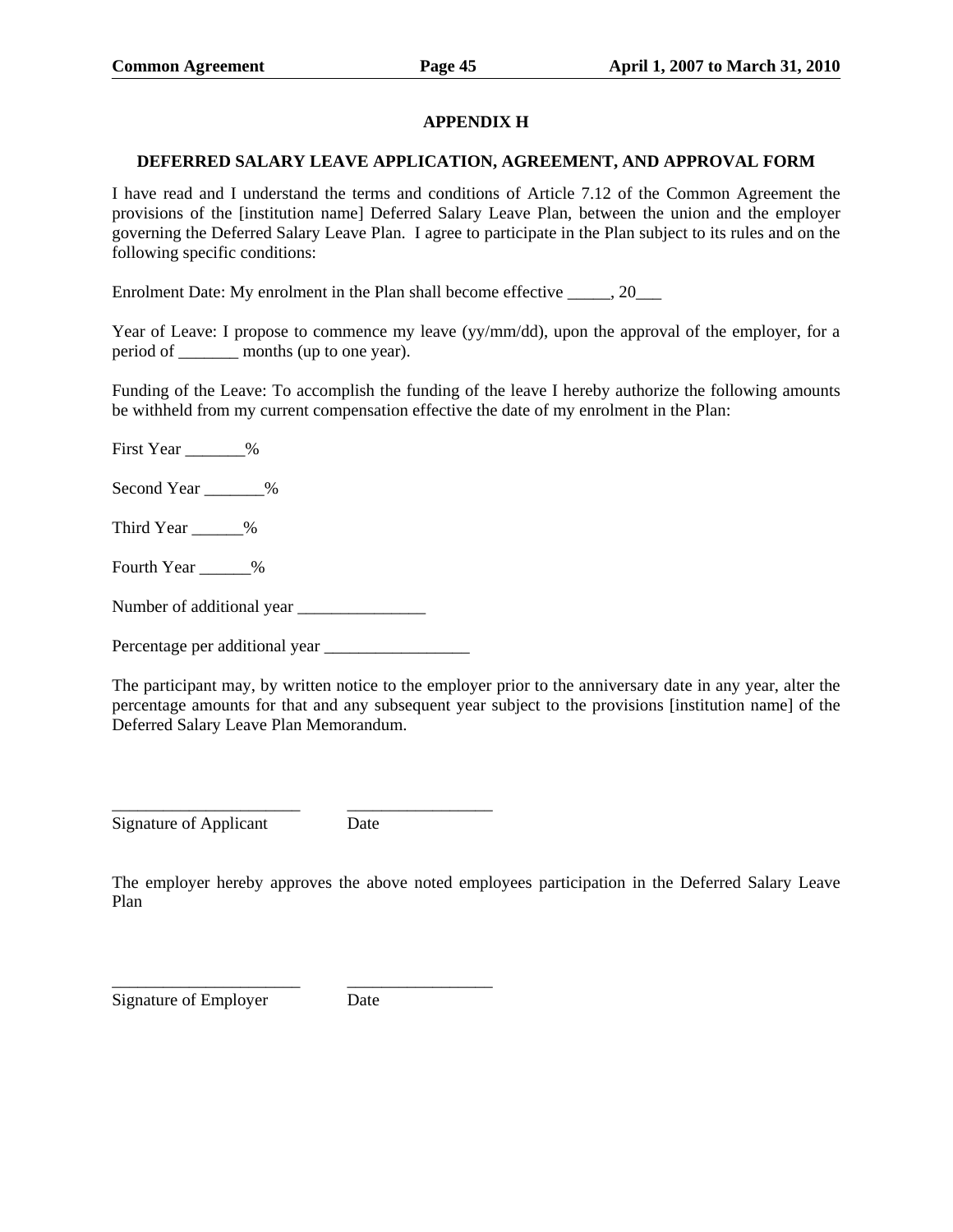# **APPENDIX I**

## **FAMILY MEMBERS FOR THE PURPOSE OF ARTICLE 7.8 COMPASSIONATE CARE LEAVE**

- **1.** The following "family members" are persons identified through their relationship to the employee.
	- Spouse (includes heterosexual, common-law, and same-sex relationships)
	- Children
	- Children's spouses
	- Step-children
	- Step-children-in-law
	- Siblings
	- In-law siblings
	- Parents
	- Step-parents
	- Parents-in-law
	- Grandparents
	- Grandchildren
	- Nieces/Nephews
	- Guardians
	- Step-siblings
	- Aunts/Uncles
	- Current or former foster-parents
	- Current or former foster children
	- Current or former wards
	- Current or former guardians
	- Spouse of sibling or step-sibling
	- Spouse of child or step-child
	- Spouse of a grandparent
	- Spouse of a grandchild
	- Spouse of an aunt or uncle
	- Spouse of a niece or nephew
	- Spouse of a current or former foster child
	- Spouse of a current or former guardian
	- Spouse of an employee's current or former foster parent
	- Spouse of an employee's current or former ward
	- Spouse of a person who is living with the employee as a member of the employee's family
- **2.** The following "family members" are persons identified through their relationship to the employee's spouse
	- Spouse's parents or step-parents
	- Spouse's siblings or step-siblings
	- Spouse's children
	- Spouse's grandparents
	- Spouse's grandchildren
	- Spouse's aunts or uncles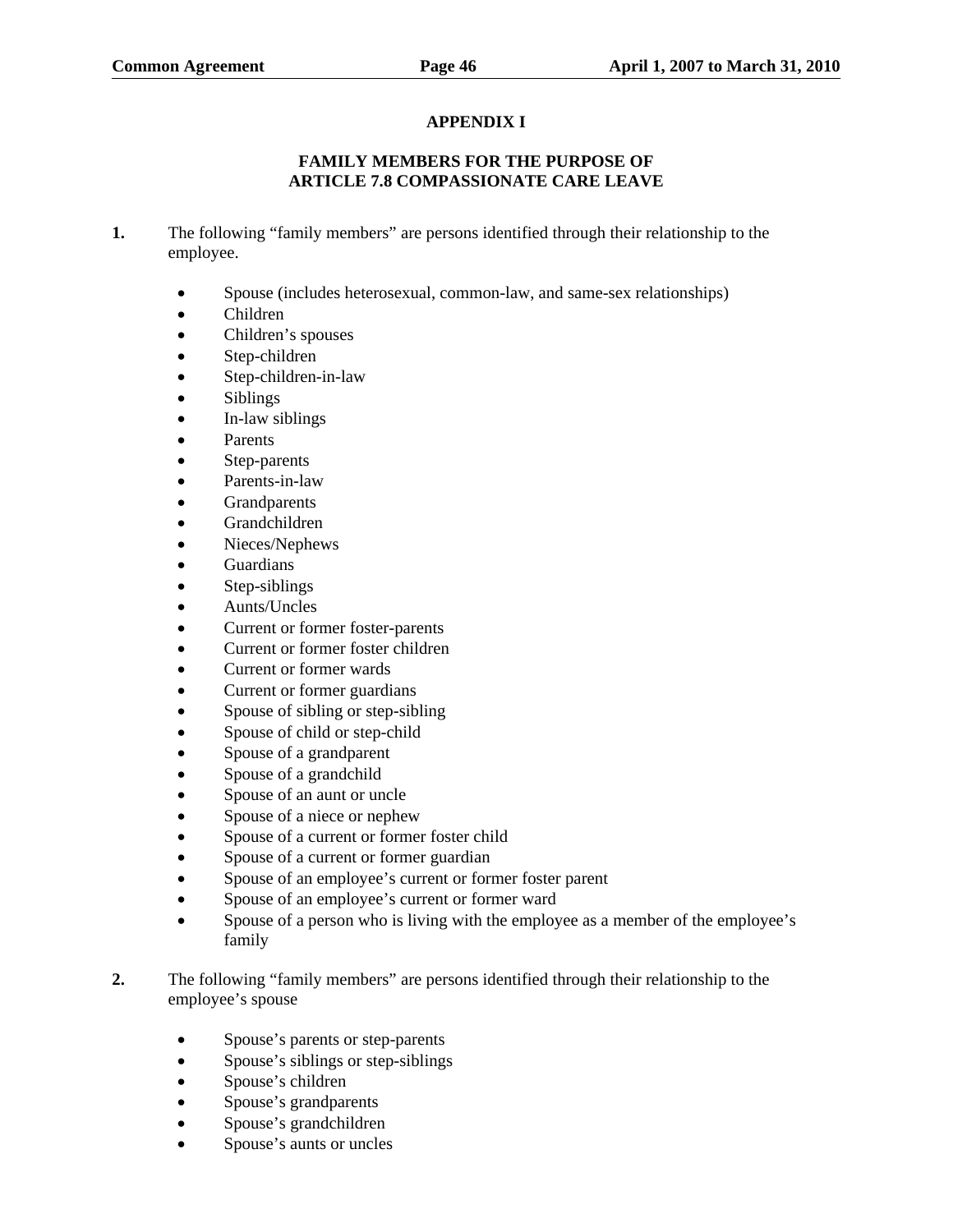- Spouse's nieces or nephews
- Spouse's current or former foster parents
- Spouse's current or former wards

3. The following "family members" are deemed family members

- Any other person in the same household who is dependent upon the employee
- Any person who lives with the employee as a member of the employee's family
- Whether or not related to an employee by blood, adoption, marriage or common-law partnership, an individual with a serious medical condition who considers the employee to be, or whom the employee considers to be, like a close relative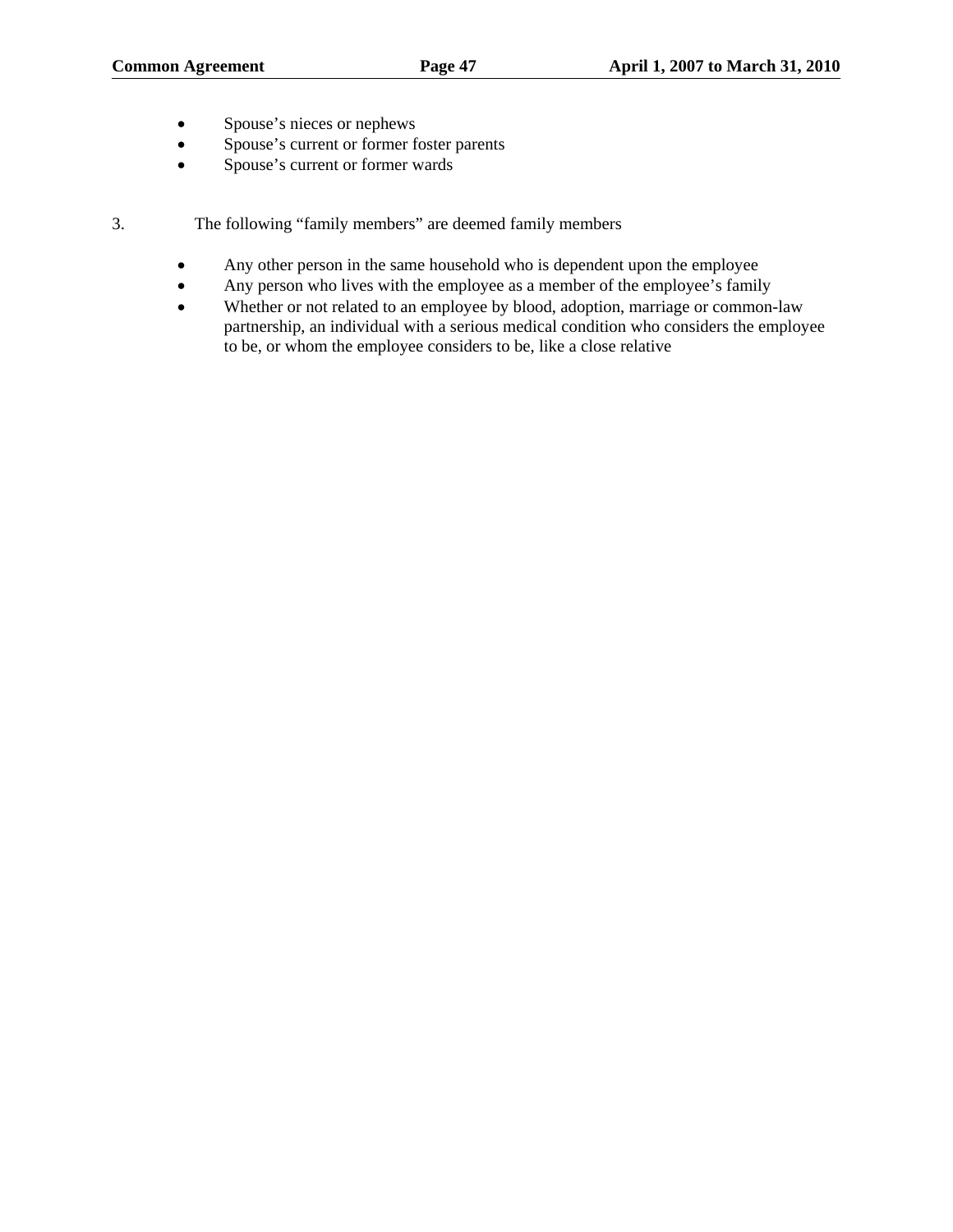# **JOINT ADMINISTRATION DISPUTE RESOLUTION COMMITTEE OPERATIONAL REVIEW**

The Joint Administration Dispute Resolution Committee will review its own procedures and protocols to ensure operational efficiency and effectiveness. This will be completed by a date determined by JADRC.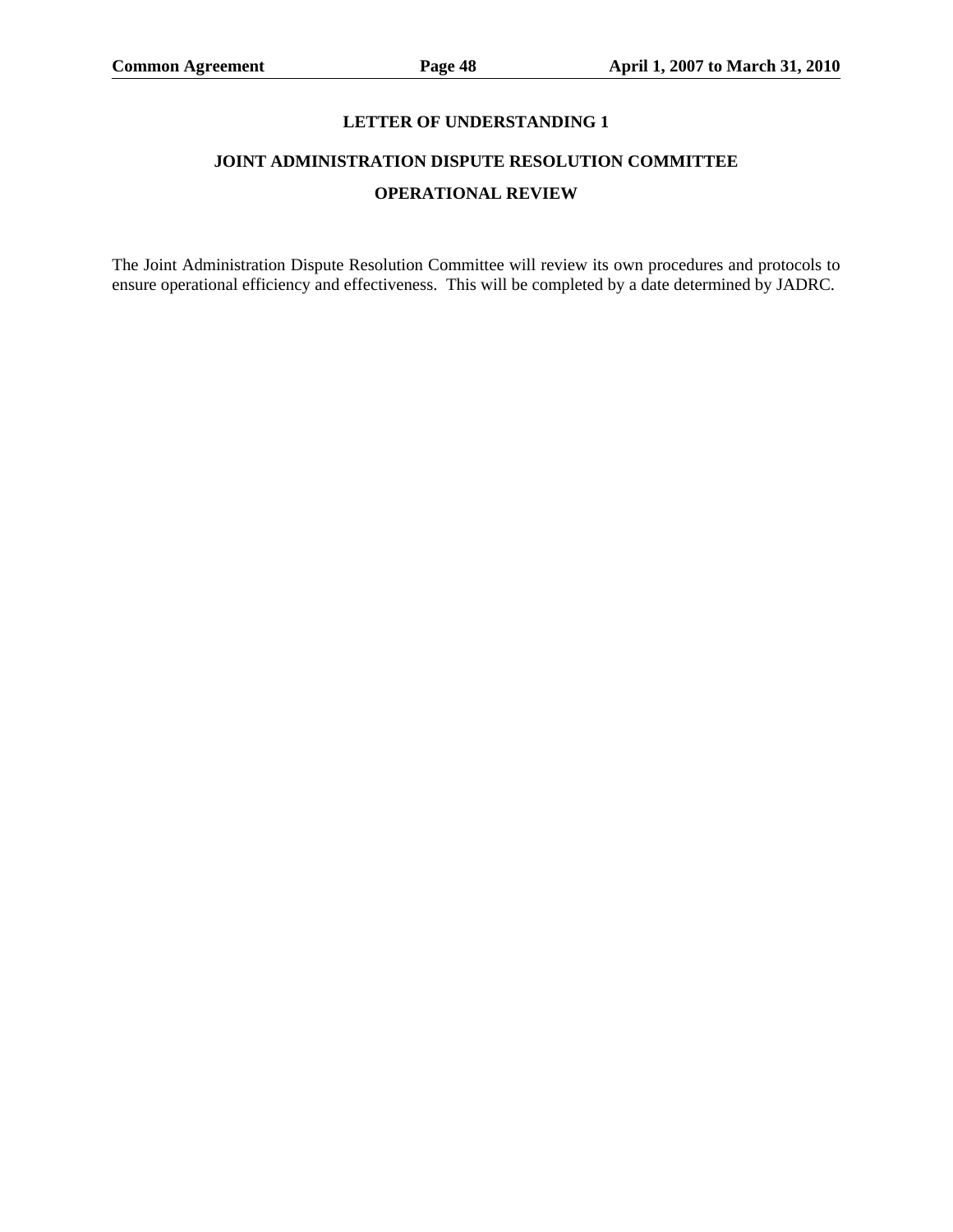#### **EMPLOYEE SECURITY AND REGULARIZATION**

The following bargaining units exercised the option to amend their regularization provisions under Article 6.1.4 of the 1998 Common Agreement:

Camosun College BCGEU Unit #701 Faculty Association of the College of New Caledonia College of the Rockies Faculty Association University College of the Cariboo Faculty Association Kwantlen Faculty Association Malaspina Faculty Association Malaspina University College BCGEU Unit #702 Okanagan University College Faculty Association Okanagan University College BCGEU Unit #707 University College of the Fraser Valley Faculty and Staff Association Northern Lights College BCGEU Unit #710 Northwest Community College BCGEU Unit #712

Article 6.1 will be continued and will provide the parameters for regularization for those bargaining units listed above that are Parties to the renewed 2007 Common Agreement.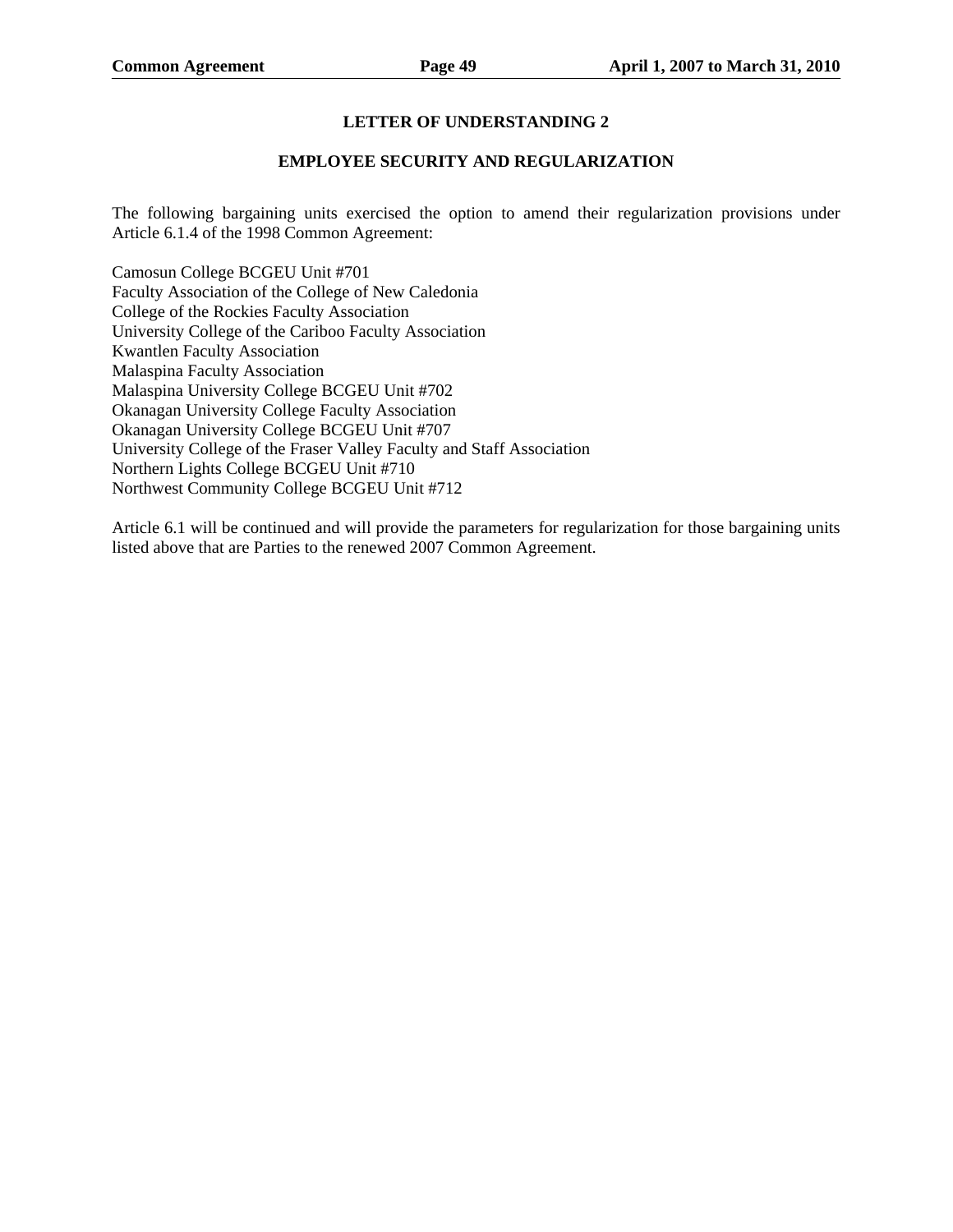#### **CAPS ON PLACEMENT ON SALARY GRID**

The Parties agree that, notwithstanding Sections 10-13 of the November 17, 2006 Protocol Agreement, local parties may table in local bargaining proposals concerning the adjustment or removal of caps on the placement of employees on the Provincial Salary Scale.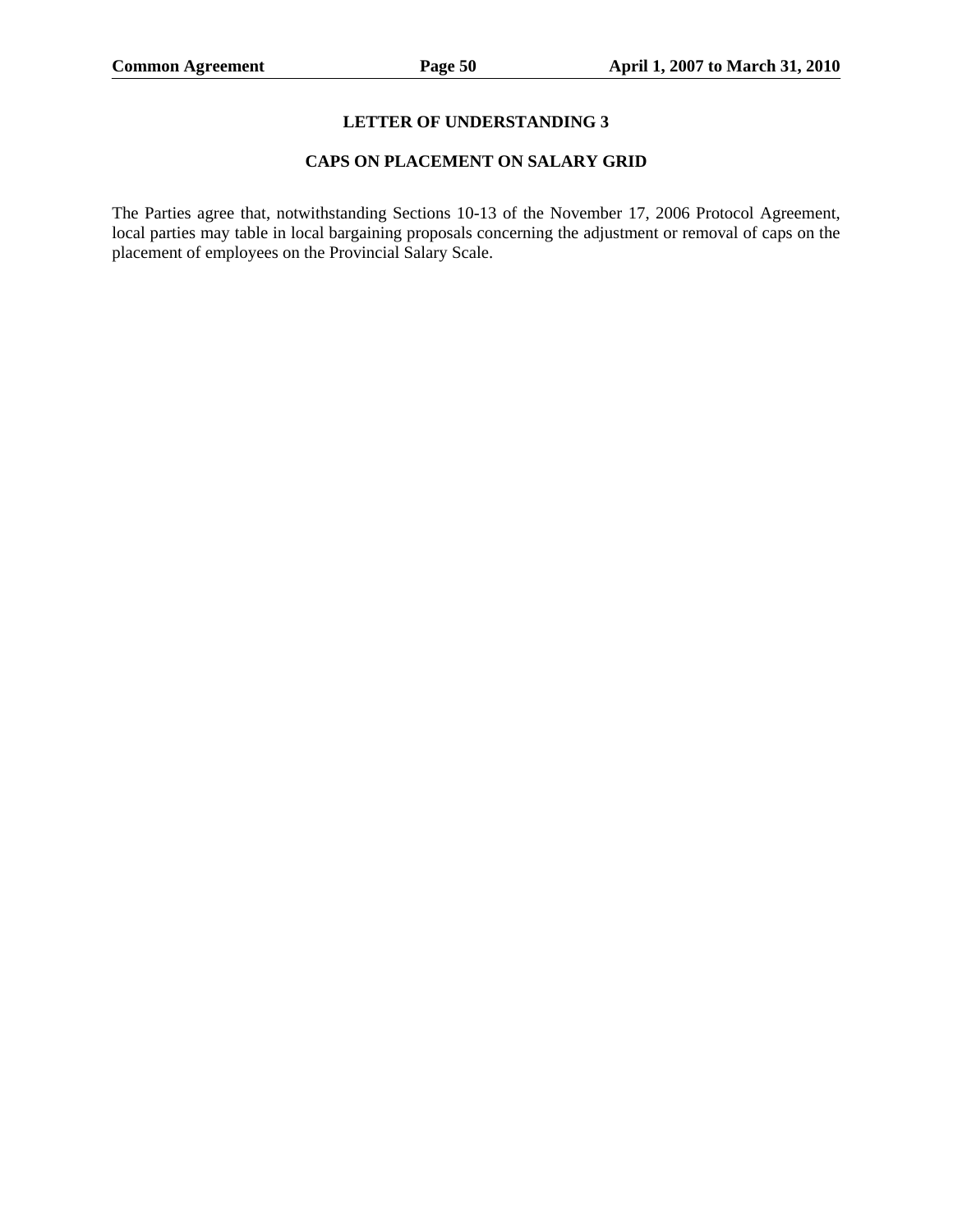## **PARTIAL SICK LEAVE AND PARTIAL DISABILITY BENEFITS**

The Parties agree that it is in the interests of both the employee and the employers to enable an employee to remain at work when the employee is only partially disabled.

"Partially disabled" for the purpose of this Letter of Understanding means that the employee is unable to do a portion of his/her normal workload where such portion is agreed by the employer to conform to the configuration of faculty workload in the employee's instructional or non instructional areas and where the partial sick leave is in any event no greater than eighty percent (80%) of a full-time workload in that area. The application of this definition is subject to the employer's legal duty of accommodation.

Determination of whether the employee is partially disabled as defined above shall be by the short-term disability benefits carrier.

An employee who is determined to be partially disabled will be entitled to sick leave under Article 9.3.2 on a pro-rated basis until the employee has satisfied the qualifying period for short-term disability benefits of the equivalent of thirty (30) complete calendar days. In any event, to qualify for short-term disability benefits the employee must complete the qualifying period within six (6) months of the date the employee commenced part-time sick leave.

Should the employee return to his/her full normal duties of his/her own occupation during this qualifying period for short-term disability benefits and then become disabled from the same or related disability within fourteen (14) consecutive calendar days after returning to full active employment, he/she will be considered to be within the same qualifying period.

The employee is required to meet all application, reporting, and other requirements provided for in this short-term and long-term disability benefits plans as applicable.

The carrier's approval of a partial disability claim for sick leave continuation on a pro-rata basis does not in itself mean that the employee's subsequent claims for short-term disability benefits will be automatically approved, nor does approval for short-term disability benefits mean that the employee's subsequent claim for long-term disability benefits will be automatically approved.

Additional information on the processes and criteria for partial sick leave and partial disability benefits are set out in the document titled "Administration of Partial Sick Leave and Partial Disability Benefits", which the Parties agree shall be part of the "Policies and Procedures" sections of the Disability Management Handbook for the common disability benefits plan set out in Article 9.3 of the Common Agreement.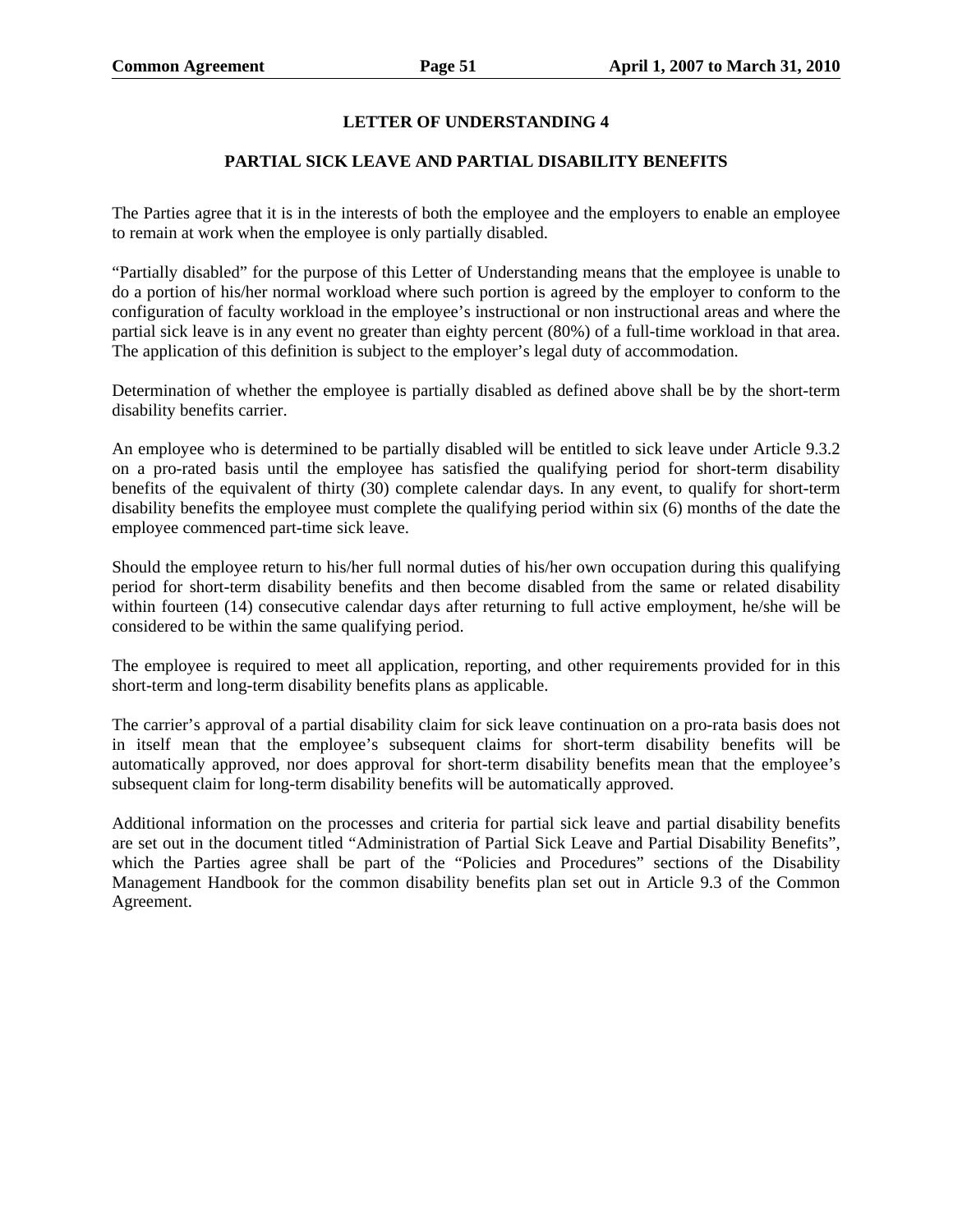#### **RESPECTFUL WORKING ENVIRONMENT**

#### **1. Preamble**

The Parties recognize that certain types of conduct in the workplace may be inappropriate and may result in negative effects such as increased sick leave usage, increased short and long term disability leaves, and decreased levels of performance. Examples of such conduct are inappropriate behaviour, personal conflict, and bullying.

#### **2. Mandate**

The Parties agree that the local parties, where mutually agreeable, may develop joint initiatives to inform and train employees and to enhance understanding on:

- (a) the identification and reduction of inappropriate conflict in the work place,
- (b) the effects of mental health issues in the workplace, and
- (c) the development and maintenance of a respectful workplace environment.

#### **3. Local Joint Process**

The Parties agree that the local parties may establish a local joint process, including a joint committee, to inform and train employees and to enhance understanding on the matters specified in Section 2 above.

## **4. Expiry of this Letter**

This Letter of Understanding is in effect for the term of the Common Agreement commencing April 1, 2007, unless otherwise agreed by the Parties.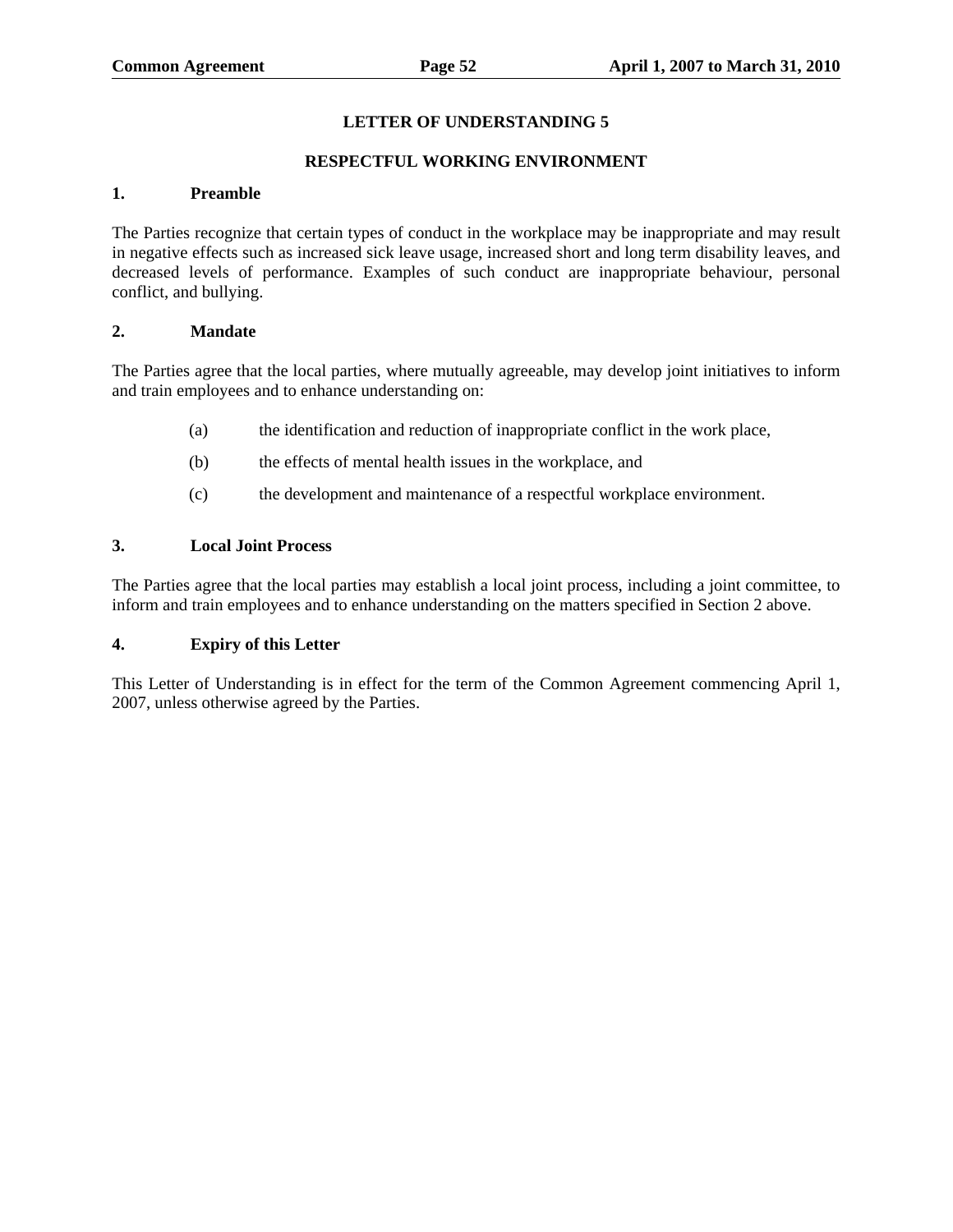#### **COMMON FACULTY PROFESSIONAL DEVELOPMENT FUND**

#### **1. Purpose**

**1.1** The Common Faculty Professional Development Fund ("the Fund") is in support of various types of professional development activities. Such professional development is for the maintenance and development of the faculty members' professional competence and effectiveness. The purpose is to assist faculty to remain current and active in their discipline and program. The Fund is not meant to replace any existing development or educational funds.

#### **2. Process**

**2.1** The local parties will mutually agree on a process and criteria for the review and adjudication of employee applications to the Fund. The process will include the recommendation of adjudicated applications to the applicable senior administrator. The senior administrator is responsible for the final approval of applications.

# **3. Fund**

- **3.1** The Fund will be set at point six of one percent (0.6%) of faculty salary for each institution.
- **3.2** Any monies in the Fund not spent at the end of one fiscal year shall be carried forward to the following fiscal year.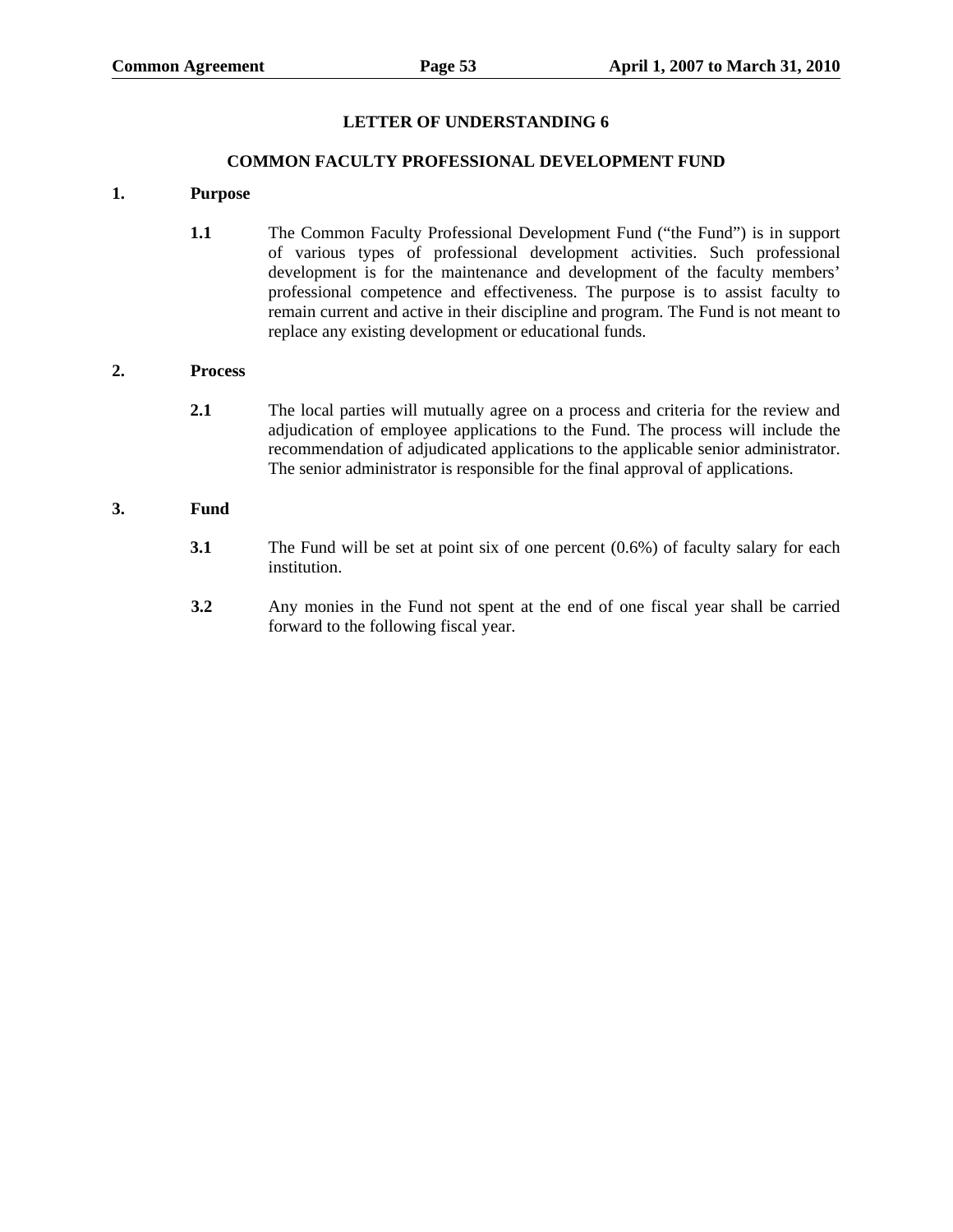#### **JOINT REVIEW PROCESS OF HEALTH AND WELFARE BENEFITS (ARTICLE 9.2 & 9.3)**

The Parties to this Agreement recognize that the cost of benefits must be contained to ensure the long term sustainability of benefit plans.

The Parties agree for the term of this Agreement to expand the mandate of the Joint Committee on Benefits Administration (JCBA) to examine the benefits plans and to make recommendations that relate to cost containment, cost efficiencies, and new measures for the maximization of current benefit resources to ensure the sustainability of health and welfare benefits. The health and welfare benefits to be included in the review include:

- Extended Health Care and Vision Care
- Dental Plan
- Group Life Insurance and Accidental Death and Dismemberment
- Sick leave, Short and Long-Term Disability

#### **Receipt of Reports and Recommendations**

The recommendations of the JCBA will be presented to the Parties according to the following schedule:

- 1) A preliminary report will be issued not later than twelve (12) months after the ratification of this Agreement;
- 2) A final report, including specific recommendations, will be issued not later than three (3) months after the preliminary report has been issued.

The JCBA's final report and recommendations will be referred to the Joint Administration and Dispute Resolution Committee for negotiation of a Letter of Understanding for the local parties' ratification.

The Parties agree that in the event that cost containment results in cost savings then a compensation tradeoff among benefits may be negotiated.

## **Funding**

Subject to the agreement of the Parties at JADRC, and upon the recommendation of the JCBA, the employers will, if and when required, pay such reasonable costs of the Committee's work on this project as may exceed the amount specified in Article 9.1.5.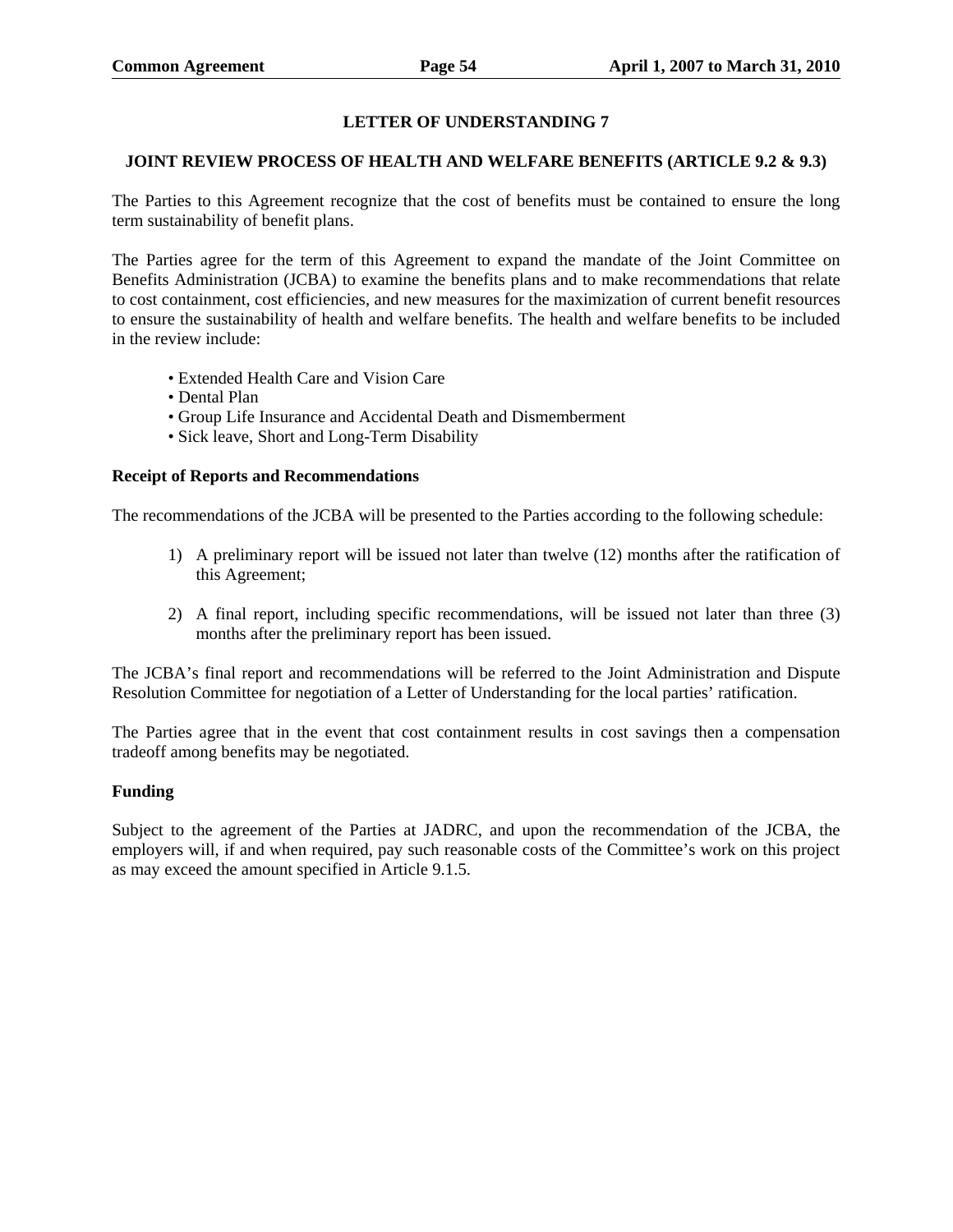#### **VARIANT APPLICATIONS OF COMMON AGREEMENT PROVISIONS TO THE NVIT PARTIES**

- 1. The parties recognize that NVIT is a unique Aboriginal provincial institute with a mandate to teach Aboriginal curriculum, maintain Aboriginal culture, values, and traditions, and accordingly has a preference for hiring Aboriginal employees. Therefore the parties agree that NVIT is subject to the following variations of this agreement:
	- 1.1 The parties agree that Article 3.5.2 Union Leave will be applied in the following way:
		- 1.1.1 NVIT will provide a bank equivalent to one quarter full time equivalent per annum at normal faculty replacement costs as per local Article 35.2.1.5
		- 1.1.2 The bank will be established each April 1st to fund this leave for the upcoming fiscal year.
		- 1.1.3 Subject to employer operational requirements, The NVITEA will request a draw down on the bank and will inform the employer which union member and when the leave is requested. The draw down will be based on replacement costs.
		- 1.1.4 Requests under this Article will not be unreasonably denied.
	- 1.2 The parties agree that Article 6.1 Employee Security and Regularization, and Article 6.5 Contracting Out, does not apply to NVIT. For clarity the parties agree that Articles 6.4 Targeted Labour Adjustment and 6.6 Education Technology/Distributed Learning do apply. The parties agree that Article 6.1 Employee Security and Regularization and Article 6.5 Contracting Out may be opened at the local table.
	- 1.3 The parties agree to include Article 6.2 Program Transfers And Mergers, and Article 6.3 Registry of Laid Off Employees subject to NVIT's continued right to exercise a preference for hiring people of Aboriginal Ancestry.
	- 1.4 The parties agree to a variation of Article 7 Leaves subject to Section 2 below.
	- 1.5 The parties agree to a variation of Article 9 Benefits subject to Sections 3 and 4 below.
- 2. The Parties agree that NVIT be exempted from Article 7.6 Bereavement Leave and 7.7 Family Illness Leave.

For clarification, the parties agree that local Articles 23.1.1, 23.1.5, 23.1.6, 23.1.7, and 23.5 remain in effect.

The parties agree to include Article 7.11 Exchange Leave, subject to NVIT's continued right to exercise a preference for hiring people of Aboriginal ancestry.

The parties agree that Article 7.10 Public Duties may be applied to public duties that include First Nations governance and Aboriginal community boards.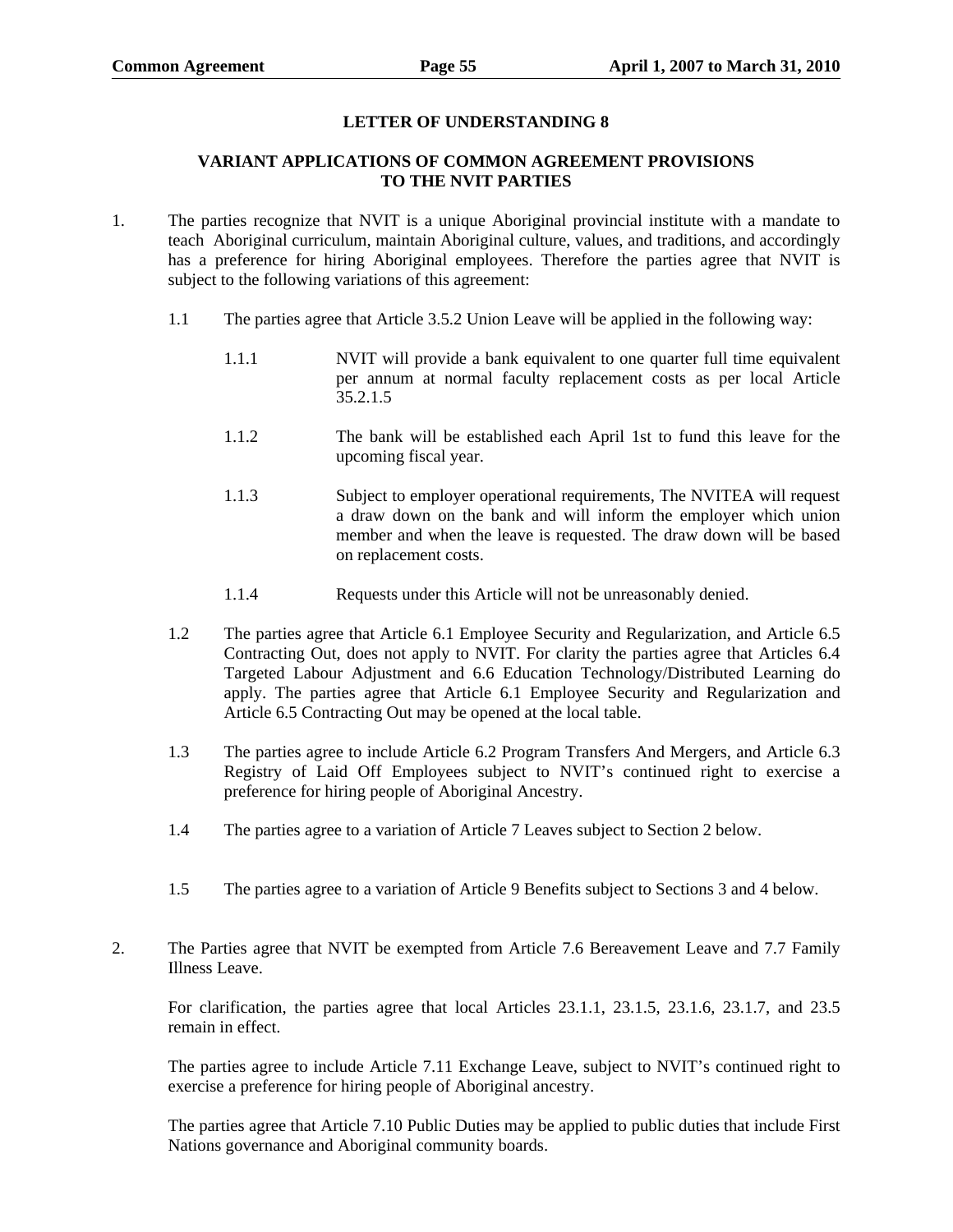- 3. Upon ratification of the local collective agreement Article 9 (Health and Welfare) provisions will come into effect upon the first day of the first month following the fifteenth day after ratification.
- 4. The parties recognize the employees of NVIT who are "status" as defined in the Indian Act often have health and dental coverage provided by Indian and Northern Affairs Canada (INAC). Those employees who have this coverage may choose to opt out through the signing of a waiver of the health, dental and emergency travel benefits provided by NVIT as part of its benefits plan. Those employees who have INAC coverage and who choose to opt out shall receive 2% of their gross earnings on each paycheque in lieu of benefits.
- 5. The Parties agree that Article 30.3 of the NVIT local agreement remains in force.
- 6. Support staff salary: The parties agree to the following:
	- a) Effective April 1, 2007, the support staff will receive 2.1 % across the scale.
	- b) During the first year of the agreement (April 1, 2007 to March 31, 2008), the local parties will meet to negotiate the creation of a mutually agreed new salary grid and the process to move employees over to the new grid.
	- c) The new grid will be cost neutral and will be created from the value of the current support staff paygrids and the value of the negotiated compensation increase for 2008 – 2009 (2.1% of support staff salaries) plus the Labour Market Adjustment (LMA) funding. The LMA funding is an amount equal to 0.1% of total NVIT support staff salary effective April 1st of each of 2007, 2008, and 2009, with the allocation of such funding subject to PSEC approval and criteria.
	- d) A placement formula and classification system will be developed using the services of a mutually agreed professional third party compensation expert who will develop the plan in consultation with the local parties.
	- e) Any support staff employee, who as a result of the new salary grid is placed at a salary which is less than their current salary, that employee will be red circled at their salary of March 31, 2008 for the following year, and will then receive 2.1% for April 1, 2009 to March 31, 2010.
	- f) Upon completion and mutual agreement of the new salary grid and placement formula, new hires shall be placed on the new salary grid using the placement formula, and existing employees shall be moved onto the new grid April 1, 2008.
	- g) The salary grid will then increase by 2.1% effective April 1, 2009.
	- h) If there is no agreement by March 31, 2008, the 2007/08 salary scale will increase by 2.1 % on April 1, 2008 and by 2.1% on April 1, 2009.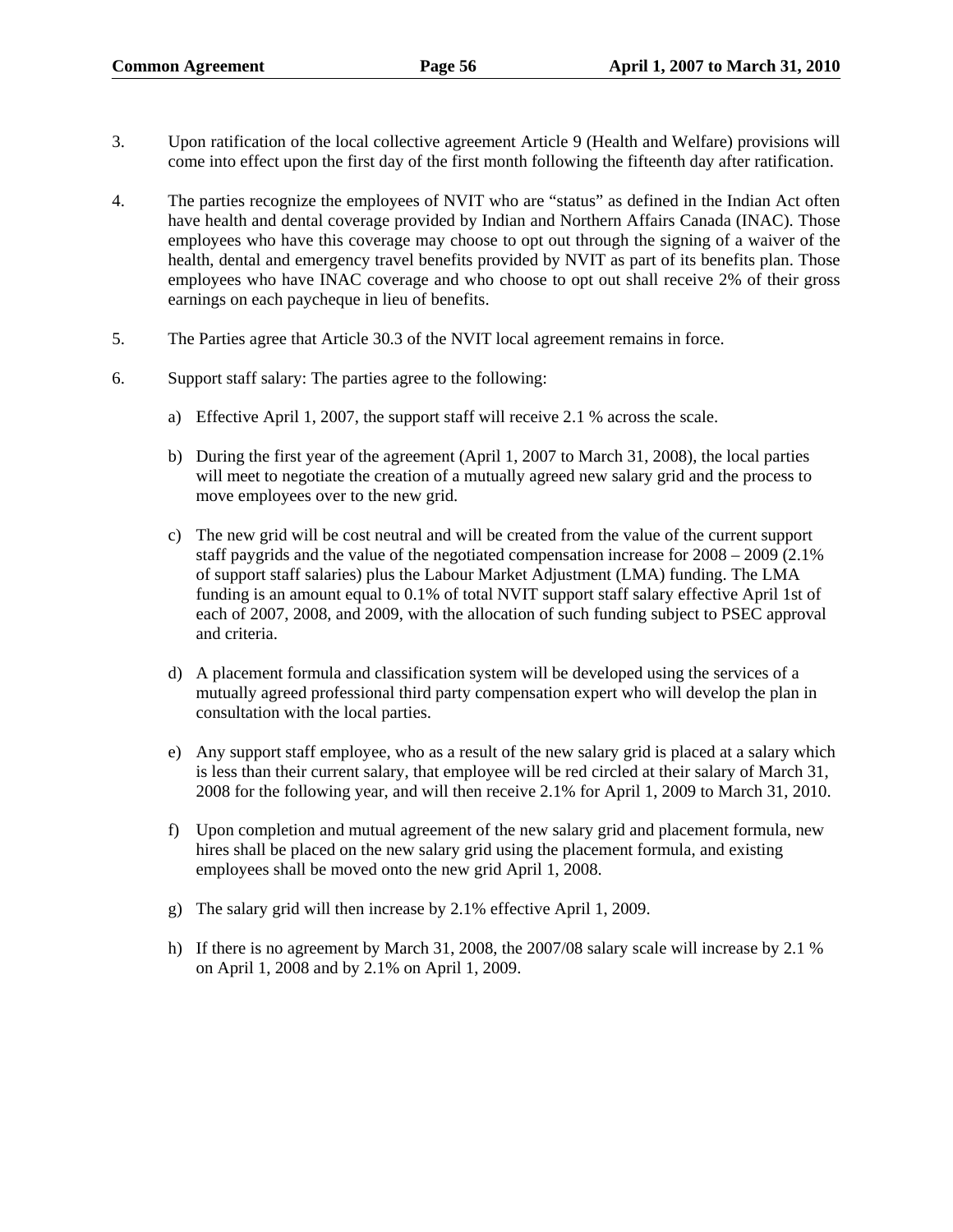## **2001 LOCAL NEGOTIATIONS**

The parties agree that the following commitments as set out in the parties' March 30, 2001 joint Memorandum re "Local Negotiations" are continued as implemented at the applicable institutions during the term of the 2001-04 Common Agreement:

- Dental plan benefits coverage will be adjusted to ensure the coverage waiting period is no longer than three (3) months.
- Instructional assistant scales at Selkirk College will be adjusted to rates equivalent to eighty percent (80%) of the Provincial Salary Scale.
- In the event that a bargaining unit at Selkirk College opts to join the Disability Benefits Plan set up in Article 9.3, current employees as of March 31, 2002 will be entitled to non-recurring sick leave top-up of thirty percent (30%) of salary to a maximum of one hundred (100) days of sick leave top-up to be added to their short-term disability benefits.

The purpose of this Letter of Understanding is not to create new commitments or increases in benefits coverage but rather to confirm the continuation of such benefits increases as were specified in the joint Memorandum and that were implemented during the term of the 2001-04 Common Agreement.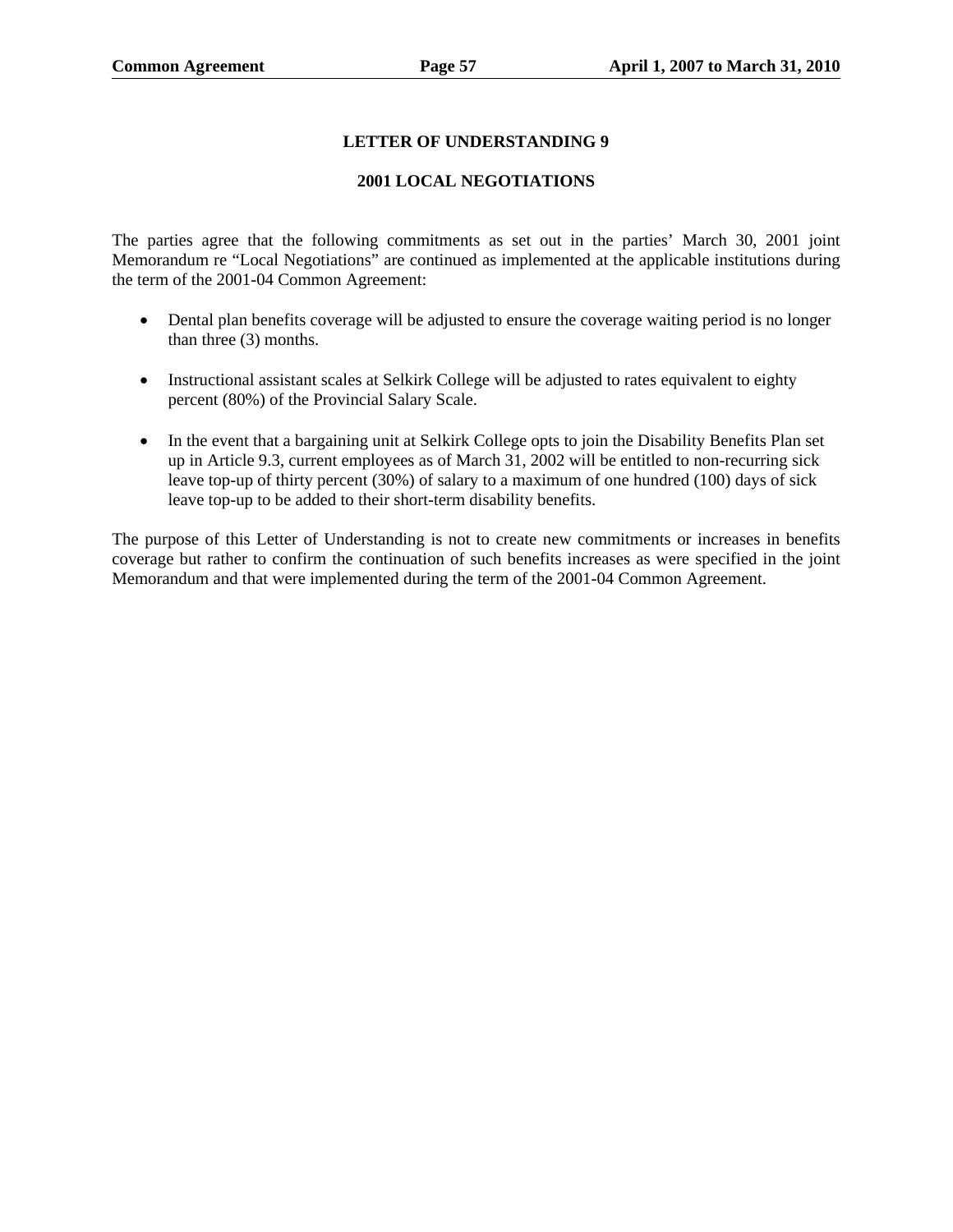# **PROPOSALS MOVED TO LOCAL BARGAINING**

The Parties agree that the following proposals that were tabled but not agreed to at the Sectoral Table are subject to bargaining at local tables.

- 1. Academic Freedom
- 2. Allocation of Work

Should a local party advise the other local party that it wishes to table on one or both of these proposals in local bargaining, the proposal(s) shall be tabled in the most recent version in which the proposal was tabled at the Sectoral Table.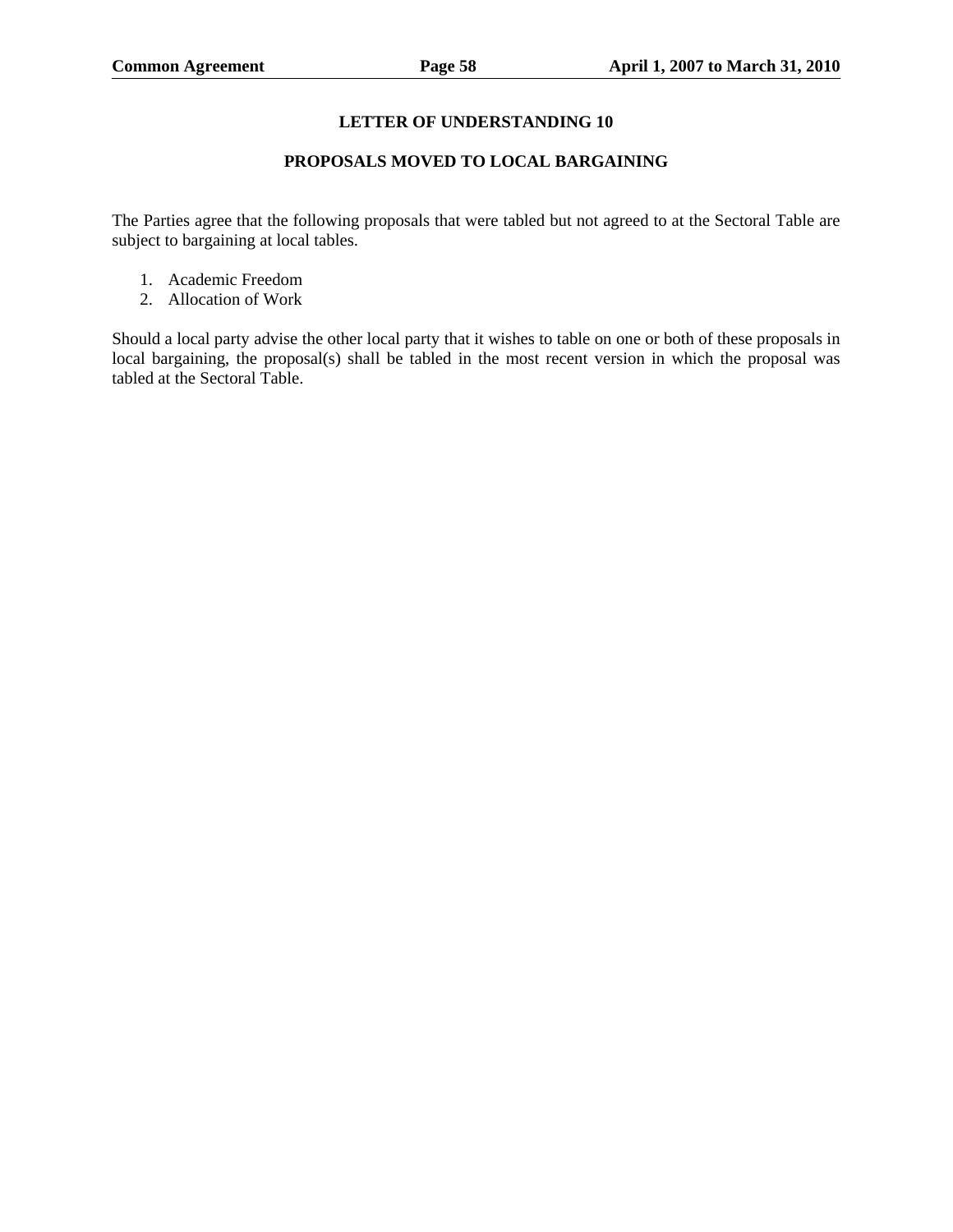# **BENEFITS ISSUES FOR DISCUSSION BY JOINT COMMITTEE ON BENEFITS ADMINISTRATION**

The Parties agree that the Joint Committee on Benefits Administration (JCBA) pursuant to its mandate under Article 9.1.2 of this Agreement shall review the following benefits with respect to whether any net zero improvements involving the benefits are possible:

- a) hearing aid benefit
- b) medical travel referral benefit
- c) laser eye surgery and contacts lenses
- d) professional services
- e) charge card for pharmaceuticals
- f) dental plan
- g) processing of short-term disability benefit claims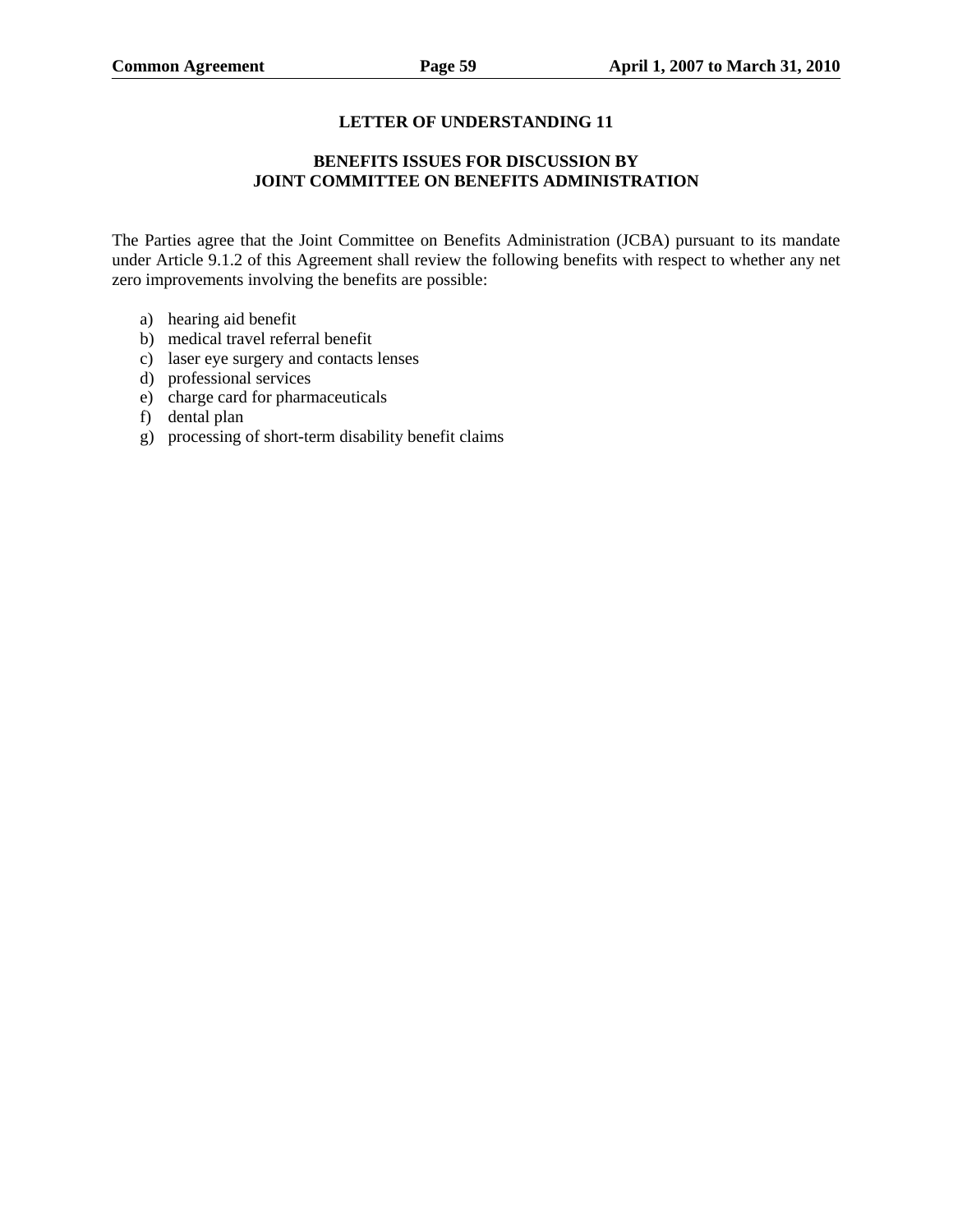#### **SALARY STIPEND**

For those bargaining units whose members received the net zero salary stipend as set out in Appendix A of the 2004-07 Common Agreement, the Parties agree as follows:

- 1. The stipend shall be recorded in an Appendix in the Collective Agreement between the local parties that shows the annual value of the stipend applicable to each step of the Provincial Salary Scale,
- 2. The annual value of the stipend shall be as set out in Appendix A of the 2004-07 Common Agreement\* subject to:
	- a. any adjustment resulting from the application of the general wage increase to the Provincial Salary Scale, and
	- b. any change in the value of the stipend that the local parties may bargain on a net zero basis as part of bargaining their 2007-10 Collective Agreement.
- 3. The local Appendix shall include a statement that the stipend is deemed to be salary for pension and all other purposes.
- 4. Appendix A of the 2007-10 Common Agreement will be amended to delete reference to the salary stipend.

Note:

\* The net zero salary stipend for Northern Lights College and BCGEU shall be as has been agreed by those local parties in their 2004-07 Collective Agreement. The stipend shall be subject to the same requirements as noted in points 1, 2(a), 2(b), 3, and 4 above.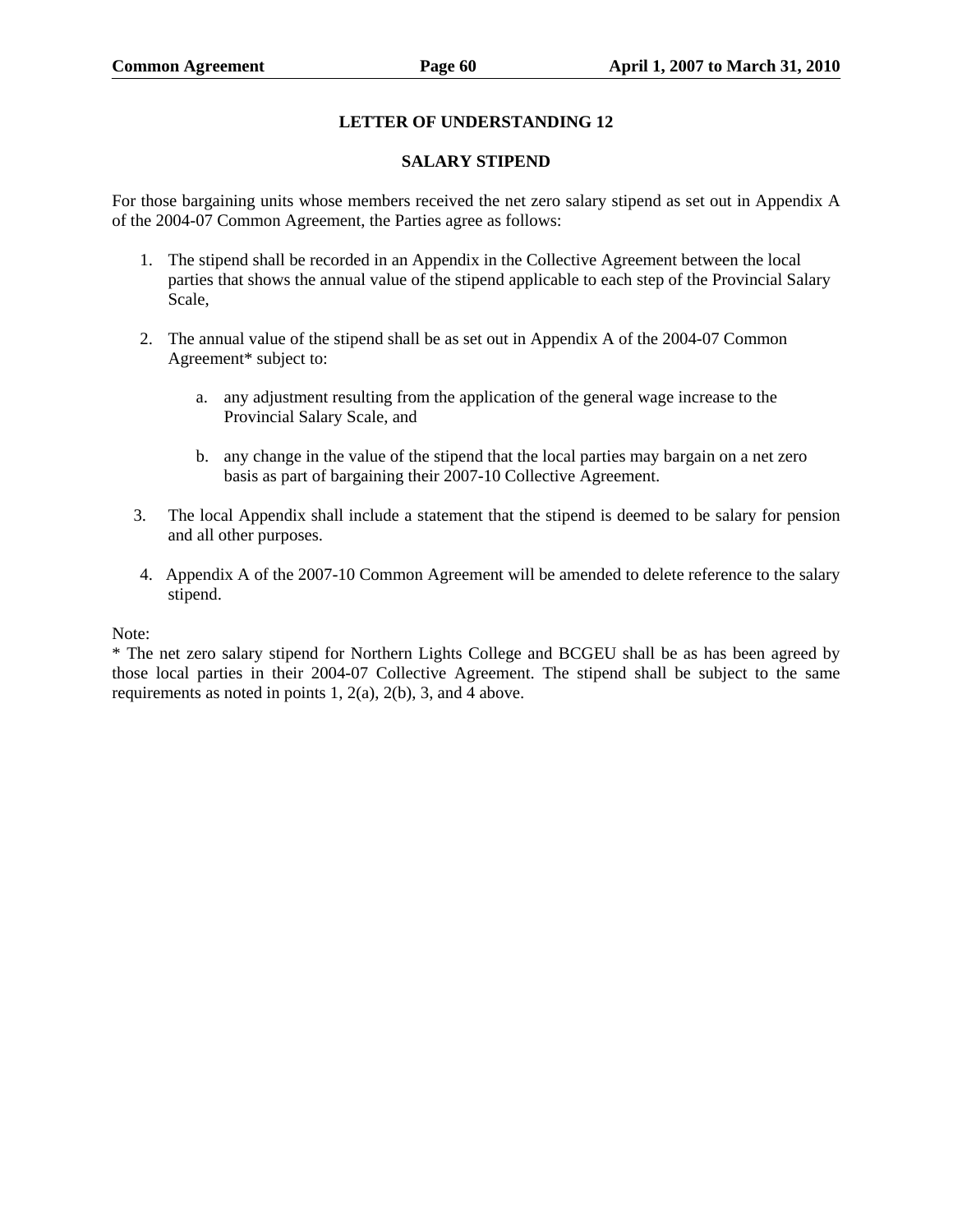# **FINANCIAL INCENTIVE**

Each member of the bargaining unit employed by the institution on the eligibility date as specified below shall receive an incentive one-time payment if the bargaining unit's Memorandum of Agreement for its 2007-10 Collective Agreement with its Employer is signed by the Union and the Employer by March 31, 2007.

The eligibility date for the incentive payment is either of the following dates as applicable:

(a) February 28, 2007 if the local parties by that date have settled their 2007-2010 Collective Agreement pending the parties' ratification.

or

(b) March 31, 2007 if the local parties have settled their 2007-10 Collective Agreement after February 28, 2007 and no later than March 31, 2007.

The incentive payment shall be four thousand dollars (\$ 4,000) for each full-time equivalent employee and shall be pro-rated for part-time employees. For the purpose of the determination of the amount of the incentive payment, a full-time equivalent employee is a regular or non-regular employee who worked on a full-time basis for the twelve (12)-month period ending on the incentive eligibility date. The incentive payment for an employee who worked less than full-time over this period shall be pro-rated for the fraction of a full-time employee workload, as defined in the parties' local provisions, that the employee worked over this period. For the purpose of calculating the amount of an employee's incentive payment, time spent by employees on paid leaves and the leaves listed below shall be considered as time worked:

- maternity or parental leave
- short-term disability leave
- long-term disability or Workers' Compensation leave that commenced within the twelve (12) month period ending on the incentive eligibility date.

The incentive payment shall be paid to employees as soon after the date of ratification as is practicable for the institution to determine and pay the payment amounts to employees. The Employer shall make every reasonable effort to make the incentive payment to employees no later than two months following the applicable eligibility date specified in (a) or (b) above.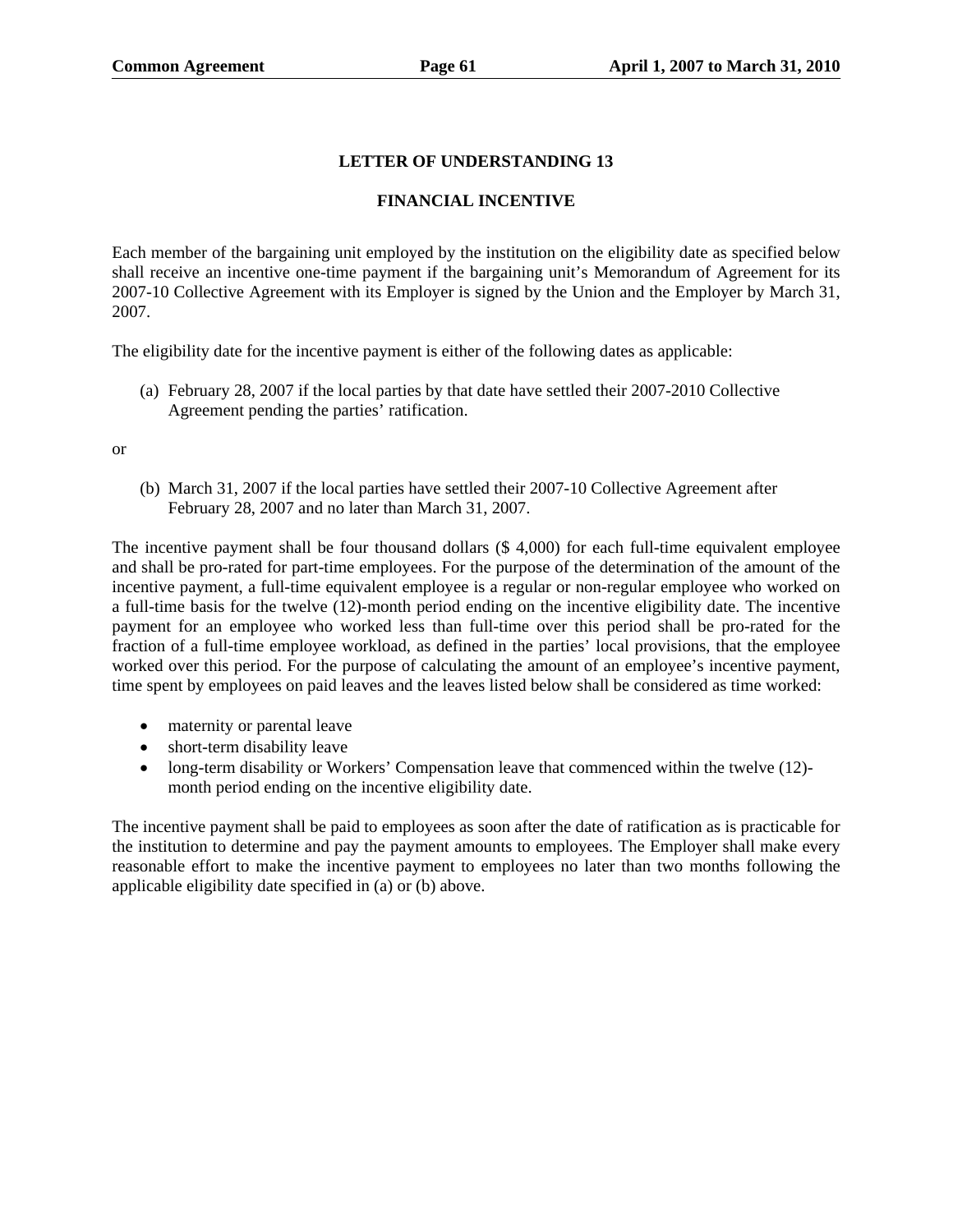## **FISCAL DIVIDEND**

#### THE PARTIES AGREE AS FOLLOWS:

Having agreed the term of the Collective Agreement to be from April 1, 2007 to March 31, 2010, a Fiscal Dividend Bonus may be paid from a one-time fund (the "Fund") generated out of monies, in excess of \$150 million, surplus to the BC government, as defined in the Province's audited financial statements, for the fiscal year 2009-10.

- 1. If fiscal dividend funds are determined to be available, a Fiscal Dividend will be paid as soon as is reasonably practicable.
- 2. The quantum of the Fund accessible for the parties to this agreement will be based on the Province's audited financial statements as at March 31, 2010. The Fund will be determined as follows:
	- i. The calculations will be based on the surplus, as calculated before deduction of any expense associated with the Fiscal Dividend Bonus, achieved in fiscal 2009-10, as published in the audited financial statements for that fiscal year, provided that the surplus is in excess of \$150 million.
	- ii. Only final surplus monies in excess of \$150 million will be part of the Fund, and the total quantum of the Fund for the entire public sector (including all categories of employees) will not exceed \$300 million.
	- iii. The quantum of the Fund will be constrained by the proportion of the public sector that is eligible to participate in the Fiscal Dividend Bonus i.e., 100% of the Fund will be available if 100% of all categories of employees in the public sector under the purview of the Public Sector Employers' Council participate, but if a lesser number participate, a proportionately lesser amount of the Fund will be available.
	- iv. Additionally, the Fund will be proportioned among all groups of public sector employees by ratio of group population to total population participating.
- 3. The Fiscal Dividend Bonus will be paid to each member of the bargaining unit who is employed by the institution on March 31, 2010.
- 4. The Fiscal Dividend Bonus shall be a one-time payment paid to each full-time equivalent employee and paid to each part-time employee on a pro-rated basis. For the purpose of the determination of the amount of the Fiscal Dividend Bonus, a full-time equivalent employee is a regular or nonregular employee who worked on a full-time basis for the period of April 1, 2009 to March 31, 2010. The Fiscal Dividend Bonus for an employee who worked less than full-time over this period shall be pro-rated for the fraction of a full-time employee workload, as defined in the parties' local provisions, that the employee worked over this period. For the purpose of calculating the amount of an employee's incentive payment, time spent by employees on paid leaves and the leaves listed below shall be considered as time worked: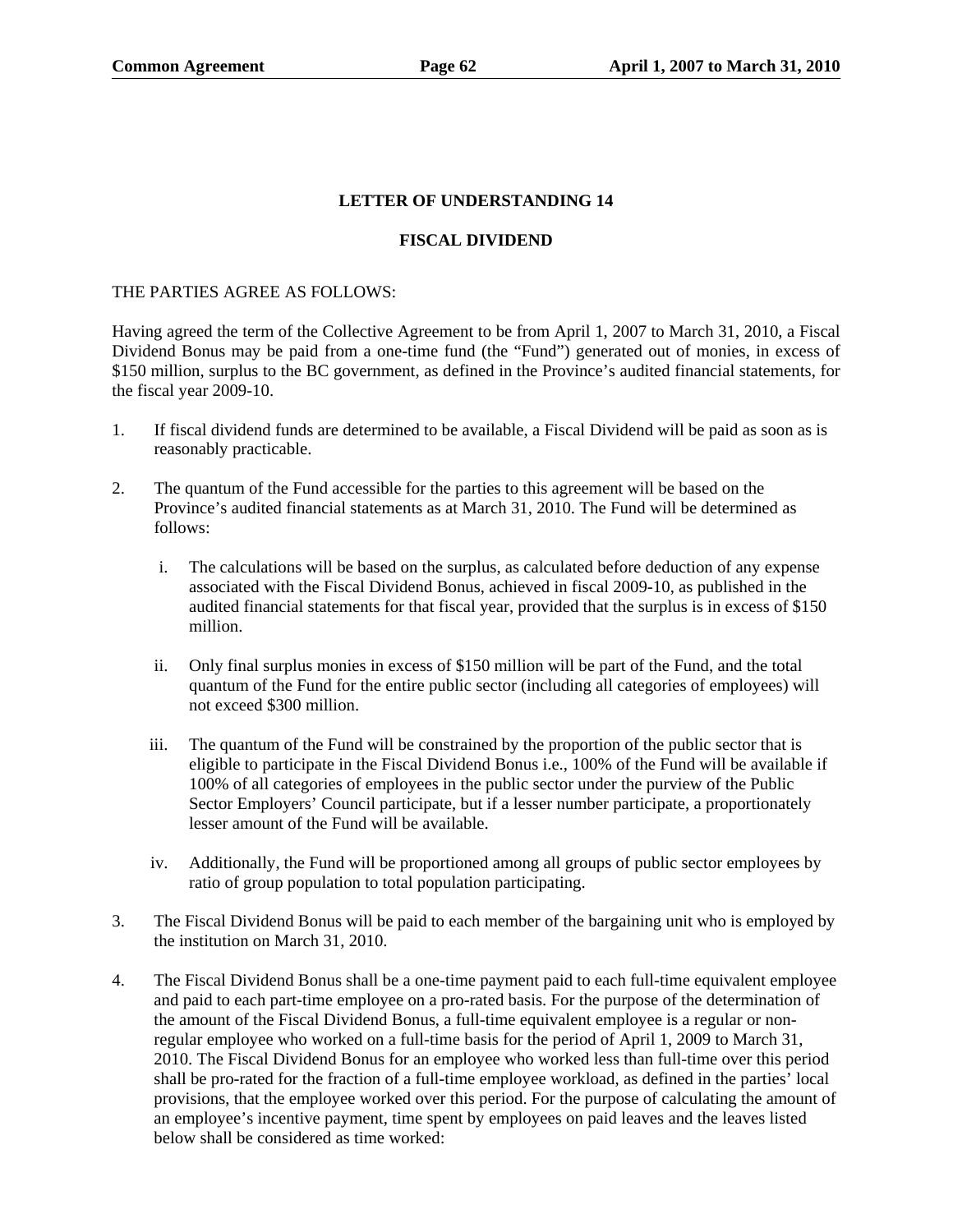- maternity or parental leave
- short-term disability leave
- long-term disability or Workers' Compensation leave that commenced between April 1, 2009 to March 31, 2010
- 5. The Fiscal Dividend Bonus shall be paid to employees as soon after March 31, 2010 as is practicable for the institution to determine and pay the Bonus amount to employees.